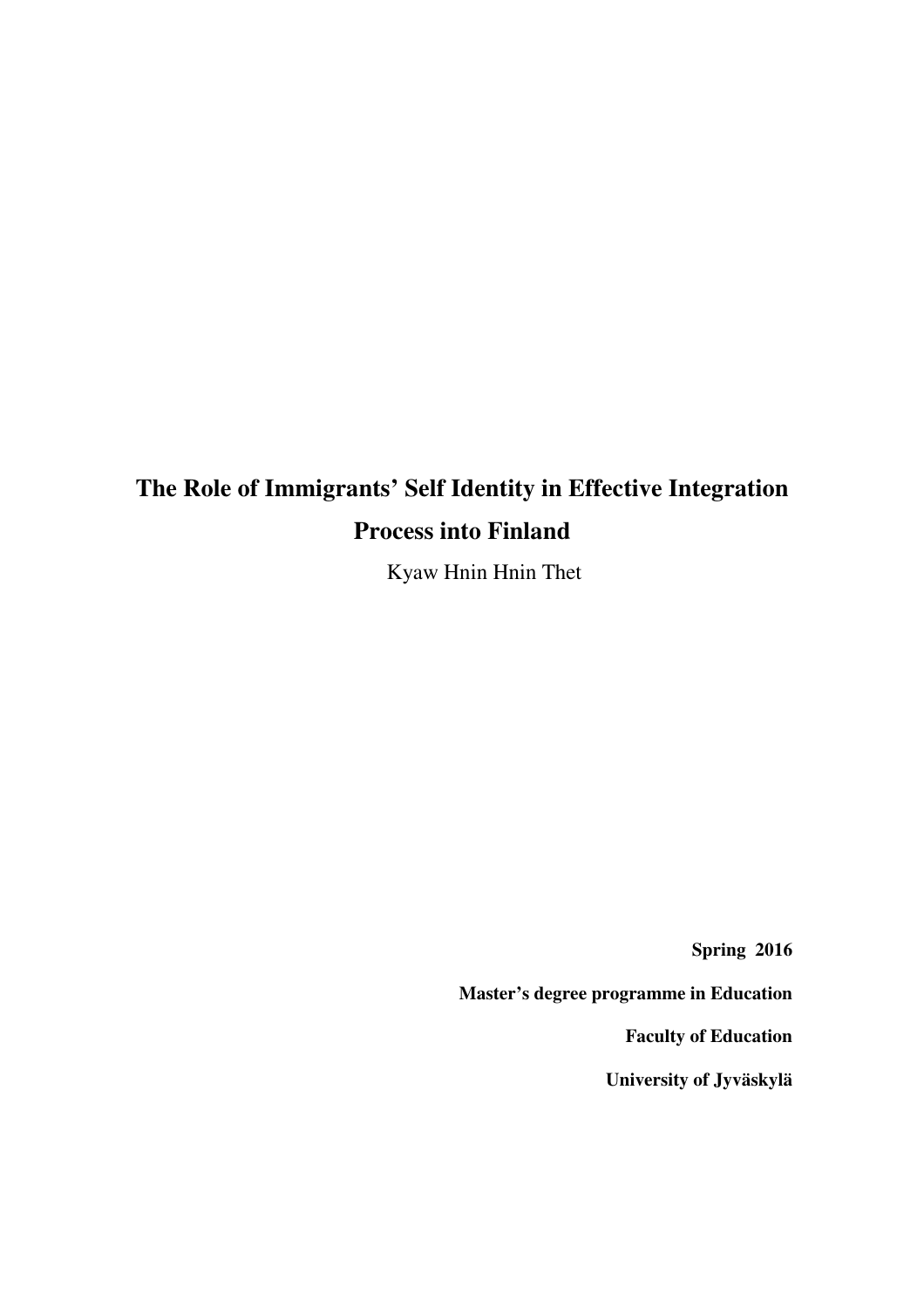# **JYVÄSKYLÄN YLIOPISTO**

| <b>Tiedekunta – Faculty</b>                                                                | Laitos – Department                 |  |  |  |
|--------------------------------------------------------------------------------------------|-------------------------------------|--|--|--|
| <b>Education</b>                                                                           | Education                           |  |  |  |
| Tekijä – Author                                                                            |                                     |  |  |  |
| Kyaw Hnin Hnin Thet                                                                        |                                     |  |  |  |
| Työn nimi – Title                                                                          |                                     |  |  |  |
| The Role of Immigrants' Self Identity in the Process of Effective Integration into Finland |                                     |  |  |  |
| <b>Oppiaine</b> – Subject                                                                  | Työn Laji – Level<br><b>Masters</b> |  |  |  |
| Guidance and counseling                                                                    |                                     |  |  |  |
| Aika – Month and Year                                                                      | Sivumäärä – Number of pages         |  |  |  |
| April-2016                                                                                 | 88                                  |  |  |  |
| Tiivistelmä – Abstract                                                                     |                                     |  |  |  |

The purpose of this research is to study the role of immigrants' self identity in the process of effective integration into Finland. The research questions of the study explore (a) individual perceptions of self identity and effective integration into the host society from immigrants' perspectives, (b) the impact of the integration process on immigrants' self identity and (c) the identity changes of immigrants during the process of integration into the host society. Semistructured in-depth interviews were conducted with six participants in Jyväskylä, Finland in order to best capture immigrants' diverse life experiences reflecting the identity issues during the integration process into the host society.

After a detailed inductive thematic analysis, seven overarching themes emerged from the gathered data. The themes examine: (1) immigrants' perceptions of self identity, (2) individuals' definitions of successful integration into Finland and contributing factors, (3) effects of integration process on immigrants' self identity, (4) role changes of immigrants and its impact on self identity, (5) dilemmas associated with identity and integration process, (6) immigrants' belongingness to the host society along with supporting and hindering factors and (7) immigrants' attitudes towards counseling concerning self identity. The findings show that immigrants' self identity acts as both help and hindrance in the process of integration into Finland. In addition, the integration process also has a prominent impact on immigrants' self identity in terms of identity conflicts, negotiations, changes and development. This study concludes with a discussion of theoretical understanding of the findings, limitations and implications for future research.

**Asiasanat –** self identity, integration process, host society, immigrants, transition, identity confusion, identity negotiation, identity development, identity construction, counseling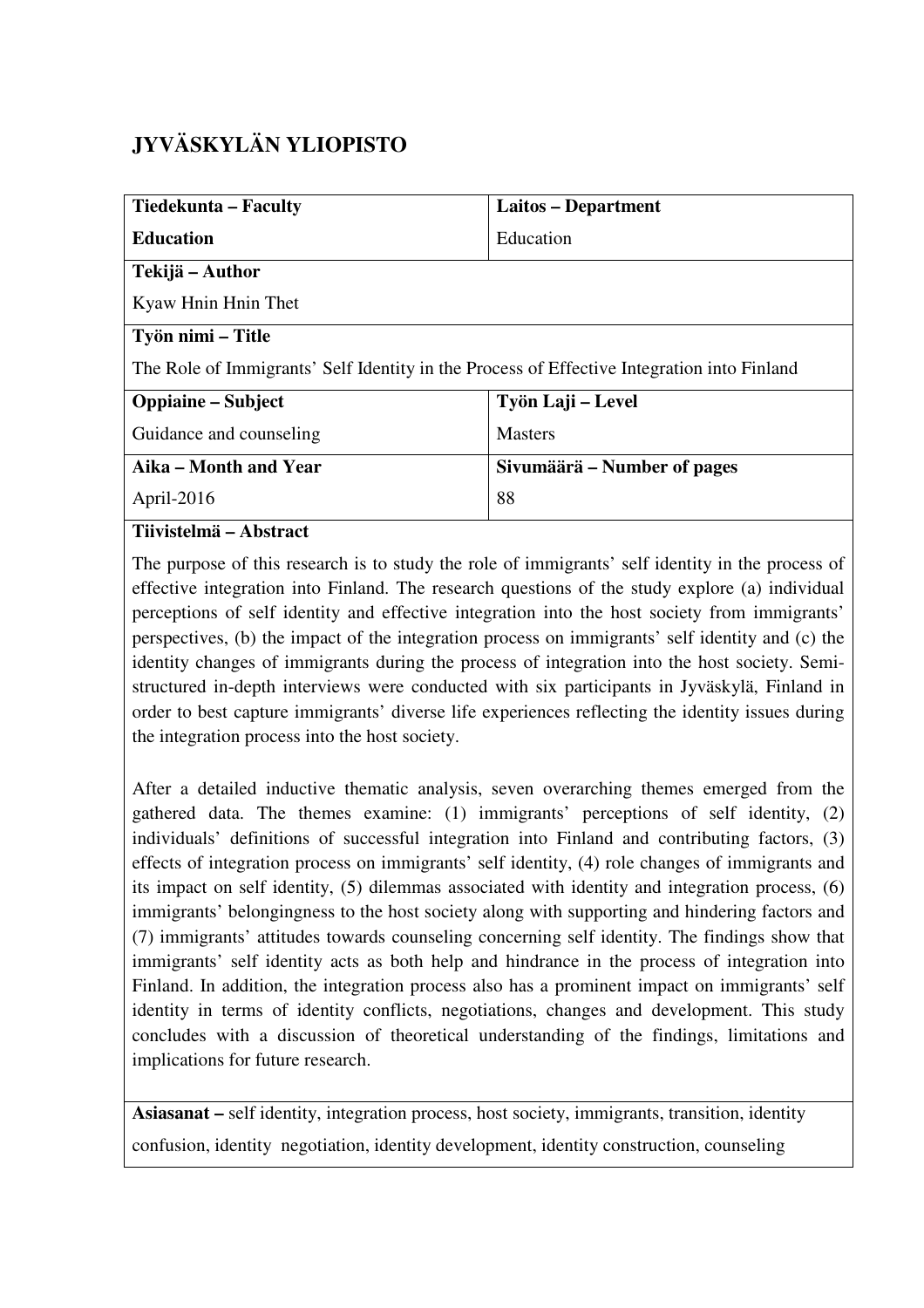# **ACKNOWLEDGEMENT**

First of all, I would like to thank my thesis advisor Prof. Timo Saloviita for his insightful feedback and detailed comments throughout the writing process. Secondly, my heartfelt thanks go to Dr. Sauli Puukari. This research would not have been possible without his persistent help, guidance and understanding. Thirdly, I would like to express my deepest gratitude to Dr. Juha Lahti for his wise counsel, sympathetic ear and most importantly for inspiring me to do this research. In addition, special thanks to the wonderful participants of this study for their full cooperation and willingness to share personal experiences to make this study happen. I would also like to take this opportunity to extend my sincere thanks to Gloria Multicultural Center, Jyväskylä for their support and collaboration for the process of data collection. Last but not least, huge thanks, love and appreciation go to my other half, Lasse Kalliokoski for his unconditional love, support and understanding throughout this journey.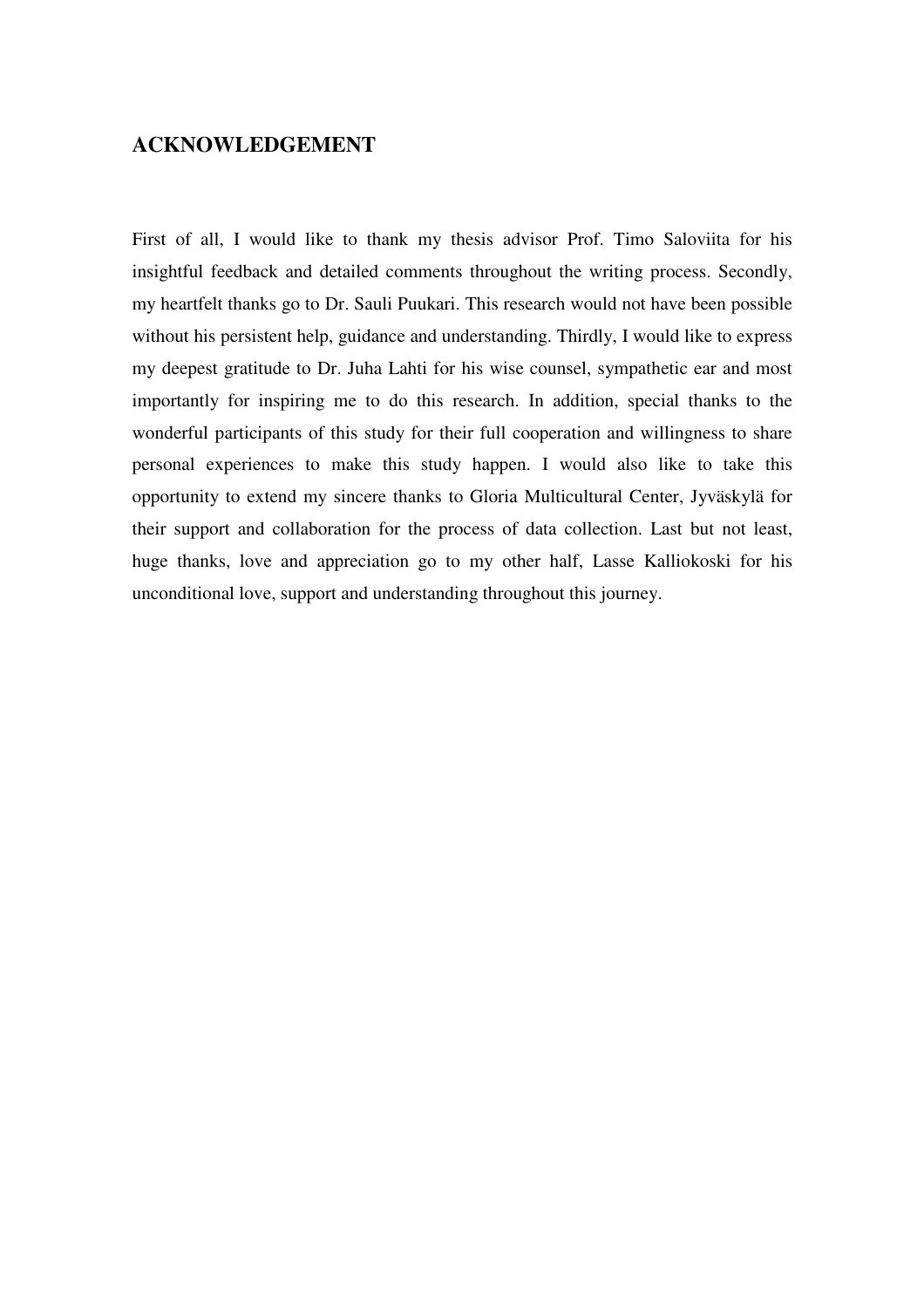# **TABLES**

| Table 3. Role and function of self identity in integration process to Finland  40 |  |
|-----------------------------------------------------------------------------------|--|
| Table 4. Immigrants' perceptions of effective integration into Finland  43        |  |
| Table 5. Contributing factors for effective integration into Finland  46          |  |
|                                                                                   |  |
|                                                                                   |  |
|                                                                                   |  |
|                                                                                   |  |
|                                                                                   |  |
|                                                                                   |  |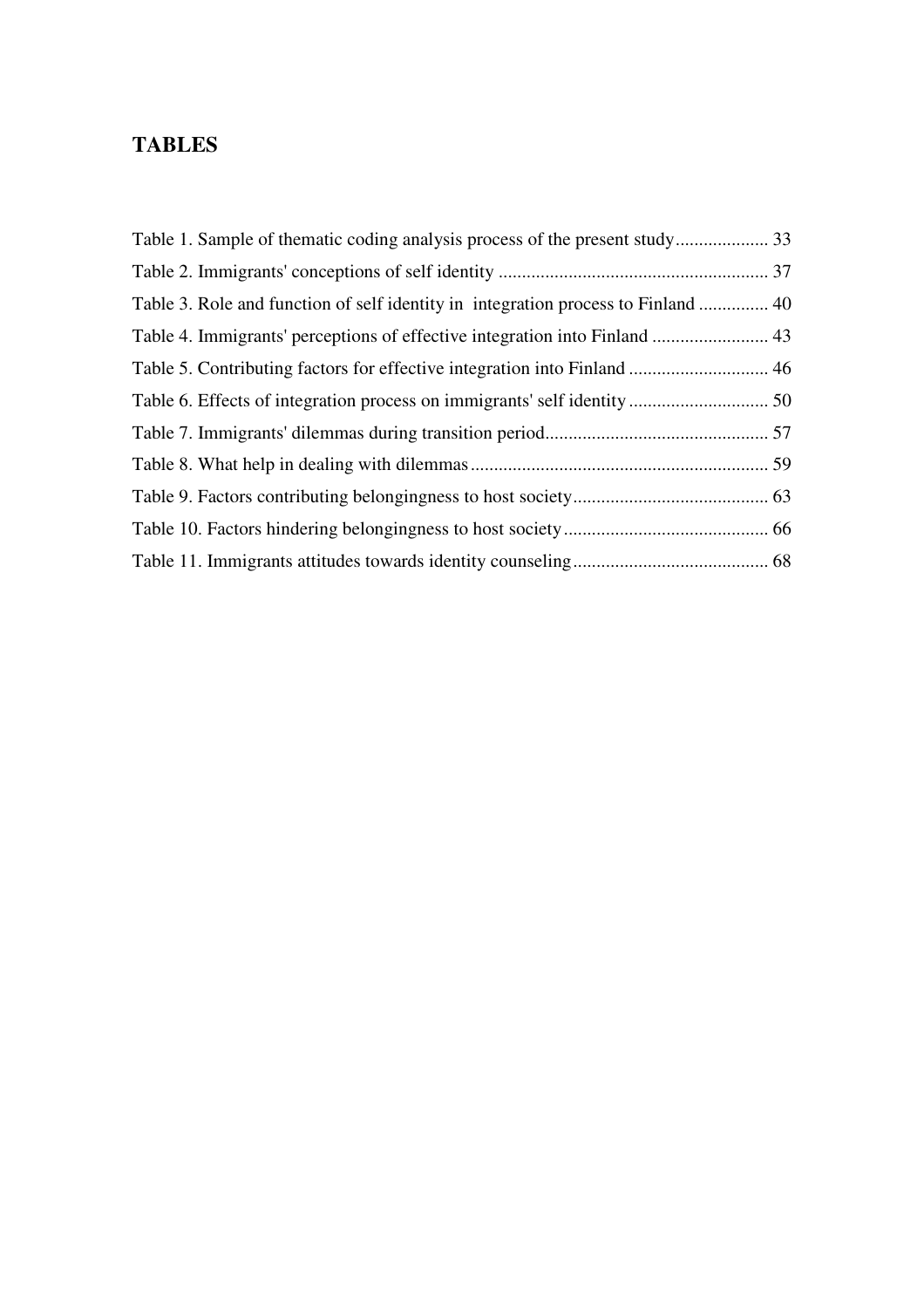# **CONTENTS**

| 1.5 The role and function of immigrant self identity in integration process  11 |
|---------------------------------------------------------------------------------|
|                                                                                 |
|                                                                                 |
|                                                                                 |
|                                                                                 |
|                                                                                 |
| 2.5 Changes in self identity and its relation to integration process  21        |
|                                                                                 |
|                                                                                 |
|                                                                                 |
|                                                                                 |
|                                                                                 |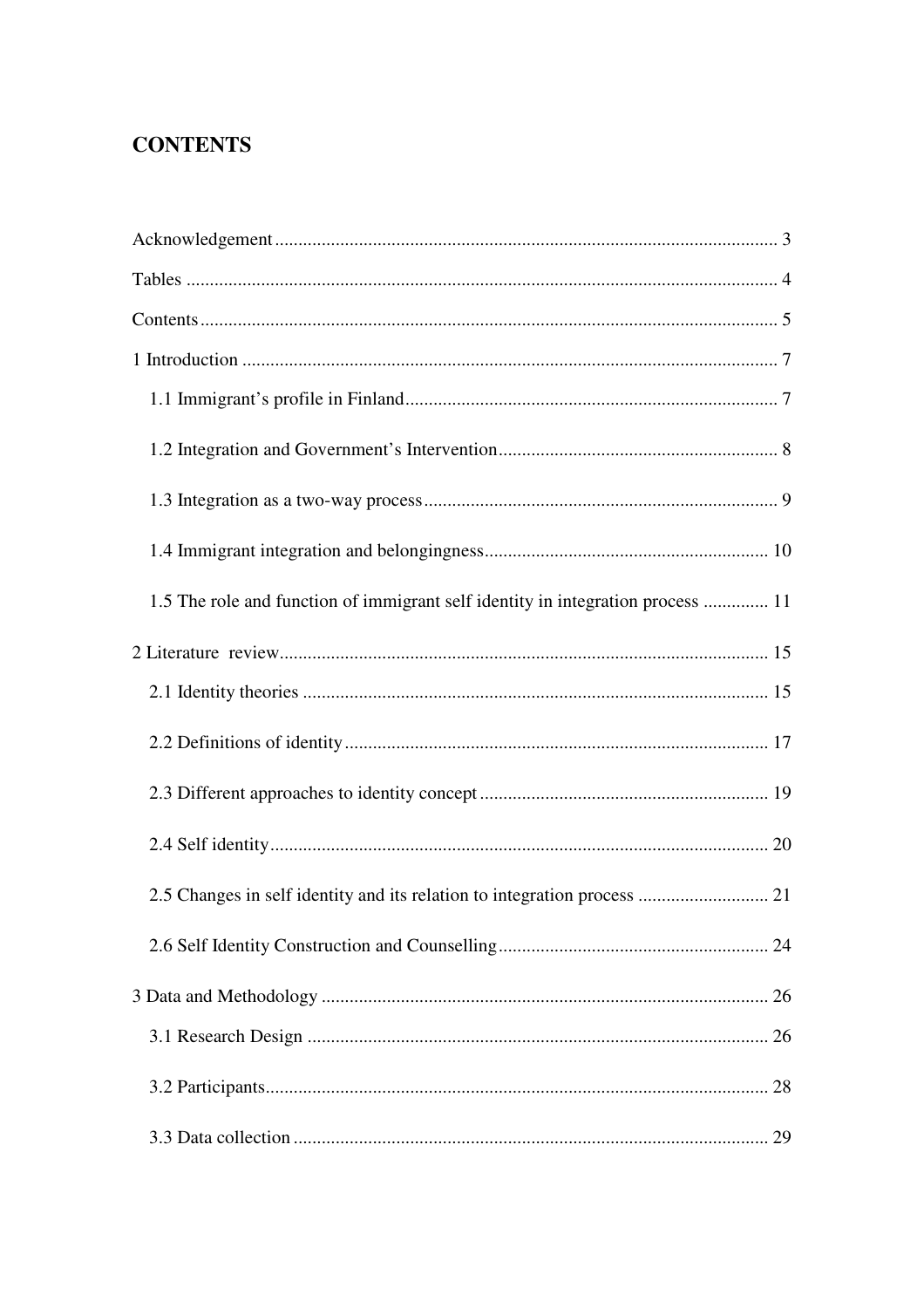| 4.1 Immigrants' conceptions of self identity and its role in integration process  36 |  |
|--------------------------------------------------------------------------------------|--|
| 4.2 Immigrants' perceptions of integration success and contributing factors  42      |  |
| 4.3 The effects of integration process on immigrants' self identity  48              |  |
|                                                                                      |  |
|                                                                                      |  |
|                                                                                      |  |
|                                                                                      |  |
|                                                                                      |  |
|                                                                                      |  |
|                                                                                      |  |
|                                                                                      |  |
|                                                                                      |  |
|                                                                                      |  |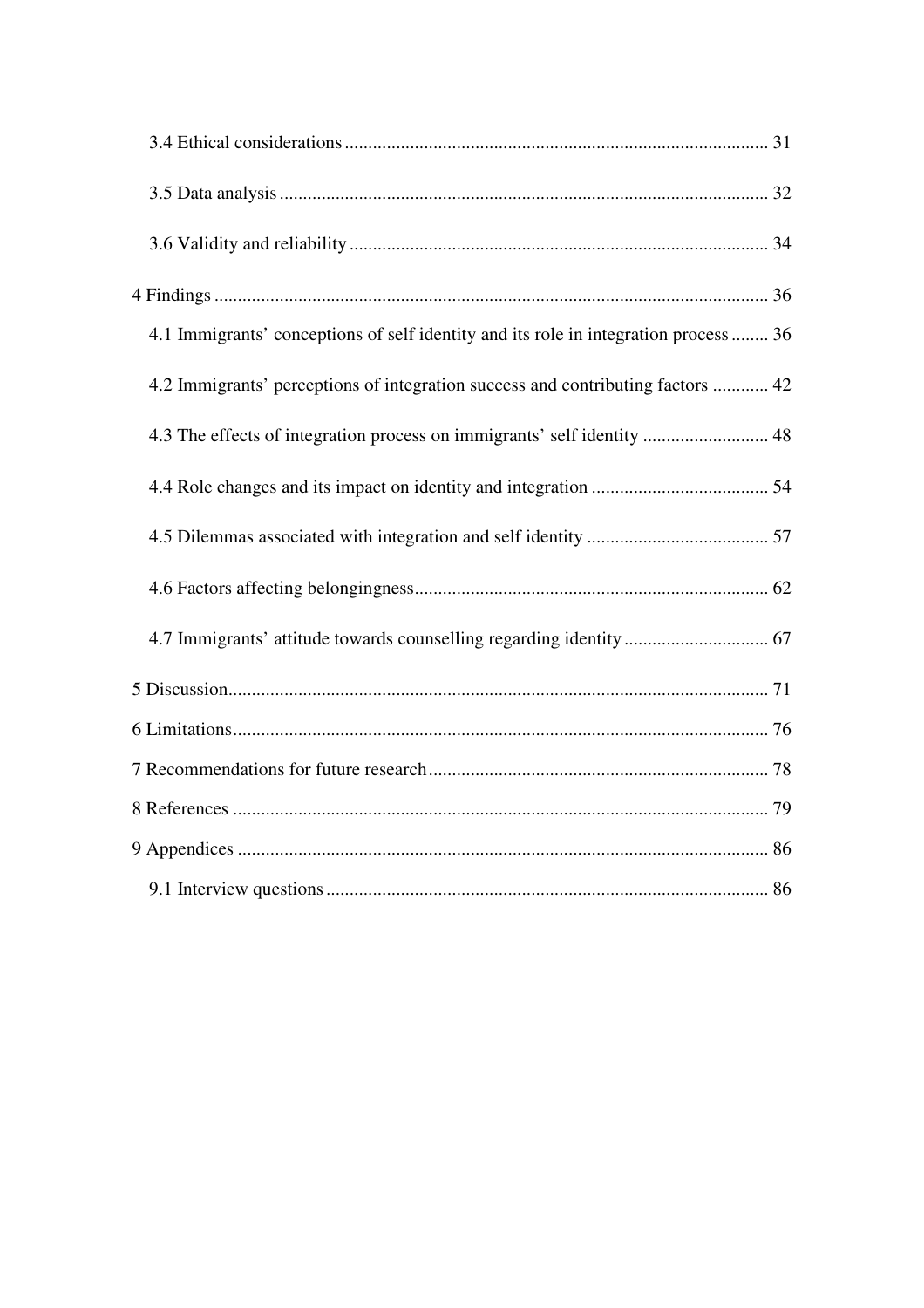# **1 INTRODUCTION**

## **1.1 Immigrant's profile in Finland**

Due to the political, social and economic changes around the world, the growth of immigration flow to the European Union has been steadily increasing in recent decades. As a safe and prosperous member of EU, Finland has developed its role as immigrant receiving country that annually accommodates people from more than 150 countries (Koivukangas, 2003) after 1990. According to Tanner (2004), the increase in awareness of Finland as a stable and socially developed country with few incidents of racial violence; the lack of a well-established, anti-immigrant far right; and increased asylum entry restrictions in other Western countries has recently made Finland a favorable destination for mostly humanitarian and a few other kinds of immigrants. As of 2015, there are 3,000,000 people with foreign backgrounds residing in Finland which correspond to 5.5% of the country's population according to Statistics Finland (November 2015). In addition, due to the recent outbreaks of political unrests in certain parts of the world, there has been a great increase to the population of immigrants in Finland. Annually, Finland receives 1,500 to 6,000 immigrants from all over the world. However in 2015, Finland was expecting to host 30,000 to 35,000 of refuges and asylum seekers by the end of the year 2015, according to the Finland Ministry of Interior (March 2016).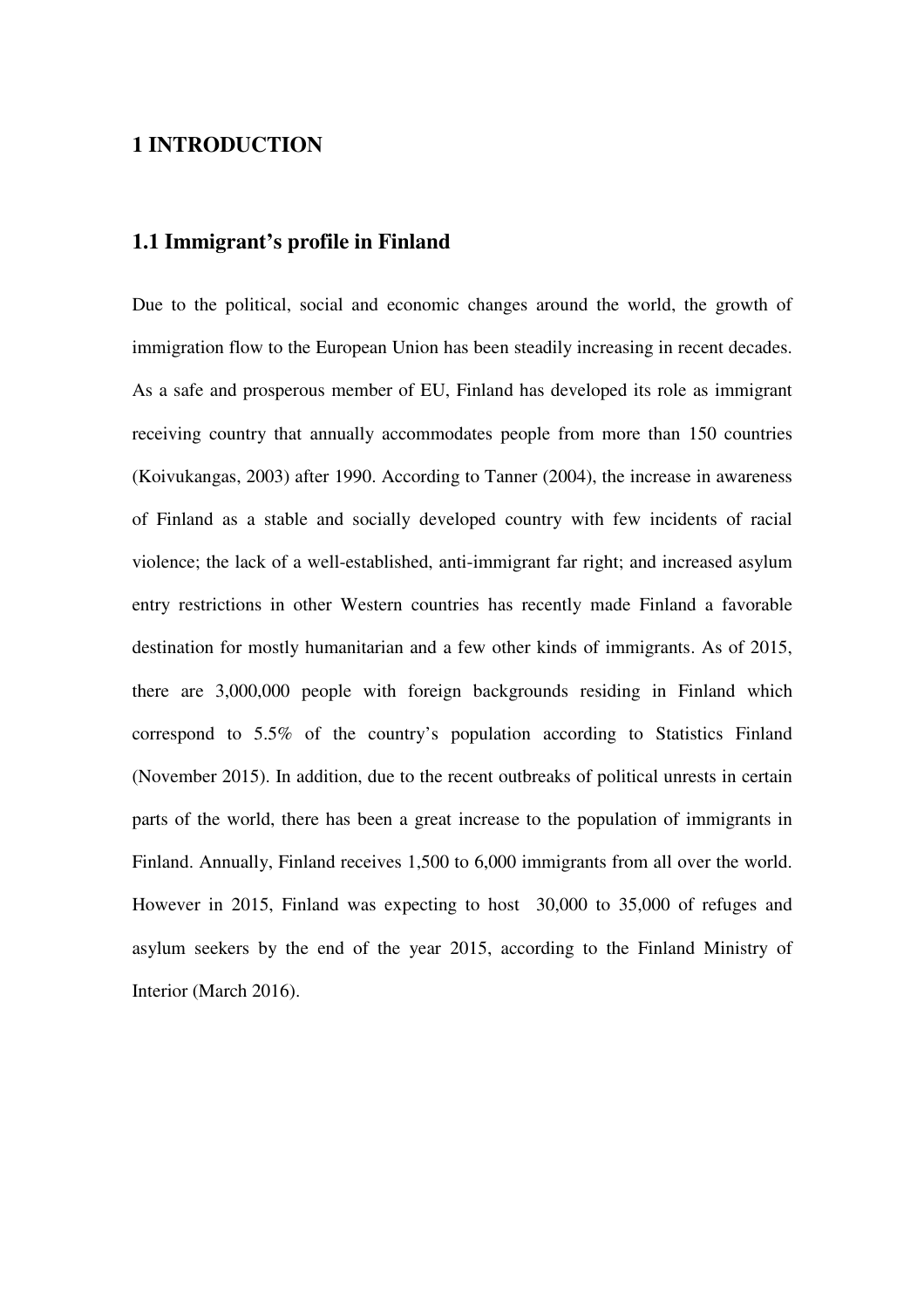## **1.2 Integration and Government's Intervention**

With the permanent presence of increasing number of immigrants for the past several years, getting the newcomers of Finland to effectively integrate into the society has become a challenging task for both immigrants and host society alike. That being said, the more recent political and public discussions do not stress much on how integration should work, rather they are about immigration itself such as restriction on immigration policy and types of immigrants to accept (Koskela, 2014). However, Finland is committed to ensure livelihood and welfare of immigrants transitioning to the new society. Based on The integration Act (2006), the matters of education, employment, housing and social service are addressed in the levels of national, local (municipal) and individual by government and local authorities (Tanner, 2004).

Aiming to encourage immigrants to take a more active role in the process of integration, Finland emphasizes on "personal integration plan", an agreement between immigrants and official, whereupon immigrants are financially assisted for participating in language studies, on job trainings and further education to develop skills required in the Finnish working life as well as in the society in general. However the challenge with personal integration plan is that it can be considered as mere formalities by immigrants, resulting the full potential and substance of the plan being compromised (Tanner, 2004). Besides, the limitations such as language barrier, cultural restrictions and lack of manpower can hinder both parties of host and immigrants from achieving effective results regarding personal integration plan. Moreover, it is also argued that personal integration plan only aims to implement the labor market of the host society at most (Koskela , 2014) while fails to consider other aspects beyond physical needs. While it is undeniably important that newcomers are provided with assistance with settling in the new homeland such as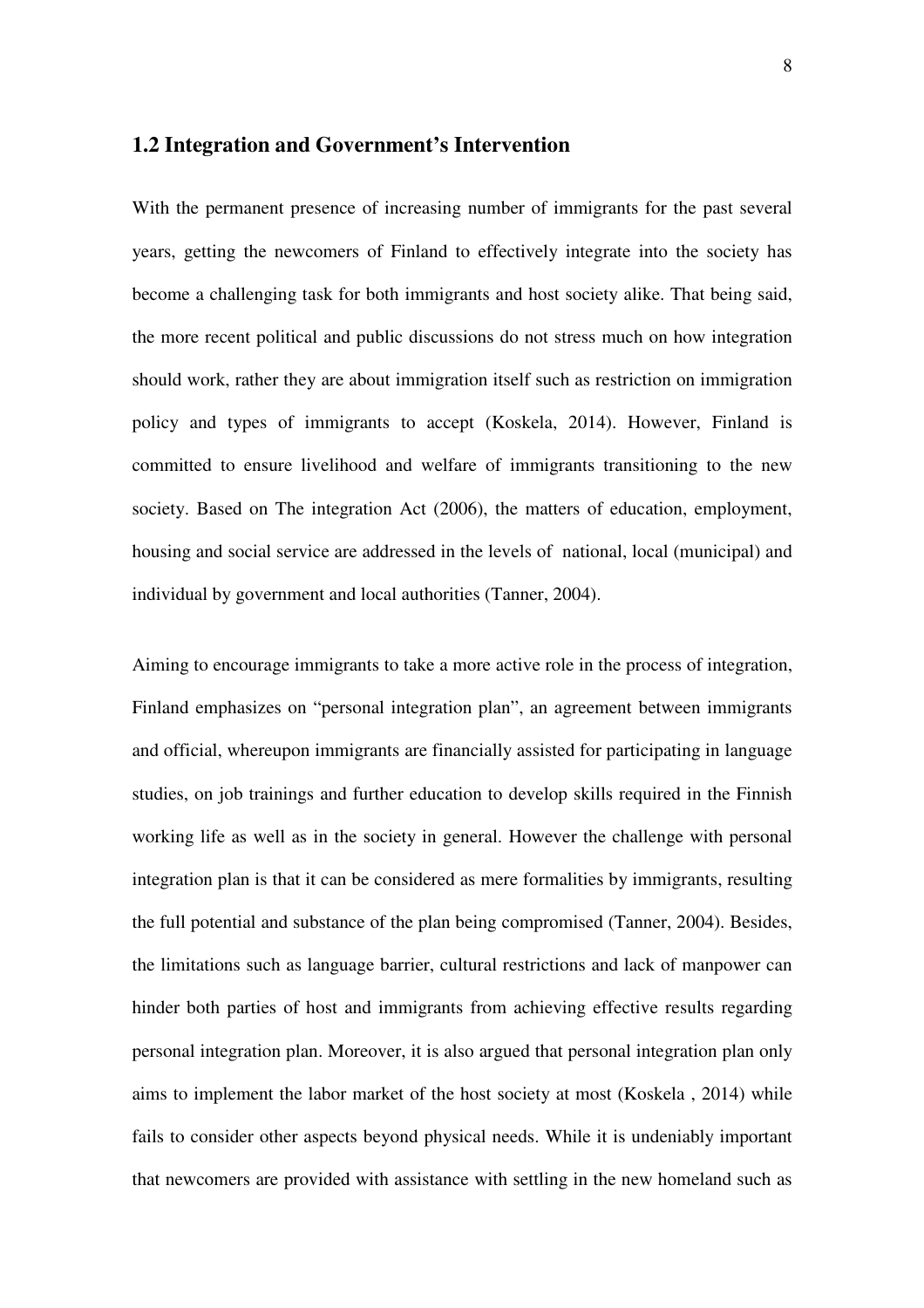housing, language class and seeking a job, integrating into the new society, however, means much more than merely being in the welfare system of the host society.

#### **1.3 Integration as a two-way process**

According to Ministry of Interior Finland (2015), integration into Finland is defined as "immigrants adapt themselves to Finnish society and acquire new skills, competences and practices which help them actively participate in the life of their new home country". Based on this definition, it can be argued that the meaning of integration in Finnish context heavily focuses on labor market once again. However, the initial aim of the personal integration plan of Finland is to build the social cohesion between the new comers and the host society for a more harmonious and well balanced lives for both parties.

In this respect, the responsibility for achieving effective integration, rests not only on the officials of the host country but also with the immigrants themselves, society and communities to name a few. Of late, the more common interpretation of the term "integration" includes an interactive aspect, rather than the idea of a one-way process (Valtonen, 1998). That is to say, "on the one hand, it is the responsibility of the host society to ensure that the formal rights of immigrants are in place in such a way that the individual has the possibility of participating in economic, social, cultural and civil life and on the other, that immigrants respect the fundamental norms and values of the host society and participate actively in the integration process, without having to relinquish their own identity." (European Commission 2003, p. 17-18).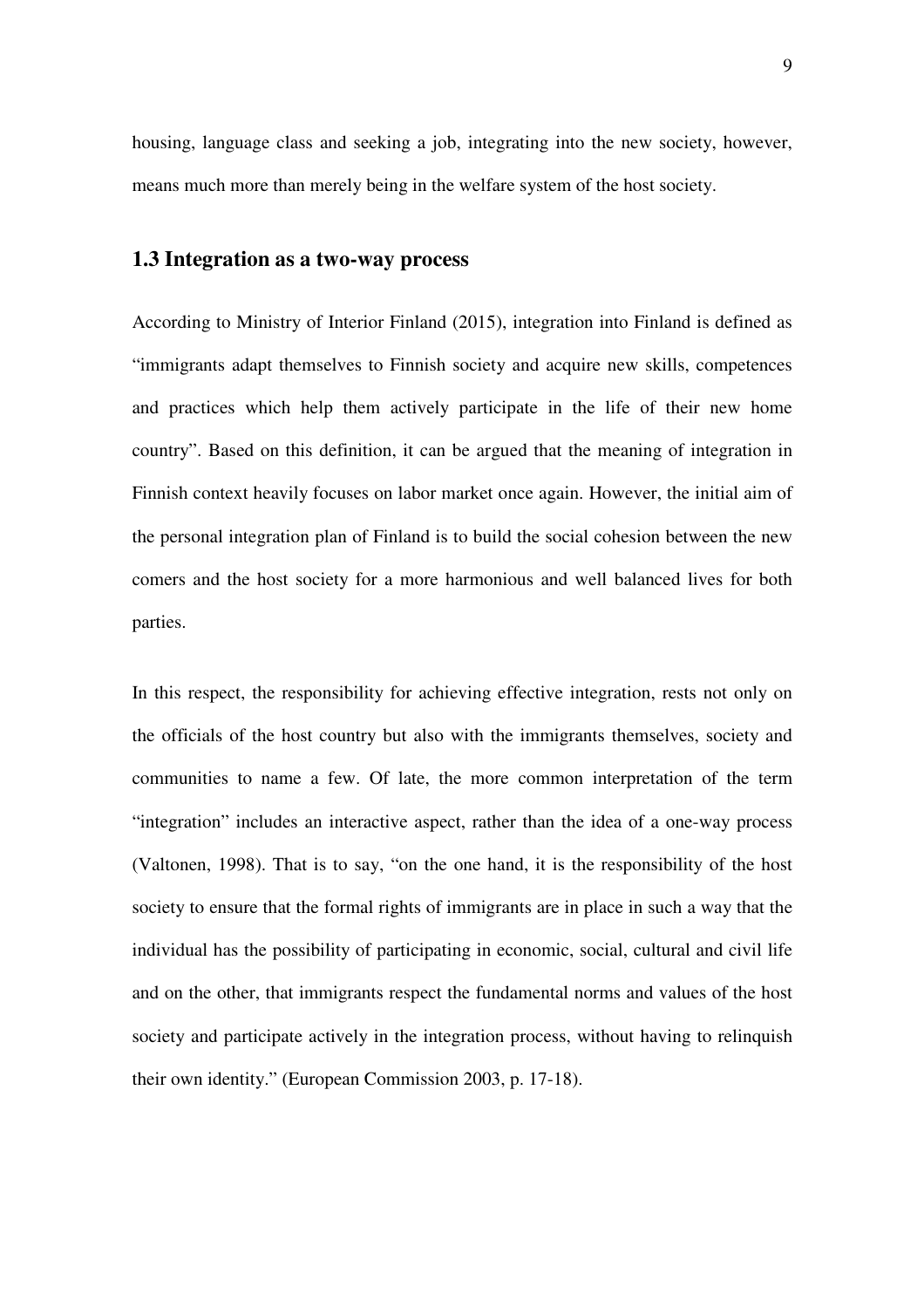## **1.4 Immigrant integration and belongingness**

Despite the fact that the term integration has become the most discussed in contemporary immigrant issues around the world, ironically it has no universal definition as it bears different meanings to different people. However, integration can be generally understood as a process by which immigrants become accepted by the host society, both as individuals and as groups regardless of the differences. Integration is defined as "an interest in both maintaining one's original culture, while having daily interactions with other groups, integration is the option; here some degree of cultural integrity is maintained, while at the same time members of an ethno-cultural group seek to participate as an integral part of the larger social network" (Berry et al., 2002, p.354).

From among four types of acculturation strategies proposed by John Berry (1994, 2001), integration is the most preferred alternative among acculturating individuals and hosts. Berry et al. (2006) claim that integration strategy has the most positive acculturative outcomes for both parties involved as it allows immigrants to maintain their own cultural identity and become members of the host society at the same time. In contrast to Berry's (1994, 2001) definition of integration as one of the strategies of acculturation, Entzinger & Biezeveld (2003) conceptualize integration and acculturation as two different cases. According to their differentiation, integration is immigrant's growing participation in the major institutions of a society such as labor market, education, and healthcare system whereas changes in immigrants' cultural orientation and identification is considered as acculturation. Valtonen (1998) also defines immigrants integration as full and unimpeded participation in the society as well as the access and openness of institutions to all members of society.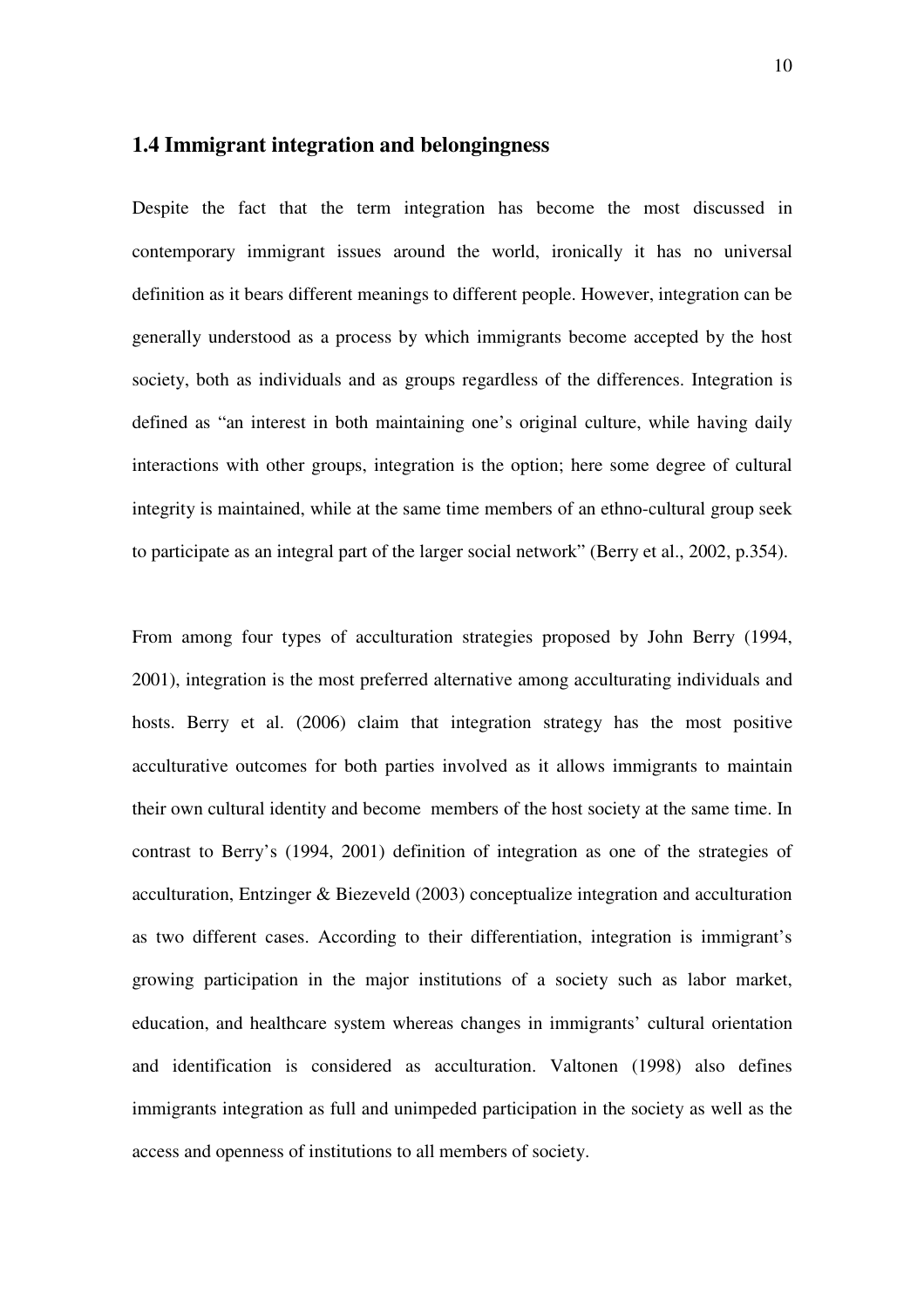One reason of utilizing integration strategy is not only to encourage the immigrants to physically get involved with the society but also to provide the feeling of belongingness to the new home. Individuals have the need to feel belong to a society or larger group as it is a fundamental human motivation to be acknowledged and accepted into a social group or place for physical and mental security as well one's emotional well-beings. Becoming and being a part of a society, in other words, belongingness to a host country is far more complicated than merely residing in a particular geographical location or obtaining citizenship of the host country. A sense of belonging can mean many things depending on how a person sees, feels and defines it. For instance, it can mean locality in which one feels at home (Toivanen, 2014) whereas Anthias (2009) defines belonging as "experiences of being part of the social fabric and the ways in which social bonds and ties are manifested in practices, experiences and emotions of inclusion" (p.9). On the other hand, belongingness is perceived by individuals as positive feelings about oneself, acceptance and positive regard from and for others, as well as making a commitment to fully participate in new society (Chow, 2007).

# **1.5 The role and function of immigrant self identity in integration process**

Self identity is primarily stressed as an important issue for children and adolescences by identity studies. However, a coherent and synthesis sense of identity (Erikson, 1950) can also be considered as a necessary prerequisite for immigrants in transition due to its function as "a self regulatory social psychological structure that directs attention, processes information, manages impressions and selects behavior" (Thompson, 2014, p.90). Therefore, it can be argued that self identity issues are not only important for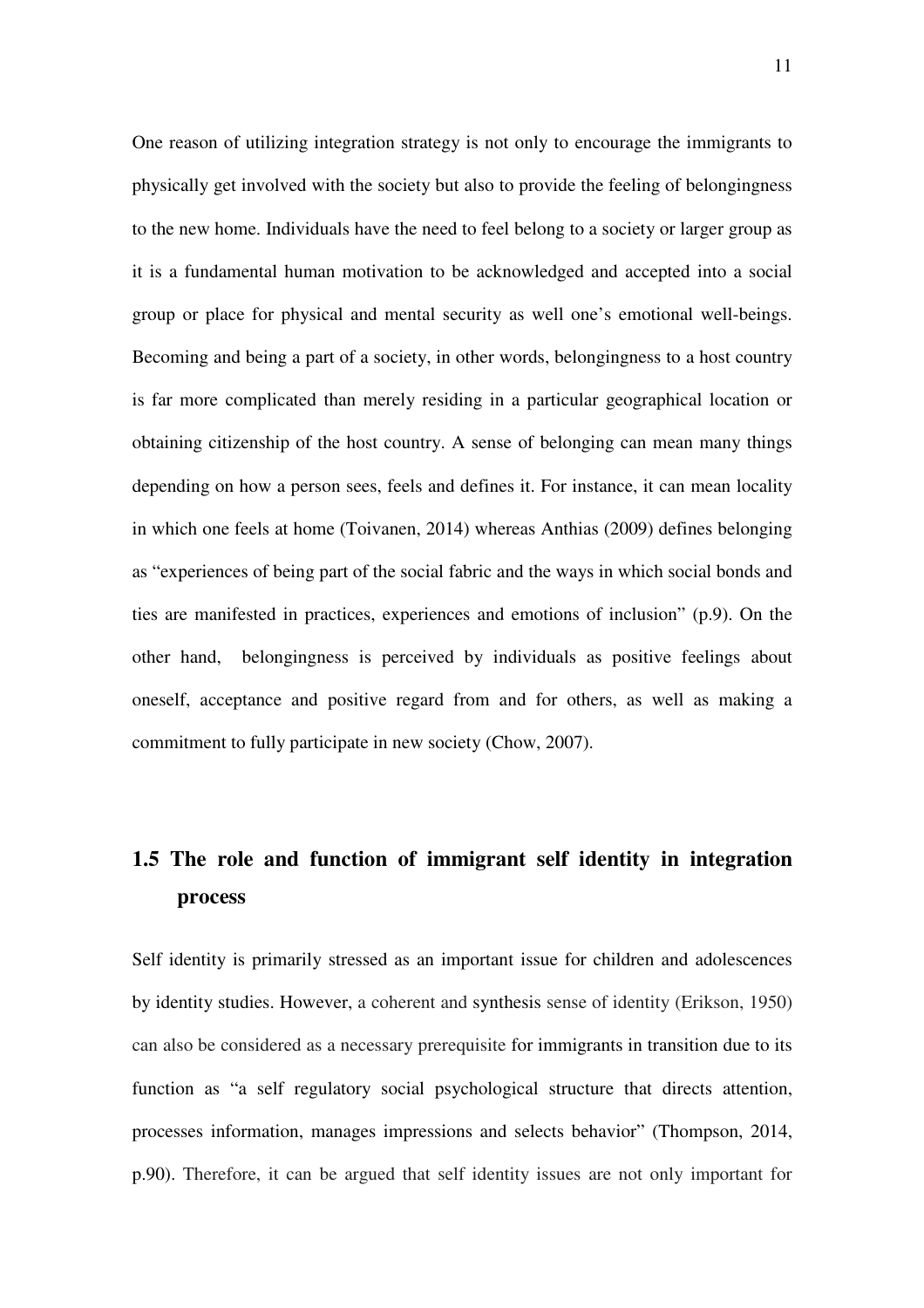adolescents in transitioning period to adulthood but also of paramount necessity for the immigrants trying to integrate into the host society for a number of reasons.

First of all, immigrating to a new country and integrating into a new society can mean leaving the world behind where one is already acknowledged personally, socially and culturally and having to start from zero once again to earn a place in the new world. Voluntarily or by coercion, the whole process of immigrating to a new country can be very stressful and even traumatic at times for immigrants of all ages. In addition, major life turning points, rapid changes, uncertainties as well as role confusions due to relocation are the root causes that make individuals to feel lost, confused and helpless in the new homeland. In regards of coping with the problems induced by displacement, Schwartz et al. (2006) see the potential in individuals' self identity as it acts as an anchor amidst changes and uncertainty which provides the organization of self understandings that define one's place in world.

Secondly, integration process into host society necessitates learning and accepting new values, cultural norms, different customs and perceptions as well as diverse world views. In this respect, the integration process into host society has similarities with the transition period of adolescents from childhood to adulthood in terms of being confronted by the need to re-establish one's identity in the unknown world. Erikson (1950, 1968) conceptualizes identity as a normative process and a prerequisite that enables individual to find one's way in the world. For, self identity not only functions as a coherent inner self which maintains personal values, goals and beliefs but also serves as a flexible social self which supports changes and generates positive feelings about one's own group(s).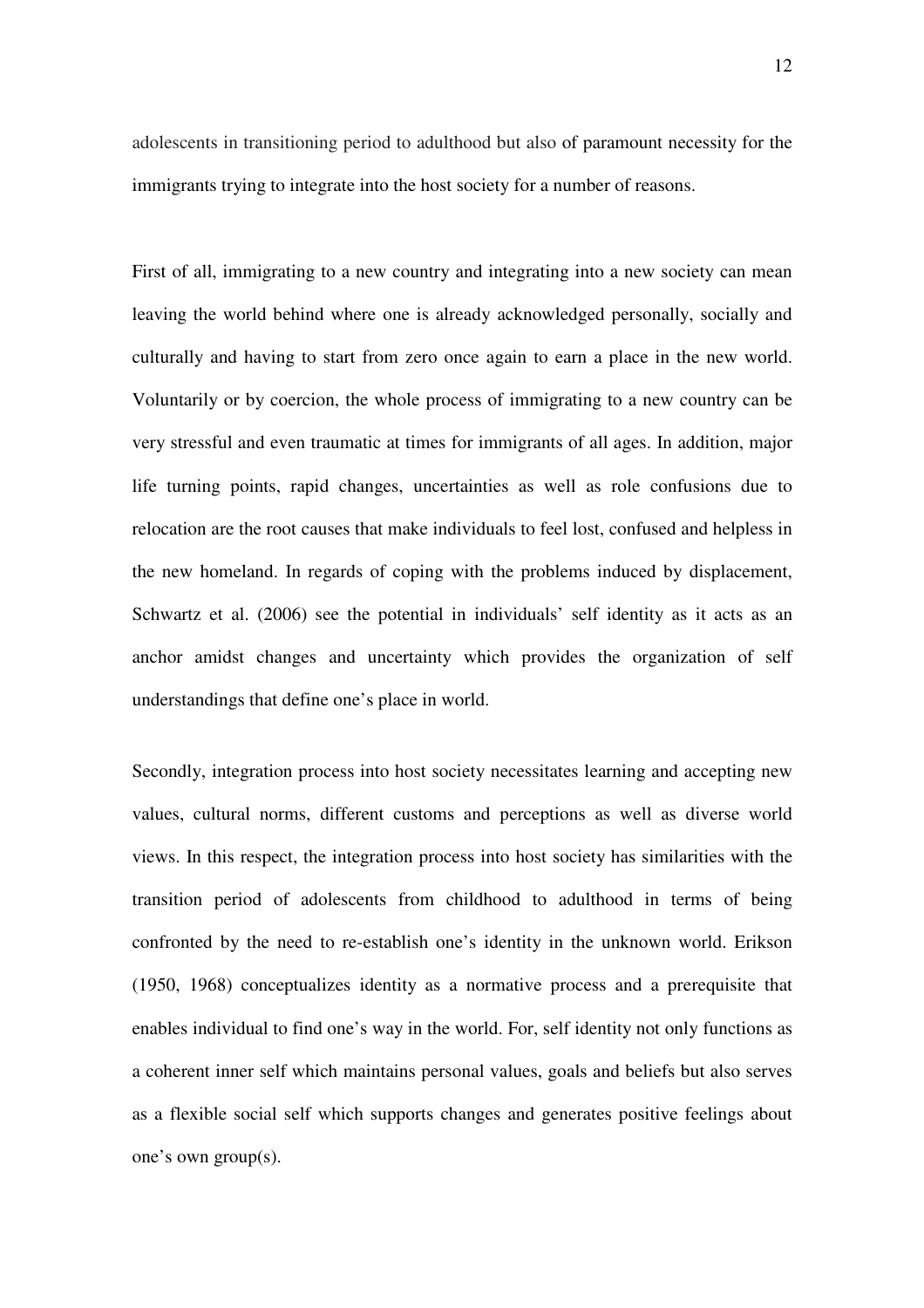Thirdly, the term identity crisis or identity confusion seems to be associating mostly with the young adults who are still in the stage of questioning "who am I?" or " what is the true purpose of my life?" in identity literature. However, such scenarios are also sadly very common for immigrants of all ages due to "the feeling of rootlessness and isolation in swarming anonymous throng (Gleason, 1983, p.928)" instigated by immigrating to a new country. Besides the identity crisis, major life changes and the needs of constant adaptation due to relocation may also contribute to losing one's sense of self which could hinder individuals from functioning effectively in the journey towards successful integration into the new society.

 On the other hand, being more aware of one's identity will likely provide individuals with more adaptability, better and stronger relationship with host communities. Furthermore greater understanding of oneself and recognizing of one's hidden abilities can enhance individual's willingness to live and learn more actively, resulting a more fulfilling lifestyle as well as a smoother integration process into the host society. For, as Adams and Marshall (1996) state, "identity functions to provide (a) the structure for understanding who one is (b) meanings and directions through commitments, values and goals (c) a sense of personal control (d) consistency, coherence and harmony between values, beliefs and commitments (e) the abilities to recognize potential in future possibilities and choices" (p.433).

Last but not least, learning to get familiar with new ideals, values and beliefs as well as trying to fit in with the new environment may cause one's identity to change in many aspects. Hence, the process of trying to integrate into a new society can be considered as somewhat similar to youths having identity crisis, in terms of cognitive and social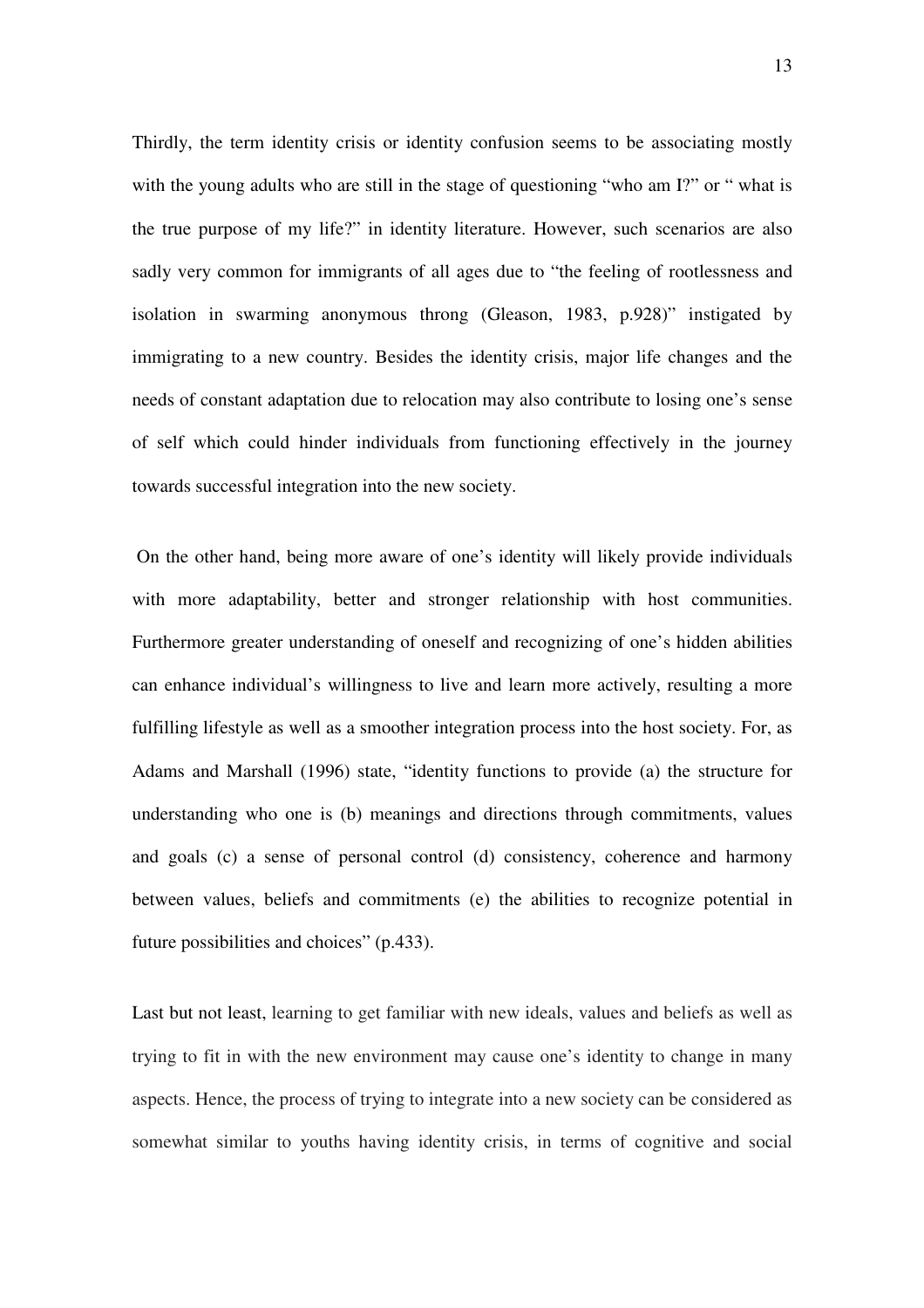changes as well as having to develop a new identity once again in the new society. Erikson conceptualized the identity development as a central task of young adults that (a) optimally results in a coherent and self-constructed dynamic organization of drives, abilities, beliefs, and personal history and (b) functionally guides the unfolding of the adult life course (Schwartz et al., 2001). Even though identity development concept has been associated with adolescences mainly, the current study finds the concept to be particularly pertinent in exploring the changes and development of immigrants' identity caused by the integration process into the host society, Finland.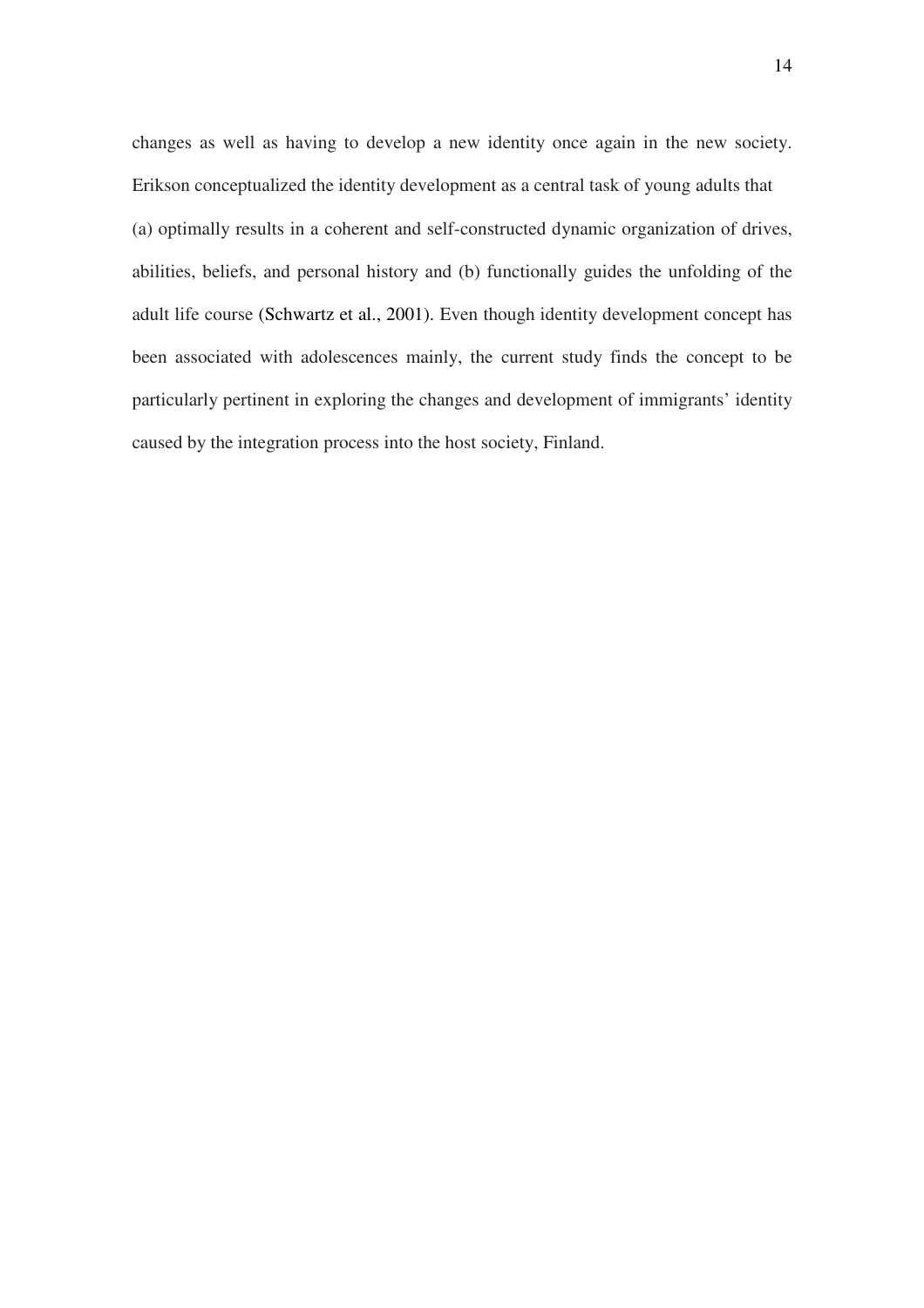## **2 LITERATURE REVIEW**

## **2.1 Identity theories**

The concept of identity, one's idea of who one is, how one defines oneself (Marcia, 1993), has been a dominant theme in the literature of the social sciences for more than half a century. The term "identity" was first introduced and brought into common usage by Erik Erikson (1946, 1950) several decades ago. Being a practicing psychoanalyst working mainly with children and his personal background as a refugee intellectual inspired Erikson to develop his concept of identity crisis and development of personality. Due to his personal, professional and anthropological observations, Erikson's concept of identity and identity crisis naturally grounded in the experience of emigration, immigration and Americanization (Gleason, 1983). Eventually, based on Freud's work of psychosexual theory, Erikson develops his eight stages of psychosocial development which describe a whole lifespan of individuals. While greatly influenced by Freud's psychosexual theory of development, Erikson's identity theory focuses more on self identity which develops and evolves throughout a person's life.

In 1960s, Erikson developed his groundbreaking theory of ego identity and psychosocial development consisting eight stages of life cycle: (1) Trust vs. Mistrust (2) Autonomy vs. Shame (3) Doubt, Initiative vs. Guilt (4) Industry vs. Inferiority (5) Identity vs. Identity confusion (6) Intimacy vs. Isolation (7) Generativity vs. Stagnation (8) Integrity vs. Despair. According to Erikson, each stage of the psychosocial development of a person contains crises that challenge individual's identity. Thus, successful development of the personality (psychosocial development) depends on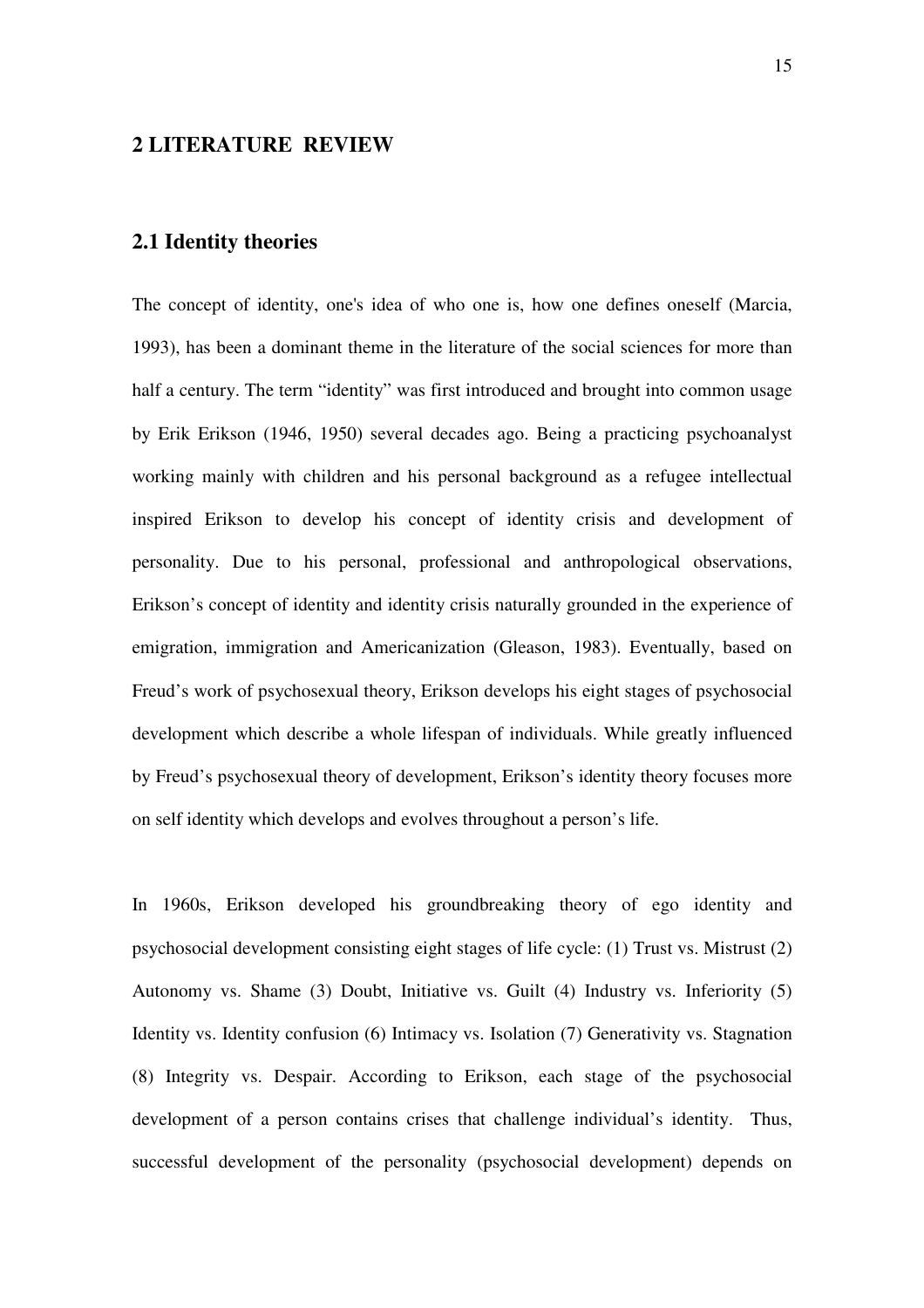meeting and overcoming these crises (Fleming, 2004). Erikson believed that certain experiences and challenges in each stage that individual has to experience lead one to biological maturity and ego growth. Moreover, the relationship between a developing individual and his social milieu also plays a vital role in maintaining one's feeling of inner self-continuity in order to experience wholeness and construct the final identity of a unique and coherent self.

Additionally, other prominent researchers such as Freud (1923,1961), Allport (1954), Cooley (1902), Mead (1934), Berger (1963) and Goffman (1959) of modern psychology and sociology have done a significant amount of studies related to identity concept such as identification, evolving sense of selfhood, role theory and the self etc. As discussed briefly above, Erikson's theory of psychosocial development itself was originated from Freud's initial writings, psychosexual development stages. Among Neo-Eriksonian theorists, Marcia (1966, 1976, 1980) is well known for refining and extending Erikson' work by proposing the concept of identity status model which comprised four statuses: identity achievement, moratorium, foreclosure and identity diffusion. Marcia (1976) argues that one's sense of identity is determined significantly by the choices and commitments made in regards of certain personal and social traits.

 Later on, identity developed itself in other fields such as gender, class, race, immigration, sexuality, religion, ethnicities, nationalism, culture and new social movements, in which many theorists felt obliged to address the identity question, although their work was not primarily concerned with the above concepts (Brubaker & Cooper, 2000: 2-4). Consequently, identity in the mid 60s has gained such a significant place in academic and related fields that it seems everyone has something to say or say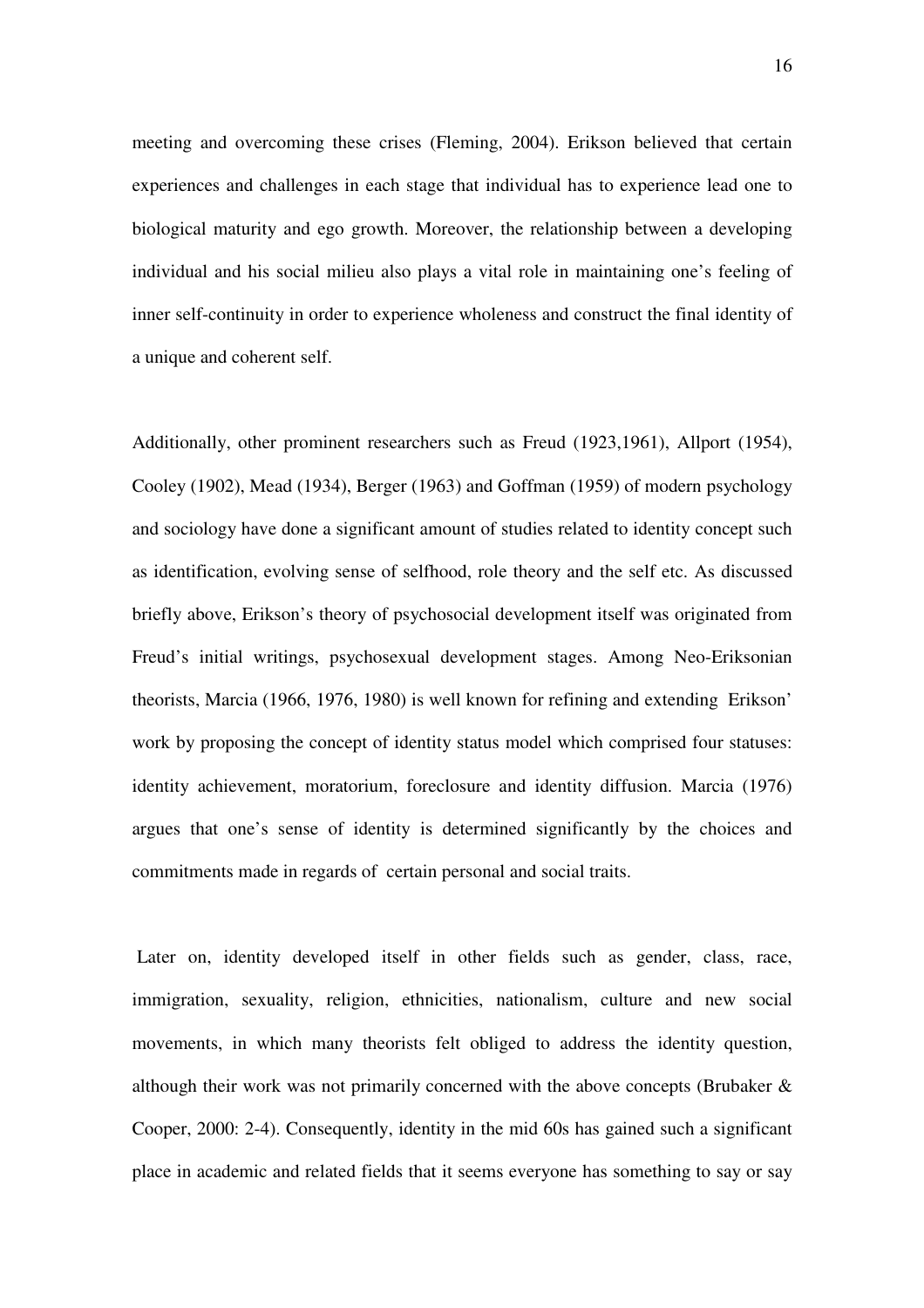something about identity (Marcia,1993). Given it's richly elusive nature, the concept of identity has been interpreted into various usages in diverse academic disciplines such as art, history, biology, mathematics, sociology and psychology. Gleason (1983) remarks that at this point identity has reached the level of becoming to " mean so many things that, by itself, it means nothing" ( p. 914).

Unquestionably, identity is made to do far too many explanatory works with multivalent and even contradictory theoretical burden due to its ambiguity (Brubaker & Cooper, 2000). In fact, Gleason (1983) points out that the word "identity" was so widely and so loosely used that to determine its provenance in every context would be impossible. However, there are a few key terms that could highlight the various understandings of identity concept depending on the different contexts. Brubaker and Cooper (2000) summarize the most common uses of identity into five categories: (1) identity as self understanding rather than self interest (2) sameness across persons or time (3) stable core or foundational aspects of selfhood (4) contingent product of social and political actions (5) unstable, contemporary nature of the self. In the particular fields of psychology and sociology, identity is mainly used as a means of understanding self hood and individuality (Adams & Marshall, 1996).

## **2.2 Definitions of identity**

Conceptualizing a clear picture of what identity is, or in other words, what people actually mean when they use the term "self identity" is vitally important in order to better understand immigrants' identity in the process of integration into the host society. Obviously, there are countless definitions and clarifications regarding the term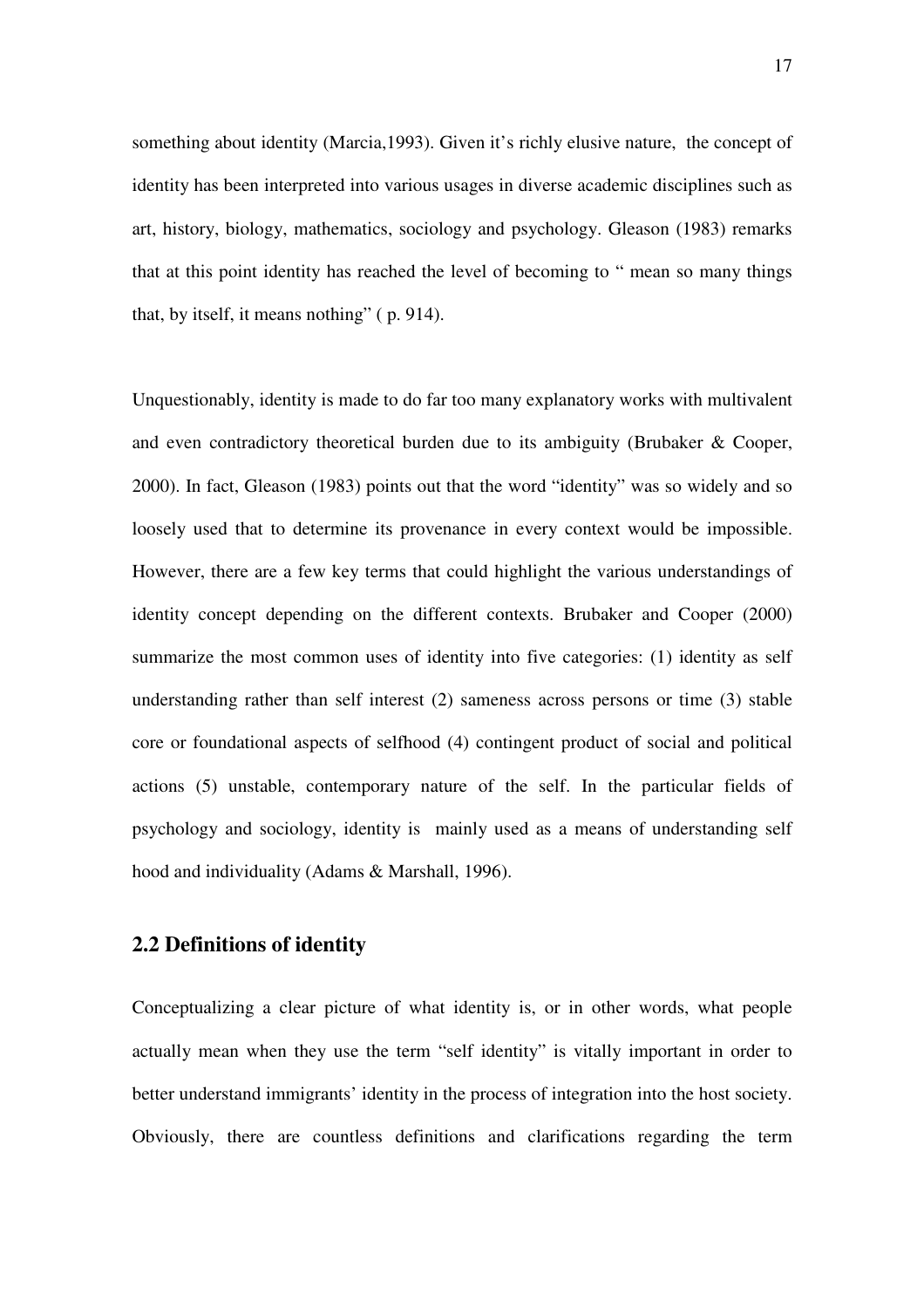"identity", both in academic and laymen usages given the nature of its complexity and ambiguity. Oxford English Dictionary  $(2<sup>nd</sup>$  Edition, 1989, 2004) defines identity as;

The sameness of a person or things at all times or in all circumstances; the condition or fact that a person or thing is itself and not something else; individuality, personality.

Personal identity (in psychology), the condition or the fact of remaining the same person through out various phases of existences; continuity of personality.

The vernacular meaning given out by Oxford English Dictionary (1989, 2004) is significantly similar to the definition of Erikson, the key figure of identity concept tradition. The architect of identity trend, Erikson, considers identity to be temporally consistent and resistant to changes due to one's fundamental and possibly unconscious beliefs and world view as well as the ability to maintain inner sameness and continuity (Schwartz-2001, Erikson-1968). In other words, as Schwartz (2001) puts it, Erikson's definition of identity is "the awareness of ... self-sameness and continuity ... [and] the style of one's individuality [which] coincides with the sameness and continuity of one's meaning for others in the immediate community" (p.50). Schwartz et al. (2006) also regard identity as the organization of self-understanding that determine one's place in the world. Marcia (1967), another prominent figure in the identity research area, also sees identity as a self structure which is " internal, self-constructed, dynamic organization of drives, abilities, beliefs, and individual history" (p.119).

However, there are other articulations regarding identity which are closer to laymen's understanding of what makes one a unique individual. For instance, identity is one's self concept variously described as "what comes to mind when one thinks of oneself (Neisser-1993, Stets & Burke-2003, Stryker-1980, Tajfel-1981), one's theory of one's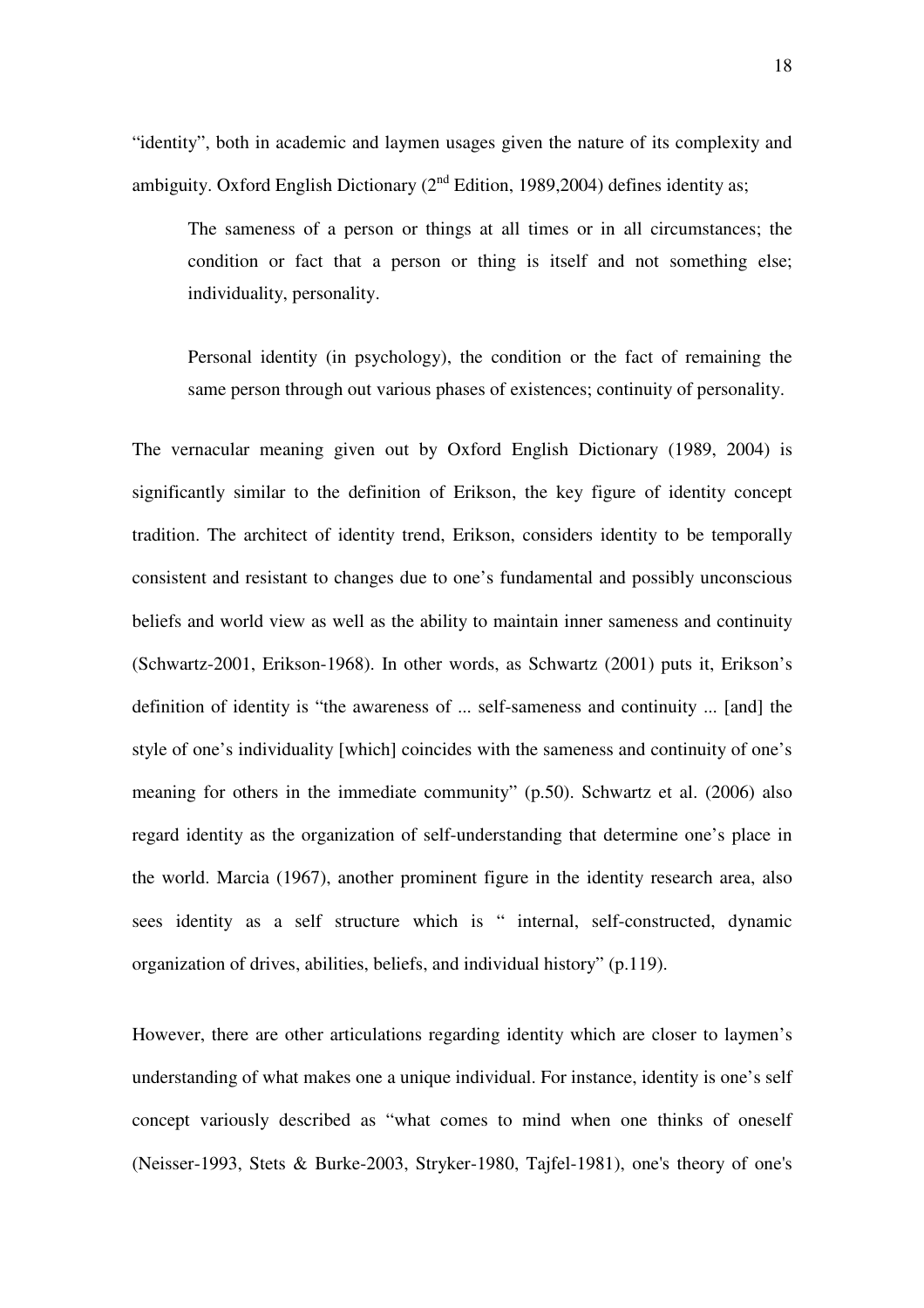personality (Markus & Cross, 1990), and what one believes is true of oneself (Baumeister-1998, Forgas & Williams-2002)" (as cited in Oyserman et al., 2012). Consistent with above concepts, Oyserman et al. (2012) propose self identity as traits and characteristics, social relations, roles and social group membership that define who one is. In addition, Hogg and Abrams (1988) agree that self identity is individuals' concepts of who they are, of what sort of people they are and how they relate to others. Fearson (1999) also defines self identity as how individuals define and understand themselves, such as personality, character, goals and origin. For Waterman (1999), the selves that individual has created such as familial, social and occupational roles can be considered as one's self identity. Moreover, individuals' social roles, reputation, a structures of values and priorities and a conception of one's potentiality are also considered as self identity ( Baumeister, 1986).

## **2.3 Different approaches to identity concept**

While Erikson's literature inspires a highly productive line of research regarding self and identity, especially in sociology field, sociologists seem to hold different perspectives on the concept of identity in terms of the meanings and functions. According to Gleason (1983), Eriksonian identity is deep, internal and permanent which is more than just self concept or self image that answer the question "Who am I?". Erikson insists that identity is the subjective sense of wholeness, both conscious and unconscious, comprised of synthesized identification that represent the person's psychosocial stimulus both for oneself or for significant others in the community (Waterman, 1988). In this sense, Waterman (1988) points out that the function of Eriksonian identity is a subjective feeling of inner coherence, continuity and sameness across time and context.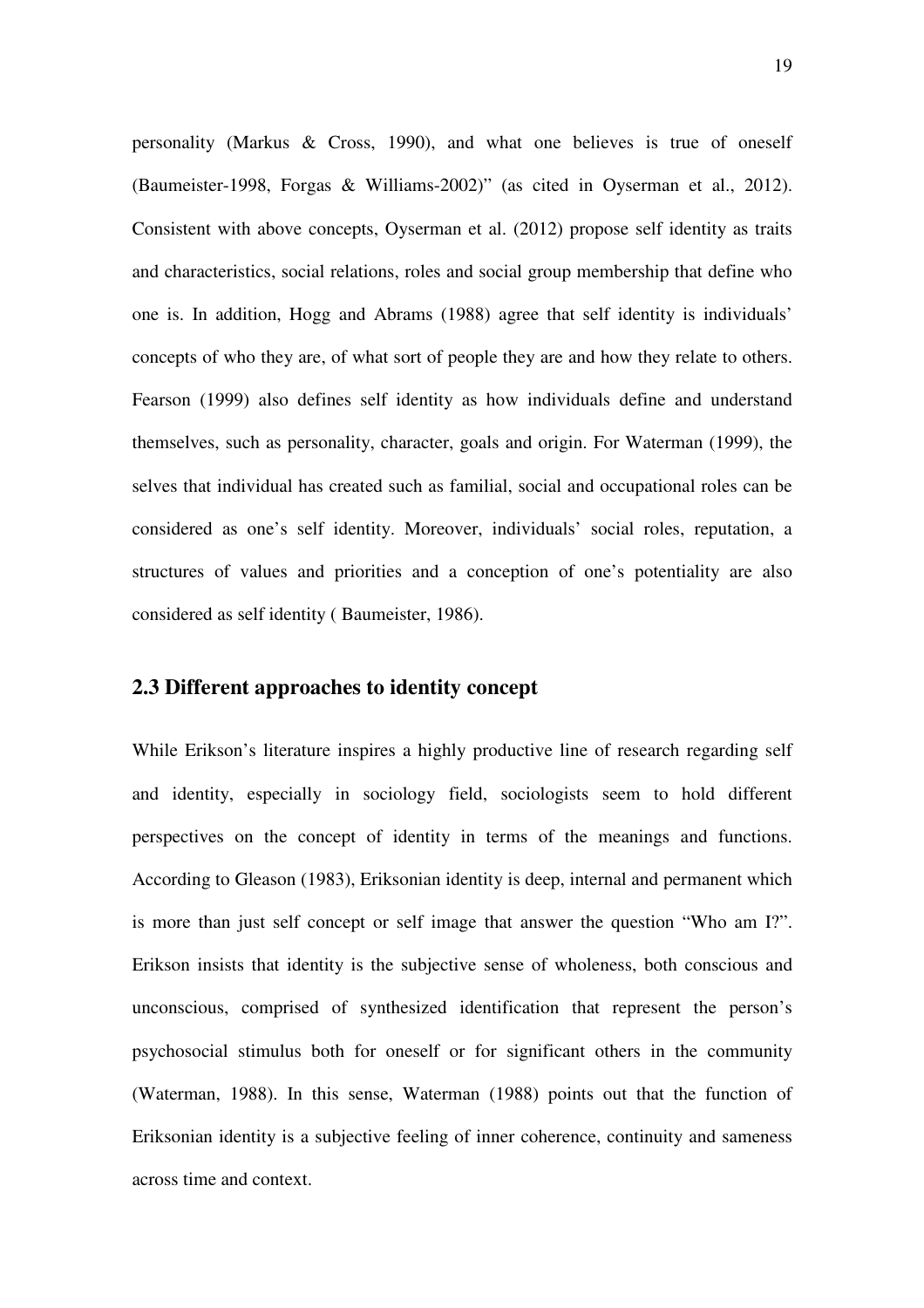On the other hand, influential sociologists such as Foote (1951), Goffman (1959) and Berger (1963) etc. tend to view identity as the artifact of interaction between individual and society (Schwartz, 2001). Unlike the Eriksonian self identity concept which is inner, stable and permanent, sociologists envision the concept as a flickering successions of identity adopted and shed according to the requirements of social situations (Gleason, 1983). For instance, Foote (1951, 14-21) argued that self identity is not a solid inner self but rather a process continually created and re-created in each social situation that one enters, held together by the slender thread of memory. Stryker (1980) also calls self identity as "internalized positional designation" due to its supposedly different positions and role relationships one holds in the society. In other words, the function of self identity, in sociologists' point of view, is to take and leave roles according to its interactions with the social structure. Thus, self identity is understood by sociologists as fluid, adaptable and evanescent.

### **2.4 Self identity**

Self identity in this current study is conceptualized as a synthesis of personal, social and cultural self conceptions (Schwartz, 2001). Personal identity is referred as one's preferences, unique aspects of self, sets of goals, beliefs and values (Erikson-1968, Schwartz et al.-2006). Self concepts, personality, personal traits or attributes are also categorized under personal aspect of identity, according to many researchers such as Oyserman (2012), Tajfel (1981) and Fearson (1999). Social identity, on the other hand, associates with social relations, roles and social group membership that define who one is (Oyserman, 2012). Schwartz et al. (2006) also conceptualize social identity as group ideals, labels and pro-group attitudes. Cultural identity concerns with origin, mother tongue and racial background (Erikson, 1974). Schwartz et al. (2006) also consider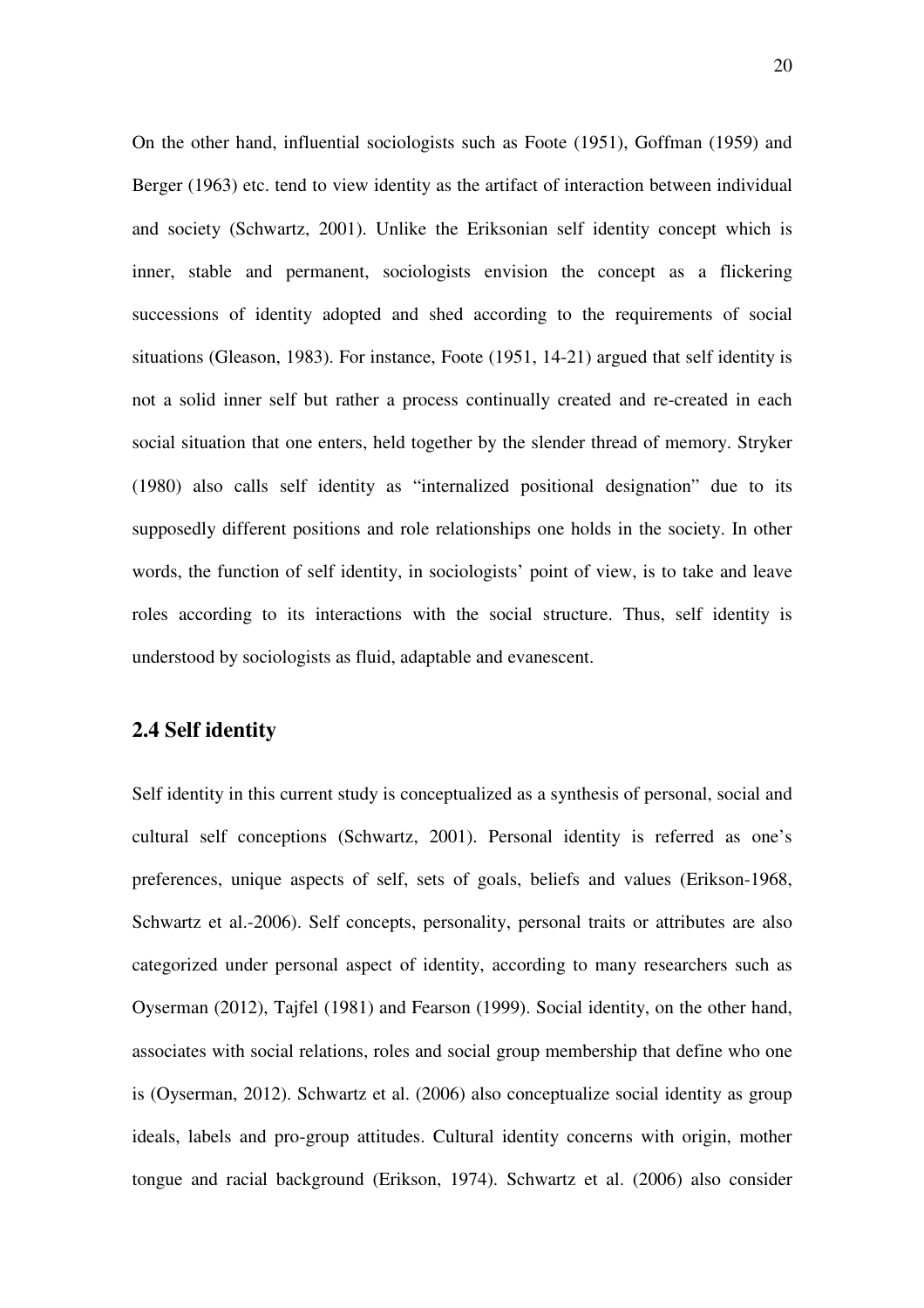attitudes, behaviors and beliefs influences by the group and its ideals as cultural identity. In order to explore immigrants' identity and its relation to integration process into host society, it is of paramount importance to look through all the angles of (a) coherence and internal consistency provided by personal aspect (b) immigrants' roles, social relationship and pro-ingroup attitudes of social aspect and (c) individual's origin, racial background, ideals, values, and practices influenced by cultural aspect.

#### **2.5 Changes in self identity and its relation to integration process**

Changes in self identity occur when one and/or one's context changes in ways that do not mesh with one's current configuration of goals, values, and beliefs (Bosma & Kunnen, 2001). Sudden major turning points of life such as losing a job, ending relationship and immigrating to a new country may induce stressful situations that can trigger profound effects on one's sense of self.

## 2.5.1 Identity Confusion

In face of discontinuities and rapid changes , individual may find that one's particular roles, values, beliefs and identification may no longer be applicable or satisfying yet once again find himself in the transitional periods of exploration possibilities, roles and lifestyles (Stephen et al.,1992). Sudden changes such as discontinuity, altered roles or statuses, different value systems as well as physical, mental and cultural adjustments can initiate inner conflicts which lead one to question one's sense of self. Stephen et al.(1992) refer to such inner conflicts as "identity disequilibration" where one loses a secure sense of knowing "Who I am". Similarly, Erikson uses the terms such as identity crisis or identity confusion which also refer a sense of disequilibrium and uncertainty about one's goals, values and beliefs. In his identity theory, Erikson claims that in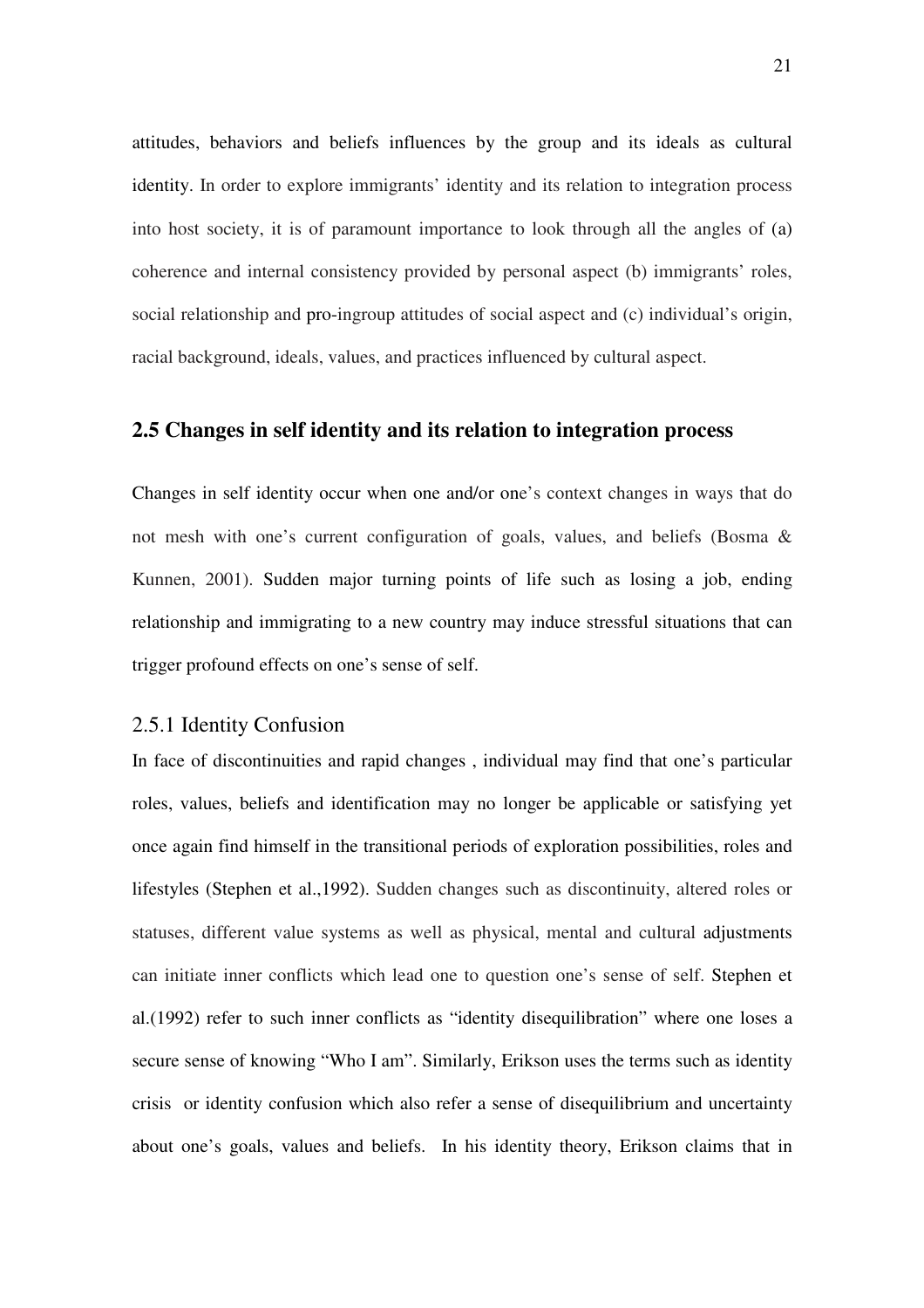one's attempt to achieve a coherent and stable identity, individual's inner conflicts play a major role in changes of one's identity which will either result in personal growth or failure. Marcia (1993) also sees the identity crisis as what makes a person realize the need to meet the challenges and make the commitments. Furthermore, in his calamity theory of growth, Farson (1976) claims that "critical life events such as exposure to different cultural or social milieus or source of knowledge and internal change as growth experiences which encourage a person to make a major re-assessment of one's life situation and changes it in ways that reflect a deeper understanding of one's own capabilities, values and goals" (p.31).

#### 2.5.2 Identity negotiation

Identity negotiation is another important aspect in immigrants' identity changes and effective integrating into the host society. According to Goffman (1969), identity is the way in which the individual manages one's self image and responds to the expectations of others in everyday life. In order to feel a sense of belonging to a new group or country, one must slowly release the former loyalty, commitment and culturally deep rooted mindsets and norms bit by bit. However, building belongingness to a new group does not necessarily require individuals to discard their previous identities and cultural affinity from home, but rather use them as "interpretative tools or templates in constructing their individual and collective identity in the new society" (Lerner et al., 2007). When certain beliefs and practices from previous life are no longer applicable, individuals have to re-construct their identities and re-negotiate their place in the new world, hence, the negotiation of identity occurs. Ting-Toomey (2005) defines the process of identity negotiation as "a transactional interaction process whereby individuals in an intercultural situation attempt to assert, define, modify, challenge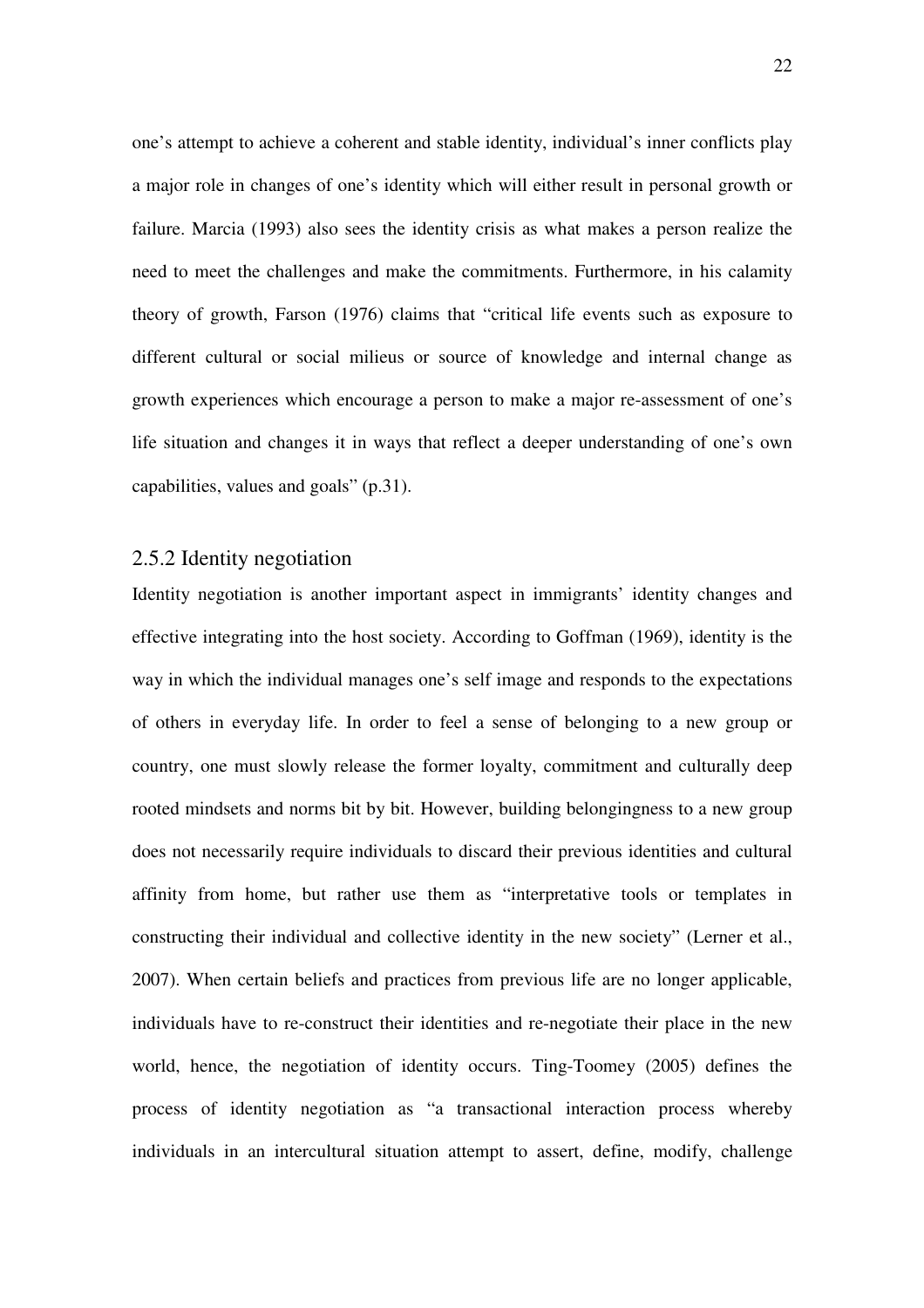and/or support their own and others' desired self-images" (P.217). According to Swan Jr. and Bosson (2008), identity negotiation is also understood as a process through which individuals find the middle ground between achieving their interactional goals and satisfying their identity related goals, such as the need for agency, communion and psychological coherence.

#### 2.5.3 Identity development

According to Erikson (1960), identity development is a central task that optimally results in a coherent and self constructed dynamic organization of drives, abilities, beliefs, and personal history. Furthermore, the functions of identity includes providing the structure for understanding who one is, clarifying meaning and direction through commitments, values, and goals, strengthening a sense of personal control and free will, striving for consistency, coherence, and harmony between values, beliefs, and commitments, enabling the recognition of potential through a sense of future, possibilities, and alternative choices (Adams & Marshall, 1996). Elaborating on Erikson's work of self exploration and commitment, Marcia (1966, 1980) developed the identity paradigm which characterizes the development process of one's journey towards a coherent and mature identity. Marcia's four stages of identity paradigm: Identity foreclosure, Identity diffusion, Identity moratorium and Identity achievement represent a combination of low and high levels of exploration and commitment which helps to determine how much one has made certain choices and how much one displays a commitment to the choices.

Exploration and commitment, the two fundamental dimensions are simultaneously considered as the processes that underlie the development of identity. Exploration is considered to be a rather significant part of the identity process by Grotevant (1987)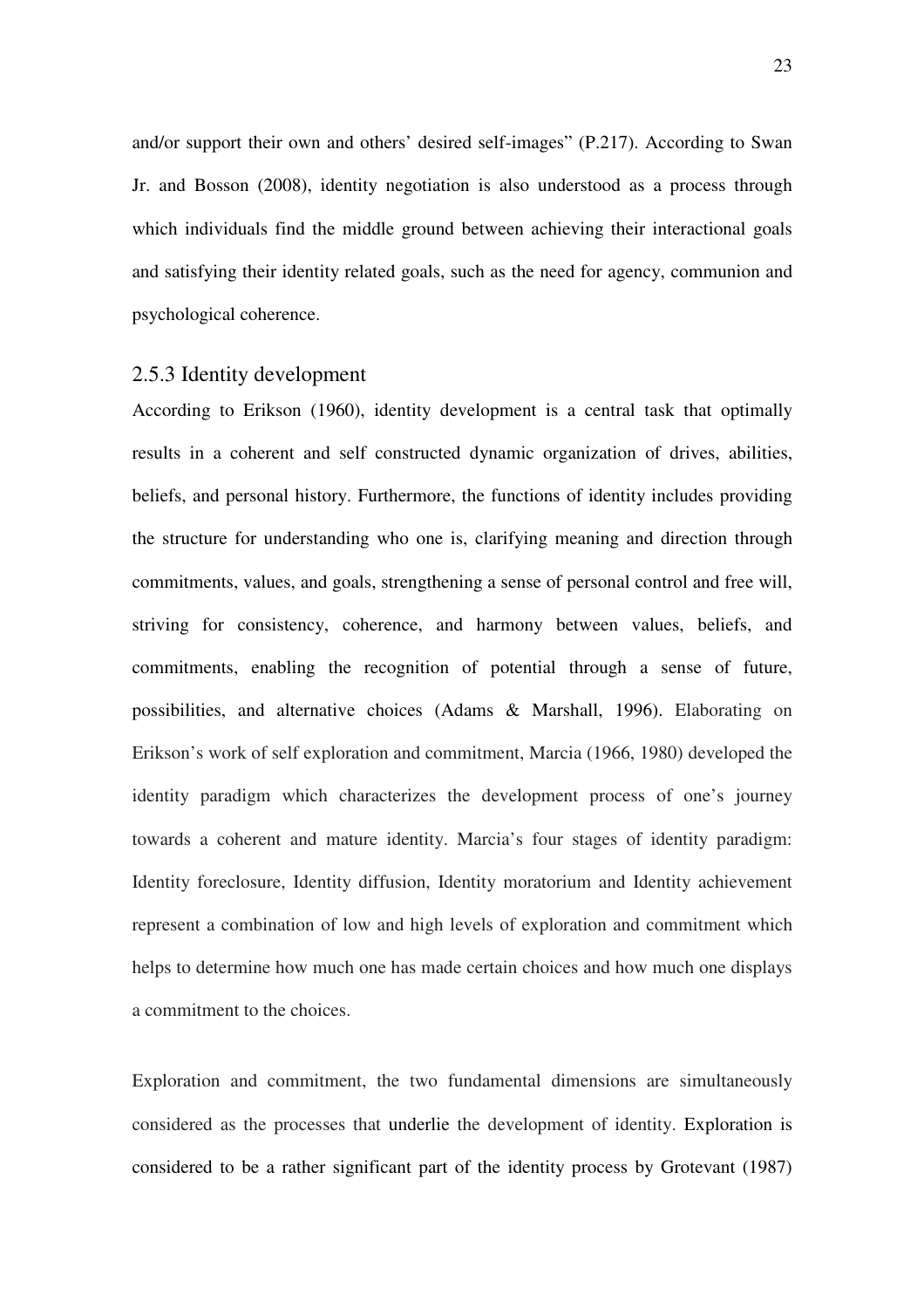because of its problem solving behavior that elicit information about oneself or one's environment in order to make decisions about an important life choice (Berman et al., 2001). Meeus et al. (2000) also see exploration as the way how one deals with his or her commitments in an active manner such as by reflecting on them, looking for information and discussing with others about them. On the other hand, identity commitment represents the adherence to a chosen set of goals, values and beliefs (Marcia, 1988). Commitment is considered to have a vital role in developing individual identity as it imbues one with a sense of fidelity and continuity which counteract uncertainty and disorientation induced by identity diffusion. Moreover, stability and flexibility of one's commitment can be taken as "a valid measure of identity coherence (Bosma & Kunnen, 2001), as the commitments to a set of goals, values and beliefs represent the primary difference between coherent and confused identity" (Schwartz et al., 2006, p.13).

## **2.6 Self Identity Construction and Counselling**

According to sociology and constructionist perspectives, individual's understanding of themselves is a product of significant others, therefore a person's identity is not a fixed result of certain level of maturity but rather a lifetime ongoing activity of renewing, revision and constructing to fit in to the different contexts. In other words, identity construction can also be seen as the constant managing and overcoming of the pressure trigged by adapting to the norms of the new society while also maintaining an individual uniqueness (Lingren and Wählin, 2001). Reconstructing one's once valued and acknowledged self identity to fit in to a new society can be challenging for individuals but it can also be considered as the opportunity of personal growth and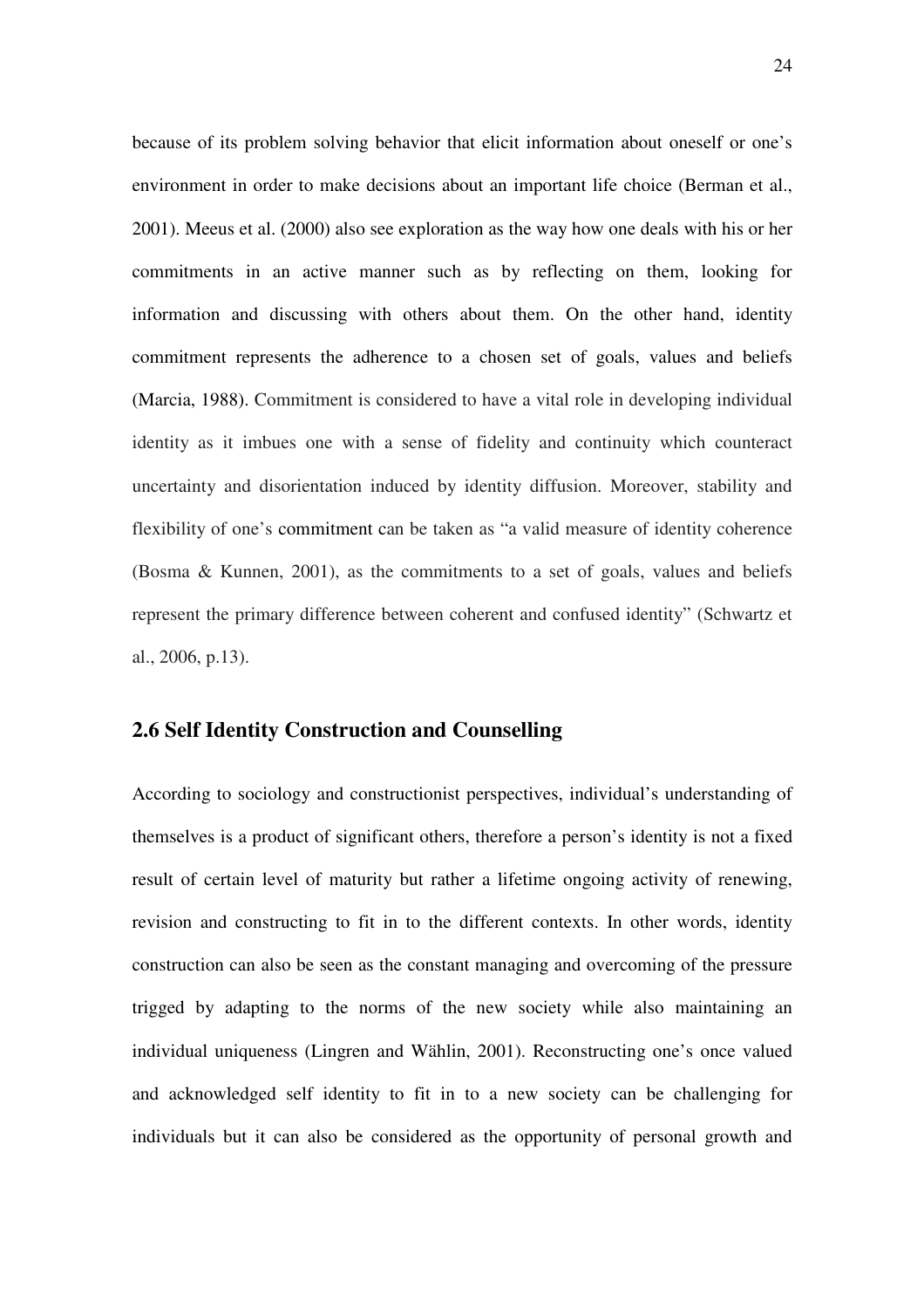development, and a chance to try to reach one's full potential besides the initial aim of effectively integrating into the host society, according to Sonn (2009).

The present study sees counseling as a beneficial approach to implement immigrants' identity construction as the principles used in counseling could be immensely helpful for the immigrants in regards of promoting one's sense of cohesiveness, stability and self-esteem which can result in personal growth of immigrants and becoming more active participants of the receiving society. For, "counseling concerns with addressing and resolving specific problems, making decisions, coping with crises, developing personal insights and knowledge, working through feelings of inner conflict, or improving relationship with others" (British association for Counseling, 1996). Moreover, counseling also enhances social inclusion of immigrants by enabling individuals to learn to become the contributors of well being of others and social good (Mcleod, 2013).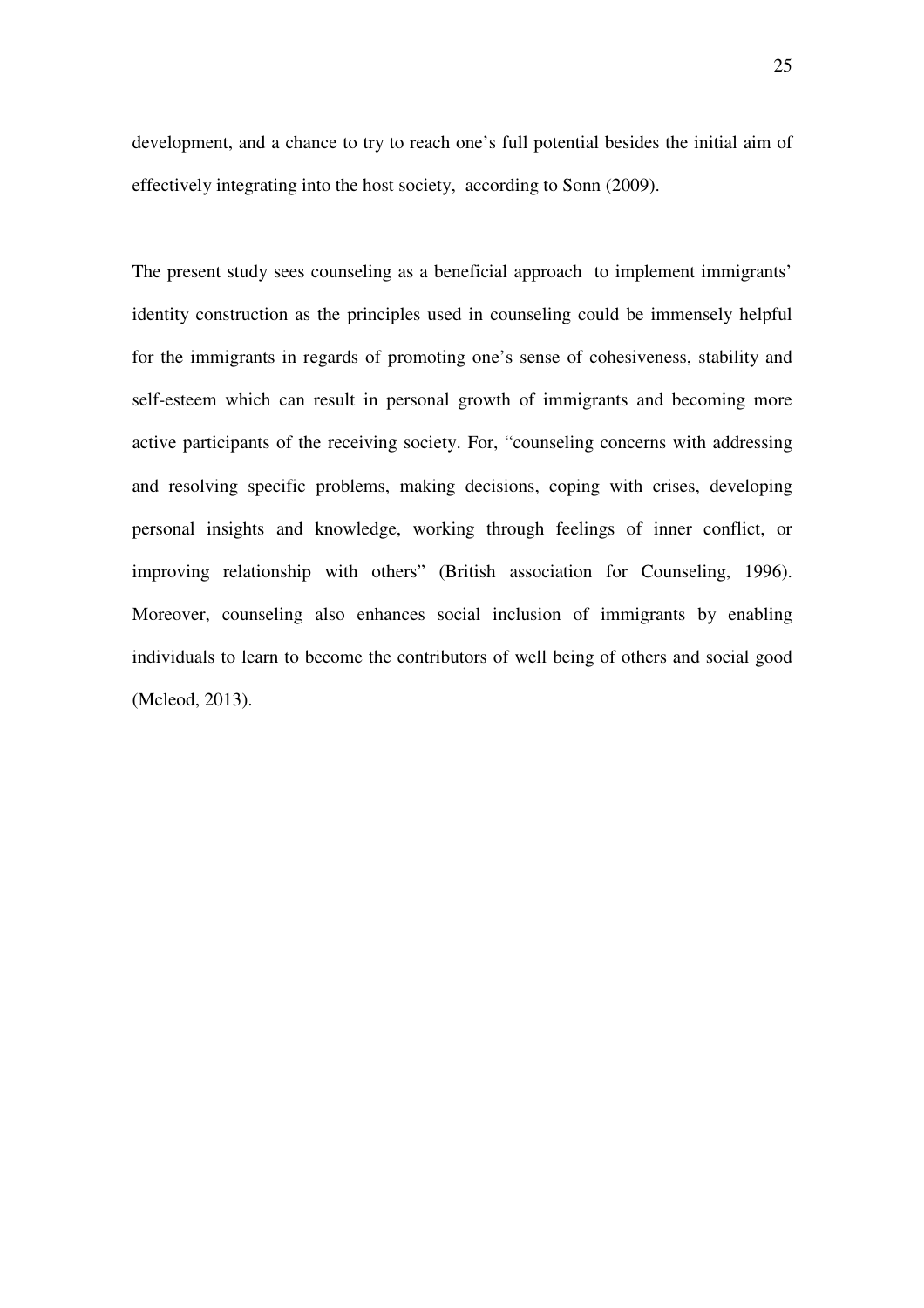## **3 DATA AND METHODOLOGY**

## **3.1 Research Design**

The purpose of this study is to explore the role of self identity in the process of effective integration into the host society and the impacts integration process has on immigrants' self identity from the perspectives of six immigrants in Jyväskylä, Finland. Qualitative study was employed in this study as this approach "allows to see things in their natural settings, attempting to make sense of, or to interpret phenomena in terms of the meanings people bring to them"( Denzin & Lincoln, 2005, p.3). To best capture the life experiences of immigrants without any restriction, inductive thematic analysis approach (Braun & Clarke, 2006) was chosen in hopes of presenting the stories voiced by immigrants as accurately and comprehensively as possible (Guest et al., 2012). Furthermore, thematic analysis was utilized in the present study as it enables the researcher to discover the potential perspectives from the gathered data and study them in a deeper level. According to Namey et al. (2008), "thematic moves beyond counting explicit words or phrases and focuses on identifying and describing both implicit and explicit ideas" (p.138).

The nature of this present study is data-oriented therefore the interviews were conducted open-mindedly without restraint from any concrete theoretical framework concerning the data collecting process. In other words, inductive strategy is best suited for the analysis as the researcher has no intention to approve or disapprove any hypothesis but rather to investigate the issues of importance to participants emerge from the story that they tell about an area of interests that they have in common with the researcher (Mills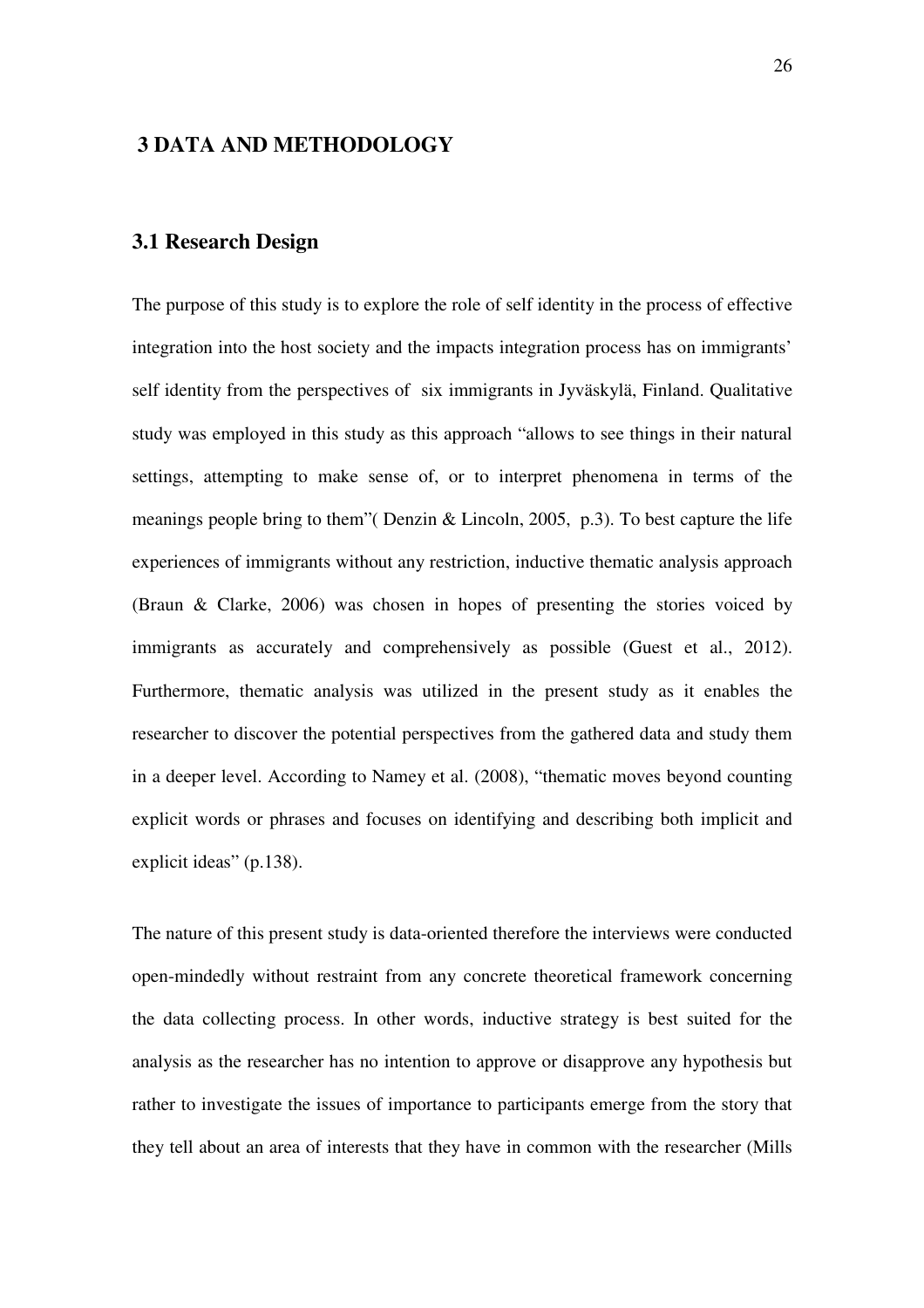et al., 2006). Nonetheless, it would be unethical to claim that research questions as well as the interviews questions were not in a bit influenced by preconceived thoughts and interests of the literatures that reflect the researcher's life experiences as an immigrant.

The aims of the study are as follows;

-To explore immigrants' conceptions of self identity and to analyze the roles and functions they play in the process of integration in Finland.

- To understand immigrants' image of effective integration into host society and to examine the factors affecting the process of integration from immigrants' point of view.

-To analyze how self identity of immigrants change, transform and develop while dealing with changes and adaptation to host society

-To examine other influencing factors regarding immigrants' identity and integration process

In order to address the mentioned purposes of the study, the following research questions are fabricated based on the findings of the study.

- What are the roles of immigrant's self identity in the process of integration into Finland?
- How does the integration process into Finland affect the self identity of immigrants and vice versa?
- What are the other influencing factors affecting the process of integration into Finland?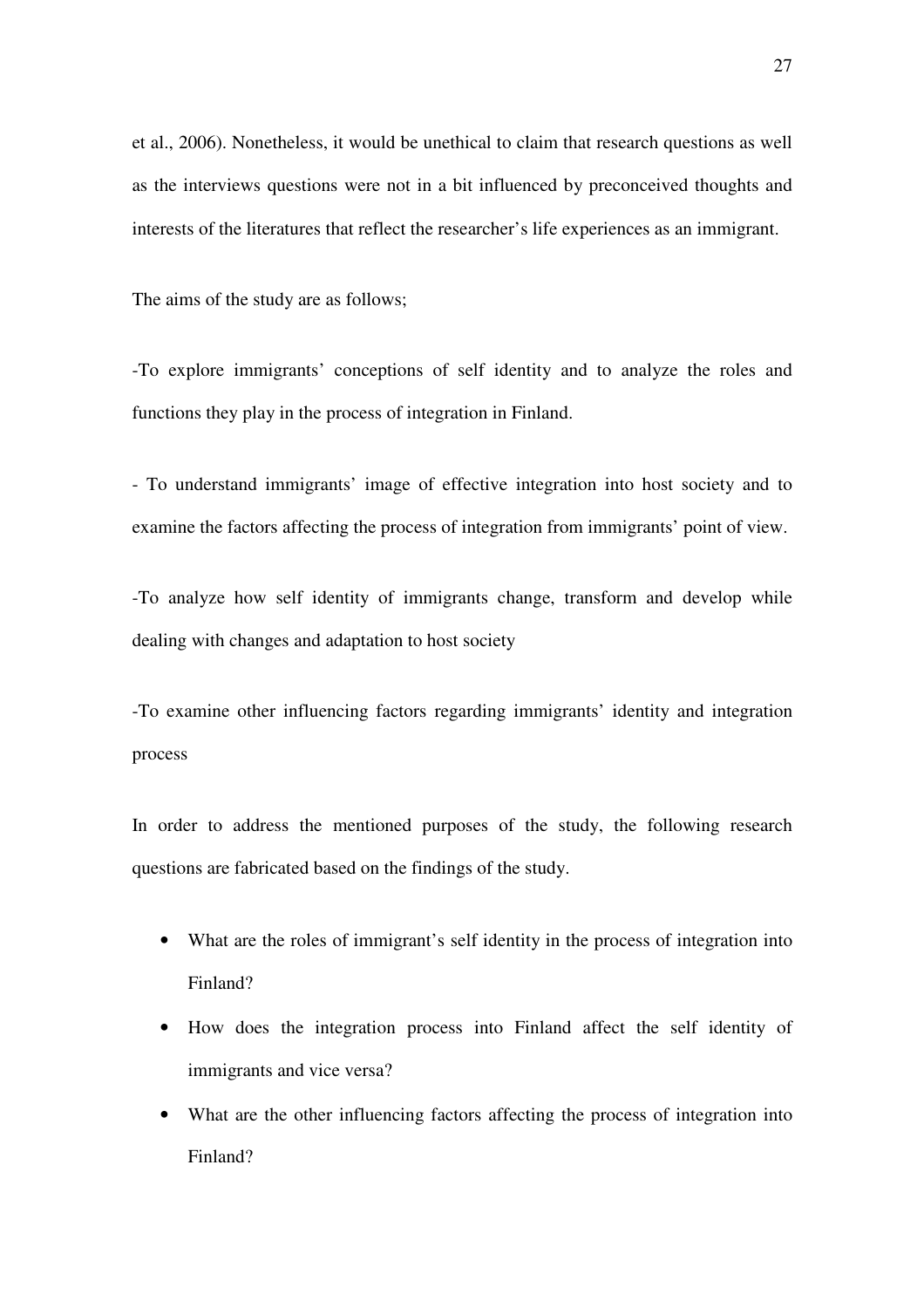# **3.2 Participants**

The data collection of the study was conducted in the city of Jyväskylä, Finland. Six participants of various ages, genders, nationalities, educational and cultural backgrounds agreed to participate in the semi-structured, in-depth interviews which ranged from 30 minutes to 90 minutes. The first two of the interviews took place in Gloria multicultural center of Jyväskylä, another two at the university of Jyväskylä, one in author's home and one in the participant's home in Jyväskylä, Finland. It should be noted that two out of six participants were introduced to the researcher by Gloria Multicultural center in Jyväskylä shortly before the interviews but the rest of the participants have been researcher's classmates for more than two years.

The six participants, three males and three females, who agreed to participate in the interviews have been living in Finland for more than two years. The ages of the participants range between 25 to 40 years. Five out of six participants were studying in Jyväskylä, Finland when the interviews took place. The rationale behind working with only six participants is by focusing on a smaller group, it is ensured that the research would cover the detailed aspects of individual's personal experience on their journey towards effective integration into the host society in a deeper sense. Besides, due to vast diversity among the participants regarding nationalities, cultural and educational backgrounds, the interviews reflect interesting multi-faceted perspectives of the process of integration into the host society, Finland, despite the small size of the participant population.

The participants of the current study immigrated to Finland for various reasons such as work, education, family tie or seeking a better life to name a few. All participants have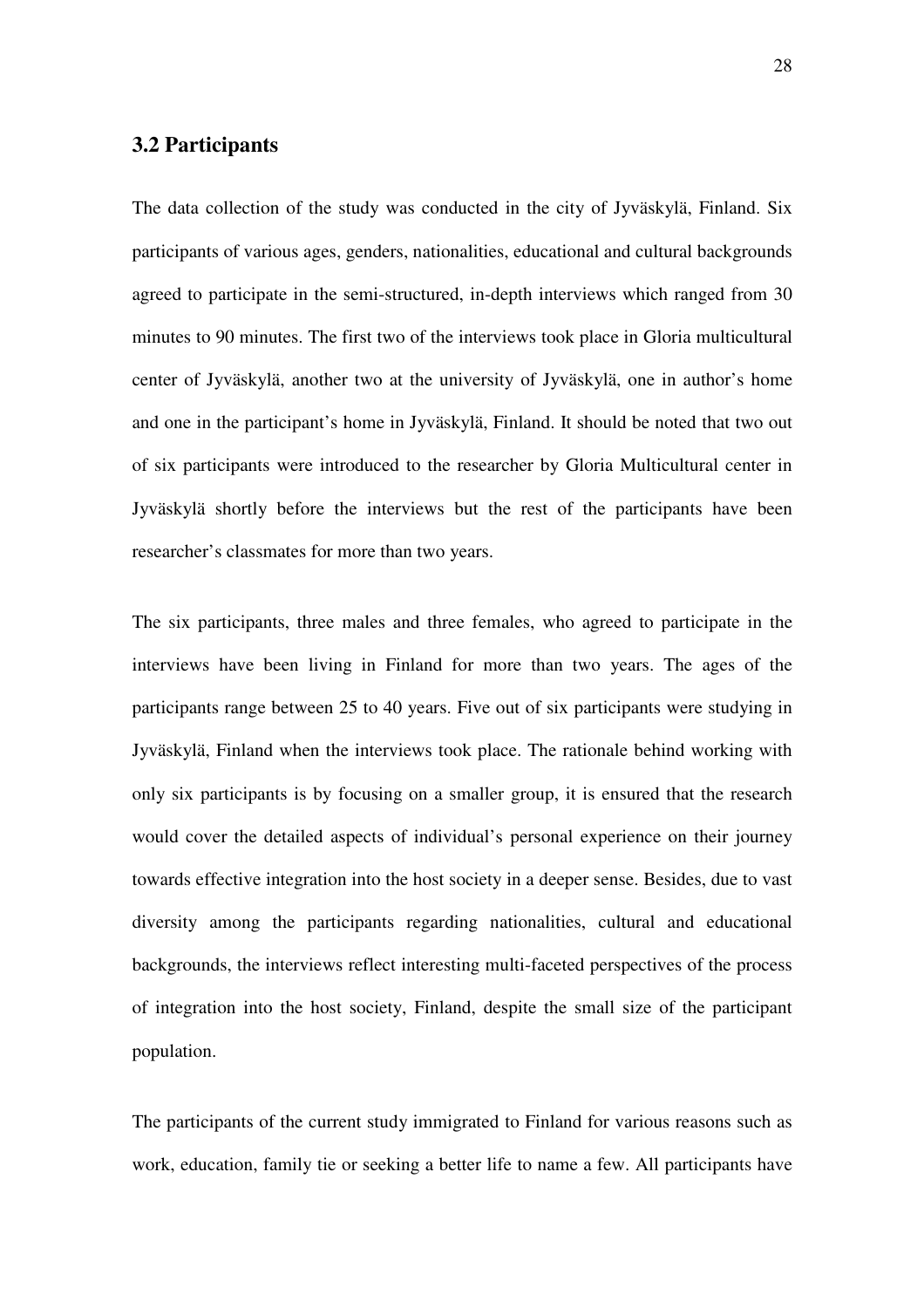family with them in the host country and some of them are married to citizens of Finland. During the one-on-one interviews, the participants enthusiastically shared diverse and colorful stories regarding self identity issues and integration process based on their personal experiences from the journey of integration into the host society, Finland. For collecting data of the present study, six willing and helpful participants were selected solely based on their immigrant backgrounds and every participation in the study was on a volunteer basis.

# **3.3 Data collection**

Given its flexibility and exportability, semi-structured interview method was selected as a means of data collection for the current study in order to best capture the full picture of interviewees' diverse experiences and perspectives throughout their journey towards integration into Finland. According to Barrilball and While (1994), semi-structured interview method is most beneficial when investigating perception and opinions of the respondents regarding complex and sometimes sensitive issues because it enables to elicit in-depth information and clarification of the answers . In order to cover the specific topics that the researcher wishes to focus, the predetermined thematic openended questions were designed to address the research questions of the study (see Appendix-9.1). The interview questions were fabricated based on the pre-established themes inspired by researcher's preconceived thoughts and beliefs to explore the individual perceptions on immigrant's identity, effective integration into a host society as well as identity development and changes during transition.

In addition, warming up questions and also unplanned, non-directive, follow up questions were included to ensure the good rapport between the interviewer and the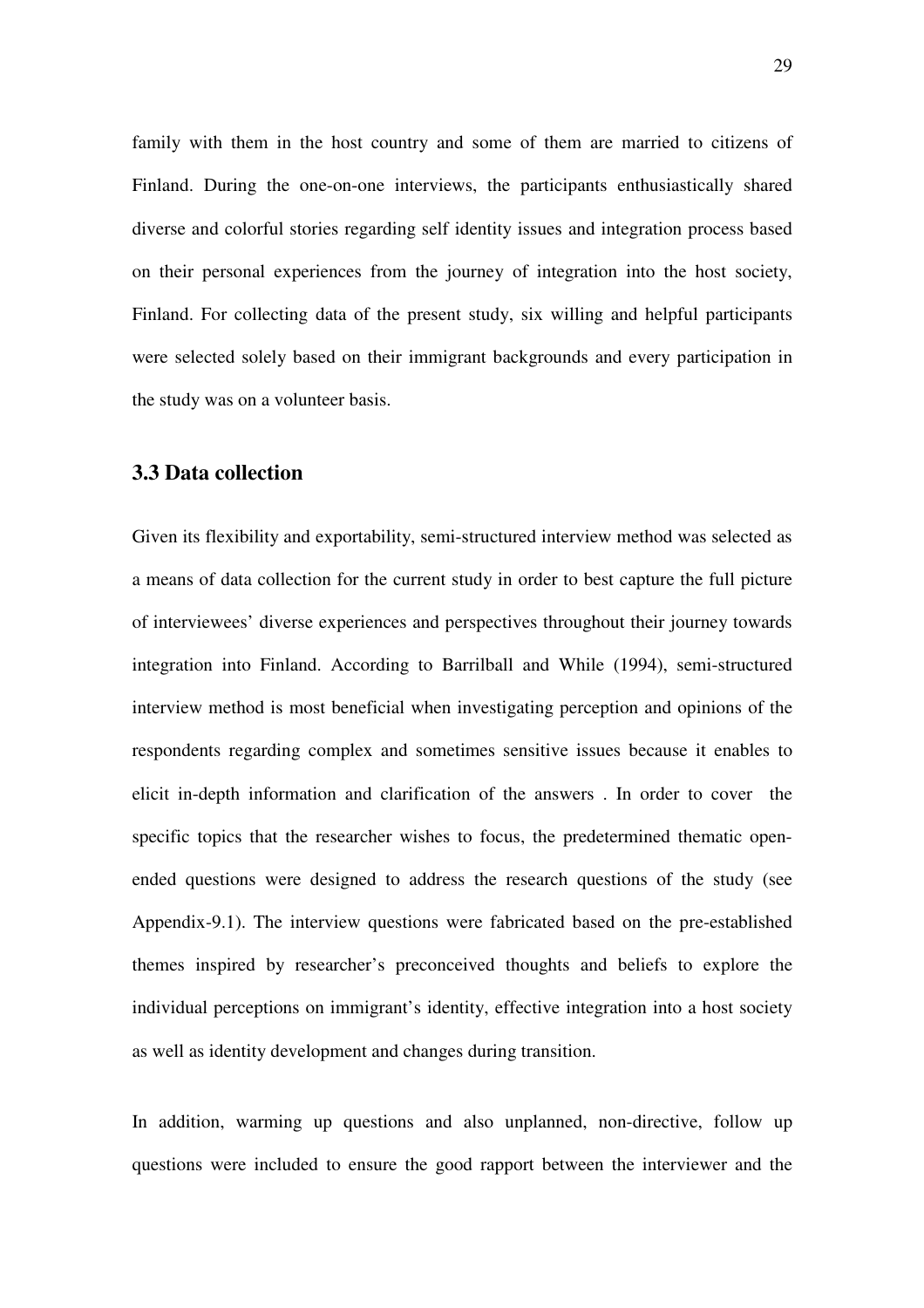interviewees. As the goal of the interview was to encourage the interviewee to share as much information as possible, unselfconsciously and in his or her own words, it is vital to build a relaxing atmosphere and trusting relationship between interviewer and interviewees, old acquaintances and newly introduced ones alike. Building trust and relationship beforehand is a means of "establishing a safe and comfortable environment for sharing the interviewee's personal experiences and attitudes as they actually occurred" (Dicicco Bloom & Crabtree, 2006, p.316). To further ensure the comfort and relaxation of the participants, the place and time for the interviews were decided by the interviewees.

In order to familiarize the participants with the ideas of the study before the actual conversations, a set of interview questions, a brief description and the rationale behind the study were provided ahead. All interviews were conducted in English, a second language of the participants of the current study. Therefore the technical terms and any unfamiliar words in the interview questions were addressed in prior and during the interviews to avoid any possible misunderstandings. The interviews lasted from 30 minutes to 100 minutes with the duration of the shortest for 30 minutes and the longest one being one hour and 40 minutes, depending on how much the interviewees had to share. All interviews were conducted in the individual participants' own pace and willingness. The provided set of interview questions were asked in an order only at times as the interviewer usually went along with the flow of the conversation as long as it stayed within the focused themes of the study. All the conversations were audio-taped with the informed consent from the participants in order to accurately record the information provided for verbatim inscription and detailed analyzing.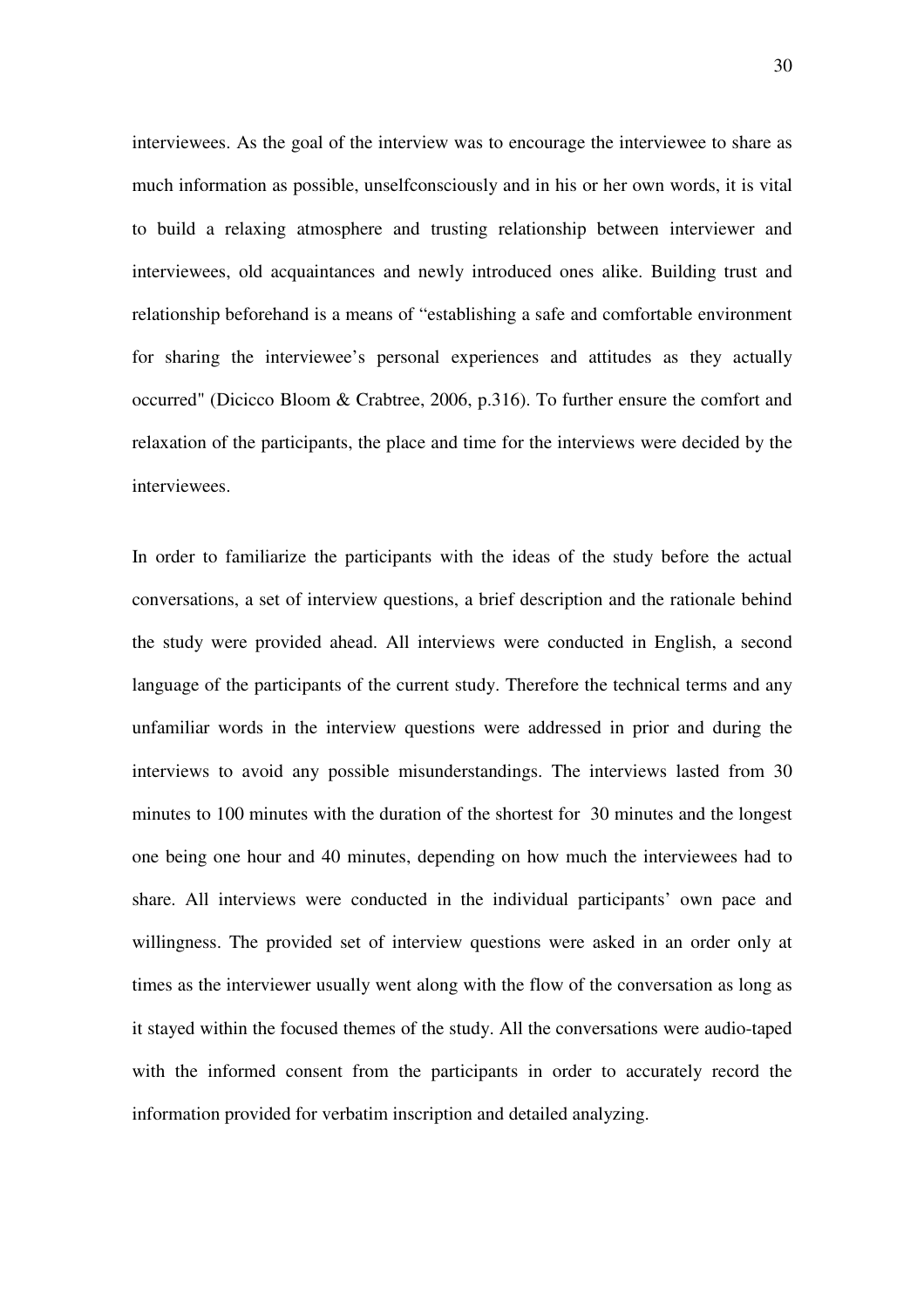## **3.4 Ethical considerations**

To ensure the confidentiality of the participants, pseudonyms were given to the interviewees during transcription and analyzing processes. Certain identifying information such as occupations, places, workplaces, nationality and ages were also omitted or changed to ensure the anonymity of participants. Regarding the informed consent of participants, prior to the interviews, participants were provided with a set of questions to go through and also informed clearly that they have the rights to not answer any questions or topics that they do not wish to discuss. In addition, the participants were clearly informed about their rights to refuse being audio recorded at all, or stop during the interview should there be any change of mind.

Moreover, it was guaranteed that the recorded conversations of the participants are to be used for the purpose of transcribing only and the researcher will be the only person that listens to the recordings. Moreover, transcriptions of the interviews were sent to the participants before analyzing in order to provide the interviewees with the opportunity to review and censor certain parts of the conversation, should they feel uncomfortable with what was said on specific topics afterwards. In fact, one participant had a change of mind on certain topics after reviewing the transcript and the desired parts were omitted in the process of analyzing. Furthermore, the participation of the interviewees of the present study was solely on a voluntary basis and no payment or any other forms of compensations were involved throughout the whole process.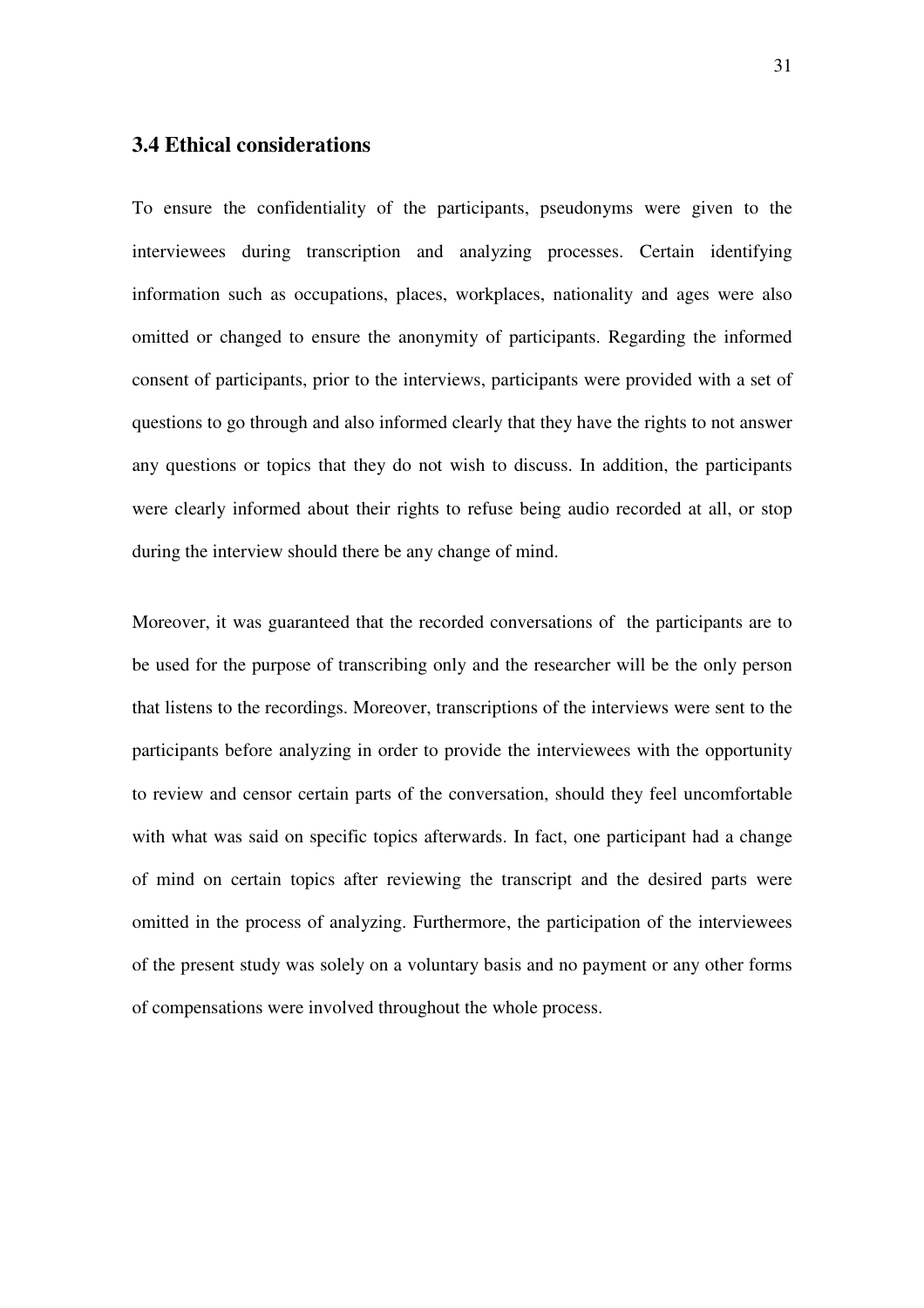# **3.5 Data analysis**

For the present study, inductive thematic analysis method was chosen as this approach primarily has a "descriptive and exploratory orientation" (Guest et al., 2011) which best suits the purpose of the study to explore immigrants' self identity issues in the process of integration. Qualitative approach was employed in the current study to "see and understand the meaning, perspectives and life stories of immigrants in their natural settings, attempting to make sense of, or to interpret, phenomena in terms of the meanings people bring to them" ( Denzin & Lincoln, 2005, p. 3).

Moreover, by utilizing inductive approach, data analyzing process was not controlled by any theory, hypothesis or researcher's presumptions. In other words, the chosen inductive analysis allows the findings to emerge from the frequent, dominant, or significant themes inherent in raw data, without the restraints imposed by structured methodologies (Thomas, 2006). Therefore, it should be noted that even though the interview questions were constructed to a certain degree by the researcher imposed interactive biases, the findings of the study were obtained straight from the analysis of gathered raw data without any regard to researcher's theoretical interests and preconceived assumptions.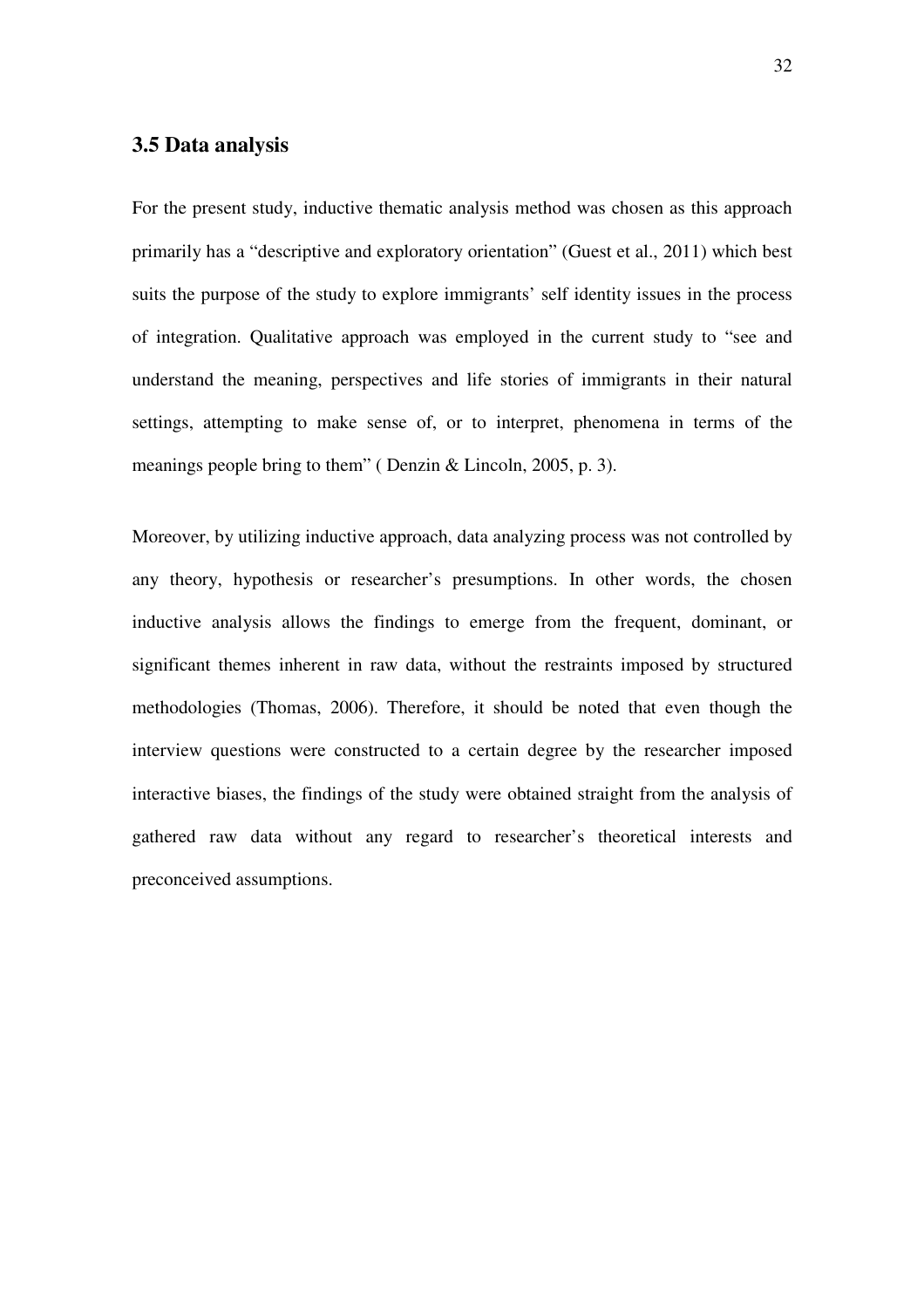| Data extracts                                                                                                                                                                                                                                                                                                                                                                                                                                                                       | Initial codes                                                                                                                          | Candidate                                                                                                             | Final theme                                      |
|-------------------------------------------------------------------------------------------------------------------------------------------------------------------------------------------------------------------------------------------------------------------------------------------------------------------------------------------------------------------------------------------------------------------------------------------------------------------------------------|----------------------------------------------------------------------------------------------------------------------------------------|-----------------------------------------------------------------------------------------------------------------------|--------------------------------------------------|
|                                                                                                                                                                                                                                                                                                                                                                                                                                                                                     |                                                                                                                                        | themes                                                                                                                |                                                  |
| I am very good. I am very good<br>person.1* I want only good. I am a<br>very good mother 2 <sup>*</sup> . I have my first<br>child when I was 17 and the second<br>child at 19. Sometimes people say that<br>child got child but I am a very good<br>mother and I know that, 3* And I want<br>to know stuff.4* I want to learn as<br>much as possible. I can't find word<br>now but I want to learn. 5*.                                                                            | 1:self image<br>2:self image<br>$3:$ role<br>4:curious<br>5:motivated, willing<br>to learn                                             | self image, role<br>&personal<br>attributes                                                                           |                                                  |
| -In my own definition, it is who you<br>are, $1$ <sup>*</sup> where you are from $2$ <sup>*</sup> , though<br>that might not really matter sometimes.<br>It is who you are.<br>- I am an African. I am Muslim 3*                                                                                                                                                                                                                                                                    | 1:self image<br>2:nationality<br>3: ethnicity, religion                                                                                | things that<br>represent one's<br>self image                                                                          |                                                  |
| I think it's more not because where I<br>am from but where I belong to 1* and<br>the habits and customs and traditions<br>that come with you $2^*$ , the things you<br>bring to the new society. All those<br>facts that I am from Spain 3* and from<br>a upper lower class family, 4* I have<br>another family, I have a son $5*$ that<br>makes the unique me. I wouldn't use<br>adjectives like happy. You have to take<br>all things into account and it is really<br>complex.6* | 1:belonging<br>2:culture,<br>personality<br>3:nationality<br>4:family<br>background<br>5: familial role<br>6: the sum of who<br>one is | Who one is and<br>what one brings<br>along with him<br>(backgrounds,<br>roles,<br>customs.<br>personal<br>attributes) | Individual<br>conceptions<br>of self<br>identity |
| how I view myself 1* and also taking<br>into consideration of how other people<br>view me as well $2^*$ . And realizing that<br>there could be a conflict there as well<br>3*. And also realizing that, a lot this<br>goes back to people's previous life<br>experiences 4* as well. I hope I was<br>clear.                                                                                                                                                                         | 1:self<br>image<br>by<br>self<br>2:self<br>image<br>by<br>other<br>3: different views<br>$4:$ life<br>experiences,<br>history          | different<br>conceptions on<br>one by self and<br>others with<br>consideration of<br>past                             |                                                  |
| - But for me, I would put that as the<br>highest kind of what values 1* you<br>have as a person. $2^*$ Higher than<br>whatever culture you represents or<br>whatever, kind of, umm<br>- After awhile, it makes you aware of<br>what you are, who you are and what<br>you find important in life and things<br>like that.2*                                                                                                                                                          | 1: personal values<br>2:self image $&$<br>values                                                                                       | what one finds<br>most important<br>in life personally                                                                |                                                  |
| - I think for me it's kind of how do<br>they define their goals, life goals.1*<br>- My identity is proceeding my goal of<br>my life that is kind of researching<br>education 2*                                                                                                                                                                                                                                                                                                     | 1: life goals<br>2: aim of life                                                                                                        | what one wants<br>from life,                                                                                          |                                                  |

**Table 1. Sample of thematic coding analysis process of the present study**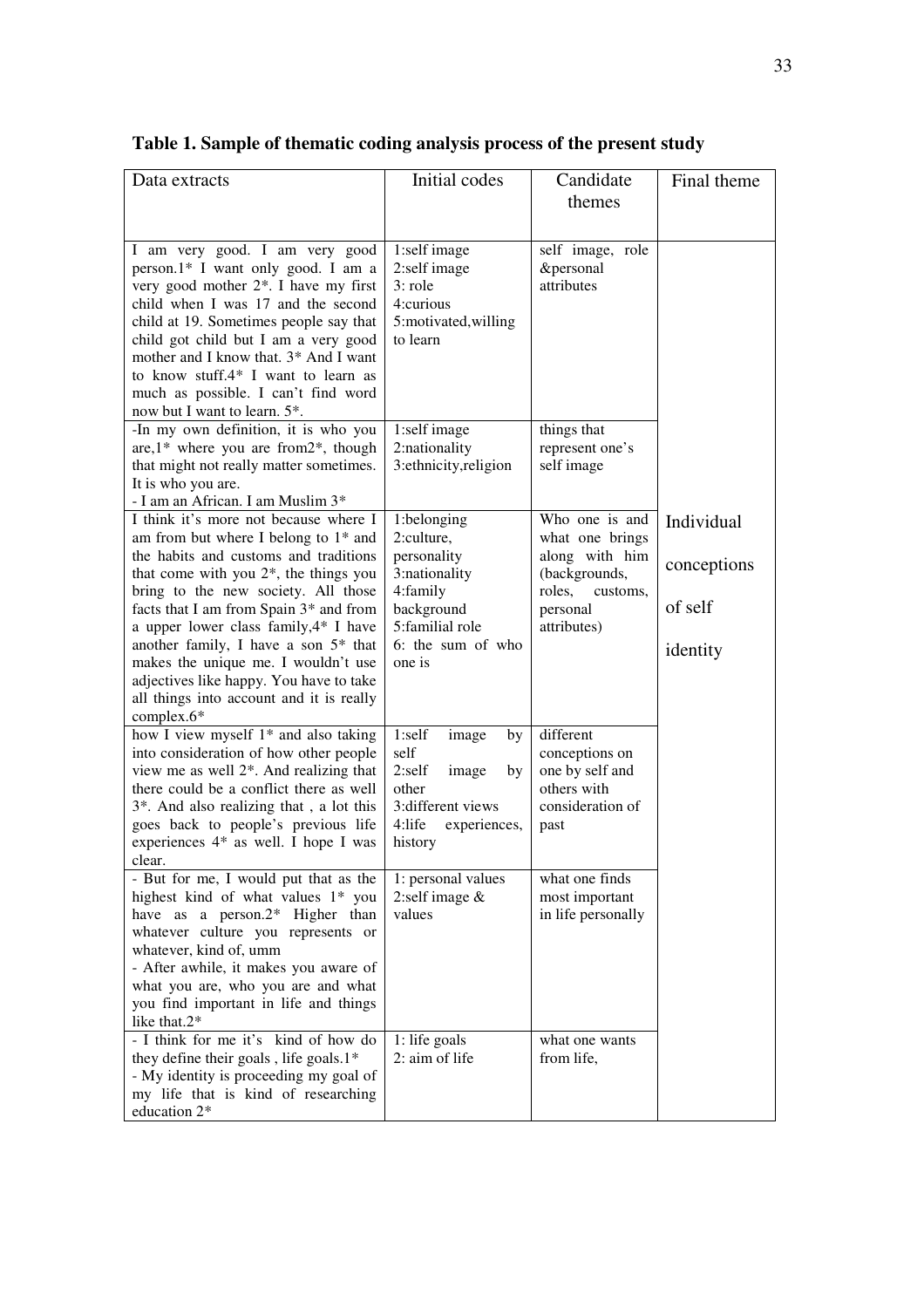For the analysis process, the six phases of thematic analysis (Braun & Clarke,2006) were utilized as a guideline to perform an effective and systematic process (see Table.1). First of all, the audio recordings were transcribed and read several times before the initial notes were taken to familiarize with the gathered raw data. Then, interesting features and concepts across the whole data set were looked for and coded to generate the initial codes. After that, a long list of different codes were examined and collated into the potential themes based on their relevancy and validity in relation to the data set. Following revising of potential codes, the selected candidate themes were then carefully reviewed and refined by combining, splitting or discarding, to generate a thematic map for the analysis. Next, through a detailed refining process, informative names and clear definitions were developed for the final themes. Finally, the results are reported by means of analytic narrative, along with sufficient evidence within the data such as data extracts to address the research questions in relation to existing literature.

### **3.6 Validity and reliability**

 Regarding the validity and reliability of the current study, the two selected evaluative criteria proposed by Lincoln and Guba (1985) were employed to examine the trustworthiness of the study. Concerning the internal validity of the study, it is of paramount importance that interviewees trust the interviewer enough to disclose honest opinions and personal experiences. To address this trustworthiness issue between the interviewer and interviewees, prolonged engagement technique was utilized before the interviews. As previously mentioned, four out of six participants have had regular contact with the researcher of this current study for more than two years in both academic and social contexts. This factor could be accounted as a prolonged engagement (Lincoln and Guba, 1985) to build a good relationship and establish trust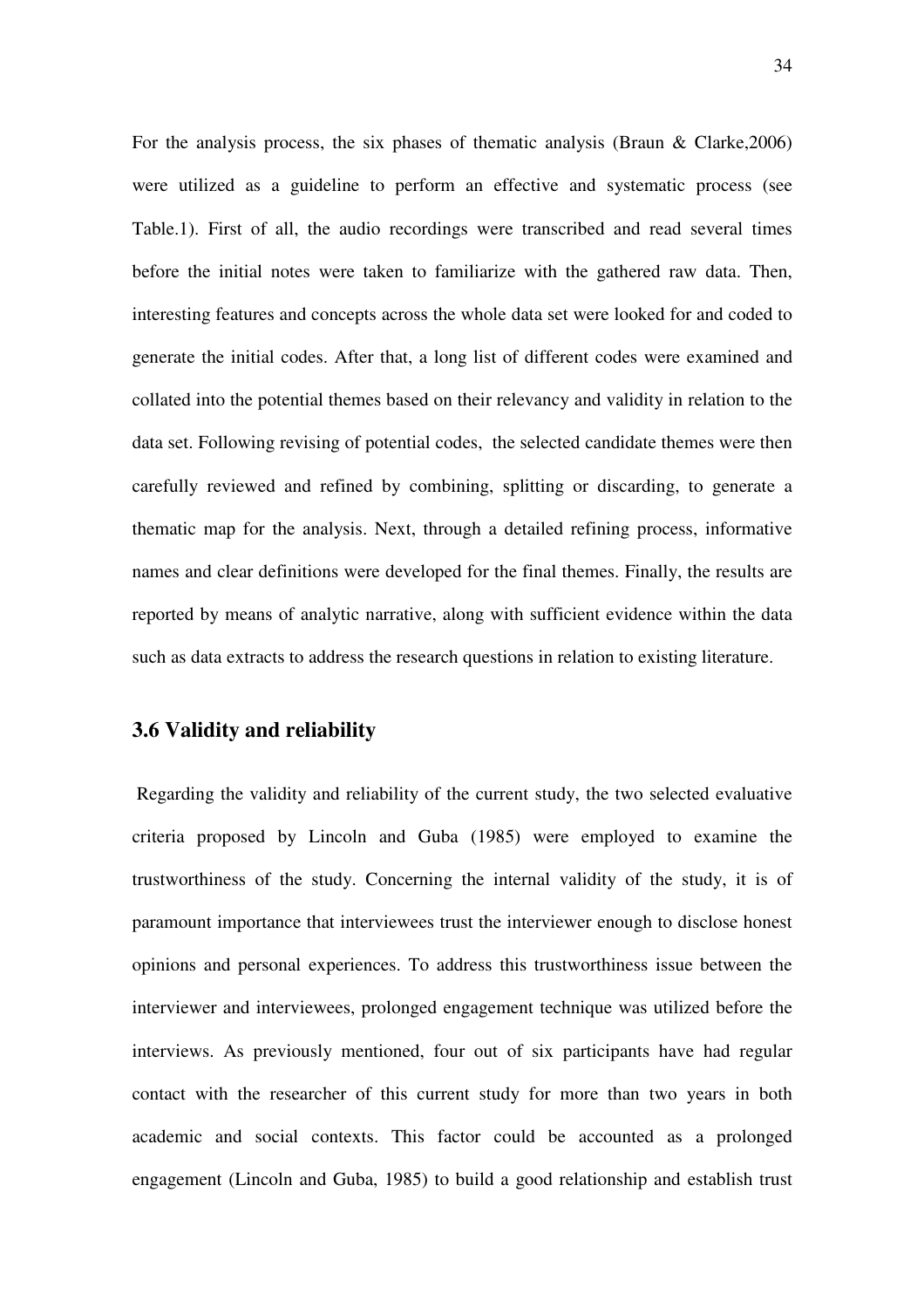between the two parties involved. Moreover, the author had a weekly preliminary visits for six weeks to the Multicultural center where the newly introduced participants had their internships in order to build a good relationship before the actual interviews occurred.

 Furthermore, member checking technique was also employed formally and informally to ensure the validity of data in terms of understanding, interpretation and adding additional information later on. Member checking is a process whereby " the final report or specific description or themes" are taken back to the participants to provide them with the context and an alternative interpretation (Creswell- 2003, Patton-1990). Any confusions during the interview conversations were clarified on the spot to ensure the accuracy of the data and before officially ending the interviews. Additionally, the transcripts were also sent to the participants before and after analysis in order to give them the opportunity to review and censor as well as to check the accuracy of author's interpretation.

According to Patton (1990), the credibility of the researcher is especially important in qualitative research as it is the person who is the major instrument of data collection and analysis. The fact that the author of the current study shares similar immigrant background with the participants facilitates the author with a deeper understanding for the social settings and the context in regard of immigrants' identity and integration process into the host society. Moreover, the author's similar life experiences and struggles as an immigrant herself decrease the distance between the author and the participants. Sharing a common background assists the author with eliciting honest responses from the participants, making sense out of the life experiences as well as interpreting data as accurately as possible.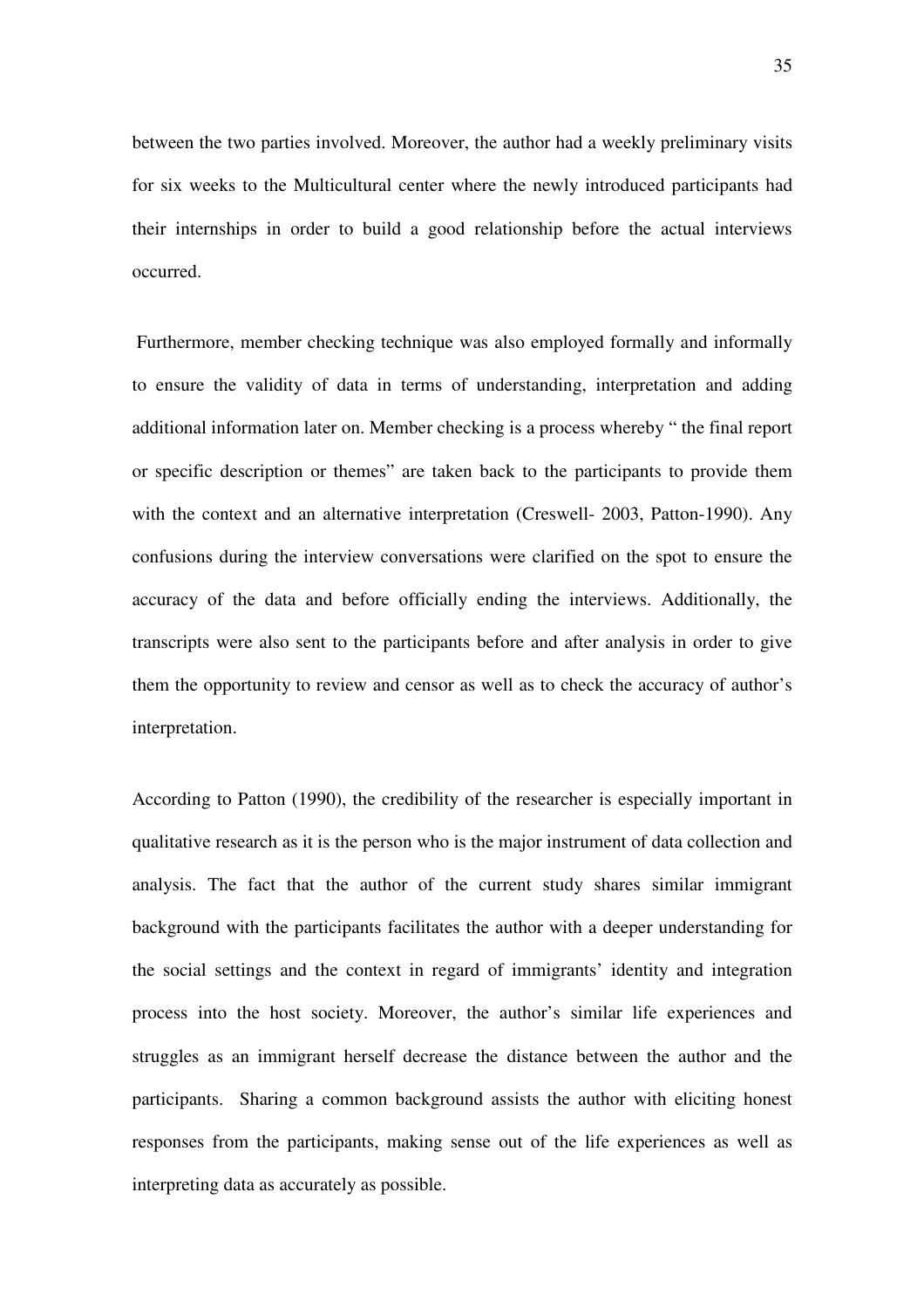# **4 FINDINGS**

This chapter portrays the voices and personal opinions of six immigrants in detail in order to address the aims and the research questions of the study. After carefully analyzing interview inscriptions, the following seven main categories came to light. The first category explores immigrants' perceptions of self identity to understand how individuals define themselves as a person and what role it plays in integrating into the host society. The second category analyzes immigrants' definitions of effective integration into Finland and the influencing factors based on immigrants' personal experiences. The third category investigates the effect of integration process on immigrant's self identity in terms of immigrants' identity confusion, identity negotiation and identity development. The fourth category looks into the old and new roles of immigrants and the impact they have on immigrants' self identity as well as the process of integration. The fifth category examines the dilemmas immigrants have to face regarding self identity and integration while trying to fit into host society. The sixth category concentrates on the immigrants' sense of belongingness to the host society along side the supporting and hindering factors to immigrants' belongingness. Finally, the seventh category discusses the attitudes of immigrants towards counseling regarding self identity.

# **4.1 Immigrants' conceptions of self identity and its role in integration process**

In order to understand the role and function of immigrants' self identity in the process of integration, it is important to first get the clear picture of what self identity personally, socially and culturally represents individuals from their perspectives. The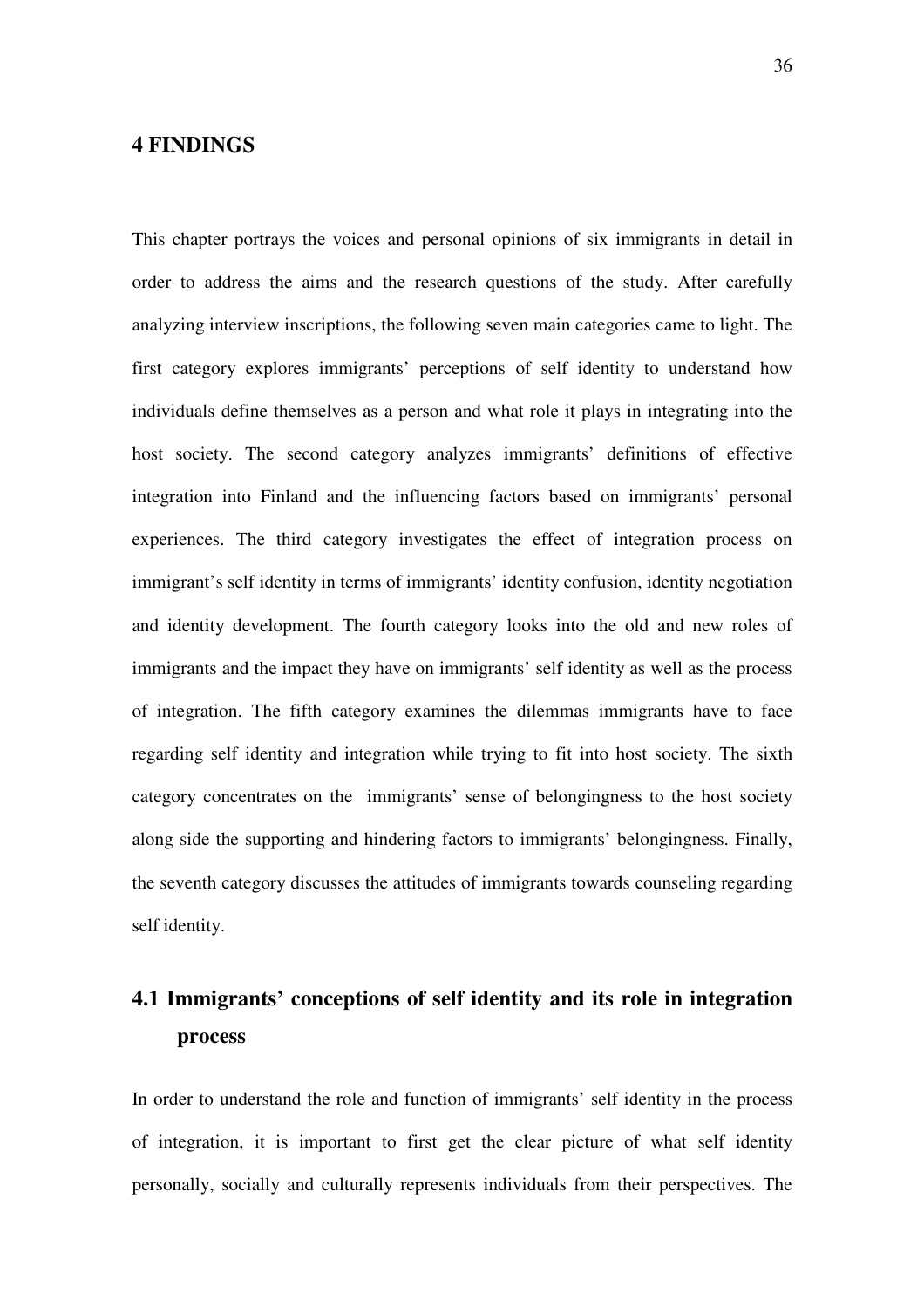following table summarizes how participants articulate their self conceptions that define them as unique individuals.

| <b>Participants</b> | Immigrants' conceptions of self identity                                              |  |  |  |
|---------------------|---------------------------------------------------------------------------------------|--|--|--|
| Mai                 | Self image, familial role, personal attributes                                        |  |  |  |
| Taja                | Self image, personal attributes, nationality, culture $\&$<br>religion, familial role |  |  |  |
| Luis                | Personal attributes, social & familial roles, nationality $\&$<br>culture             |  |  |  |
| Andy                | Personal attributes, self image by self and others                                    |  |  |  |
| <b>Alida</b>        | Personal attributes, personal values                                                  |  |  |  |
| <b>Takeru</b>       | Life goals, familial role                                                             |  |  |  |

**Table 2. Immigrants' conceptions of self identity** 

As illustrated in table 2, all participants mentioned several factors that describe who they are as unique individuals. In order to portray self their self identity, the terms associated with personal attributes, traits and characteristics such as "curious, willing to learn, cheerful, adaptable, flexible, open-minded, fast learner, reliable, easygoing, sociable and independent" are mentioned by five participants as a part of who they are.

Mai: I am reliable. I am cheerful but sometime I am shy. And I want to know stuff. I want to learn as much as possible. I can't find word now but I want to learn.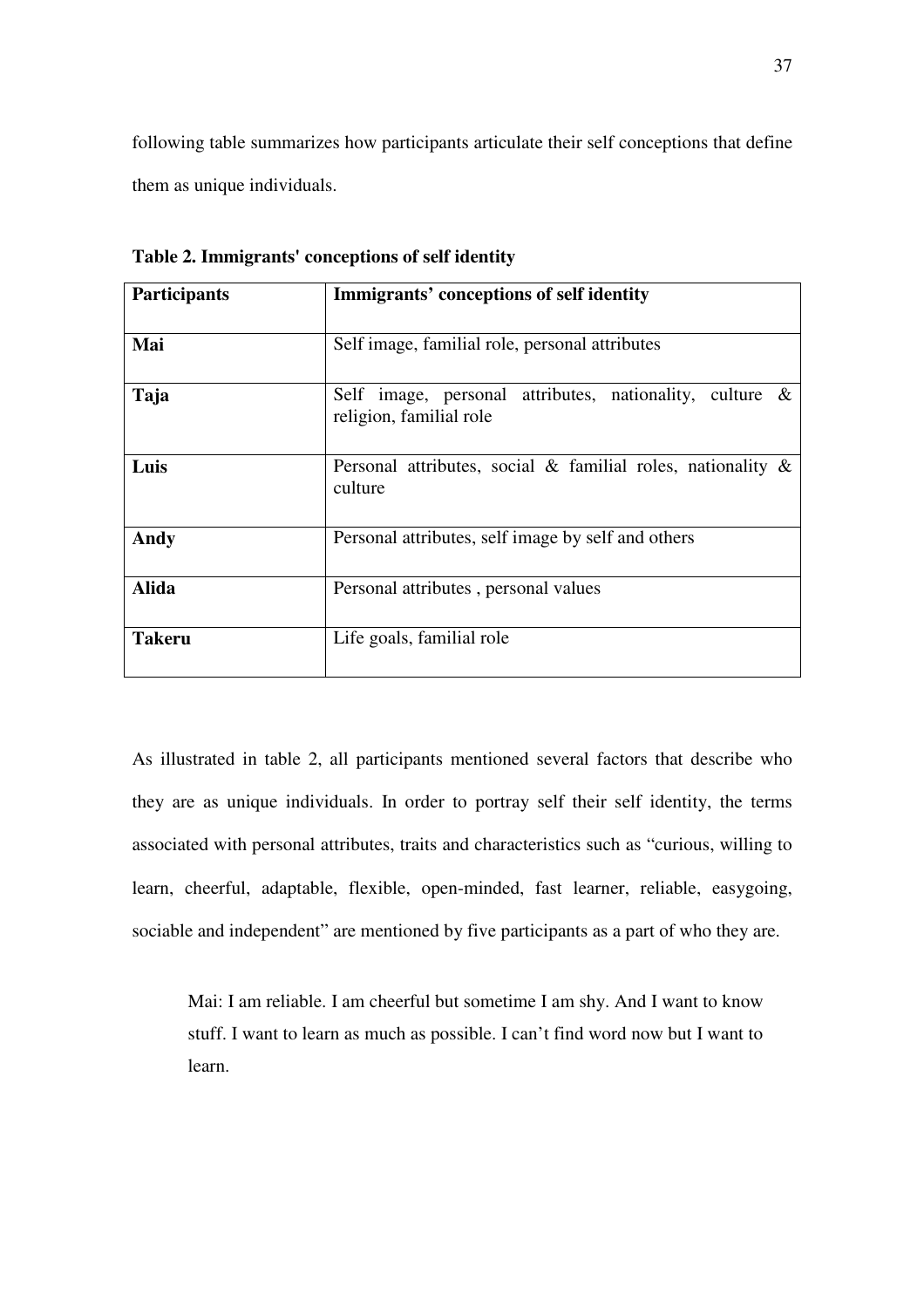Social and familial roles such as father, mother, friend, son, sister are second most mentioned as their self identity by four participants. For instance, Luis believes that his familial roles and backgrounds play a big part of what makes him unique.

Luis: All those facts that I am from Spain and from an upper lower class family, I have another family here, I have a son that make a unique me.

Self image both viewed by self and others is also considered as one's self identity. For three of the participants, self image viewed by self and others is a big part of their self identity. Andy described his self image as an easy going person who often gets misunderstood by others.

Andy : But when I do let go, I am very relaxed and go with the moment. But some people have different view about me.

According to two participants, nationality is a big part of who one is. When asked to describe self identity, Taja says it is the nationality and where one comes from. Similarly, nationality is also a big part of self identity for Luis in terms of not where one comes from but rather where one belongs to and what one brings along with him. Luis gave an example of identifying himself as a mixture of his backgrounds such as culture, family, nationality, education and traditions.

Luis: All the background I have such as I am Spanish, all those things add up to my self identity. I think it's more not because where I am from but where I belong to.

Culture is also mentioned by two participants as a prominent part of their self identity. For Luis, culture is an important part of who he is because the habits, customs and traditions that come along with one as well as the things that one brings to the new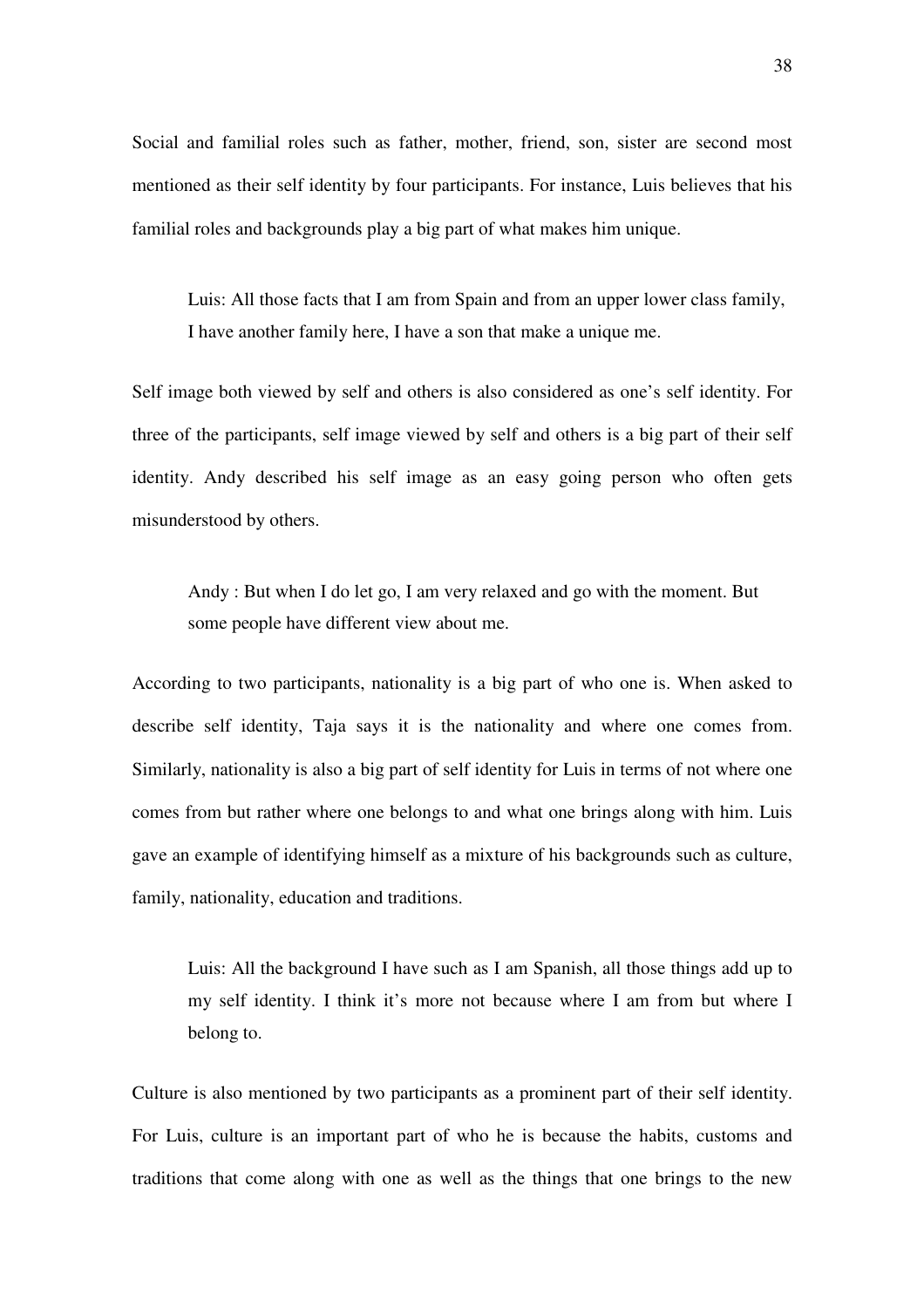society make an individual a unique person. Taja also believes that identity is one's culture, birth place and where one is raised.

For some participants, personal values and life goals represent one's identity. Alida states that values one has as a person is a very important part of self identity. Alida referred the personal values as the highest kind of what values one has as a person, higher than whatever culture one may represent. For another participant Takeru, life goal is considered as his personal identity.

Takeru: My identity is proceeding my goal of my life that is kind of researching education. That's is my life goal, that is my identity.

Religion is also considered as what defines one as a person. One participant, Taja defines herself as a proud Muslim. According to the definitions of the participants, self identity is a multi-faceted concept comprises self image, personal attributes, roles, nationality, culture, values, religion and life goals. The role and function of self identity in the process of integration into host society are also discussed by the participants. Table 3 displays how participants see the role of their self identity in the process of integration in terms of their functions. All participants agreed that their identity is a big help for integrating into the host society . However, two participants admitted that self identity can act as a bit of a hindrance as well while trying to fit into the new society.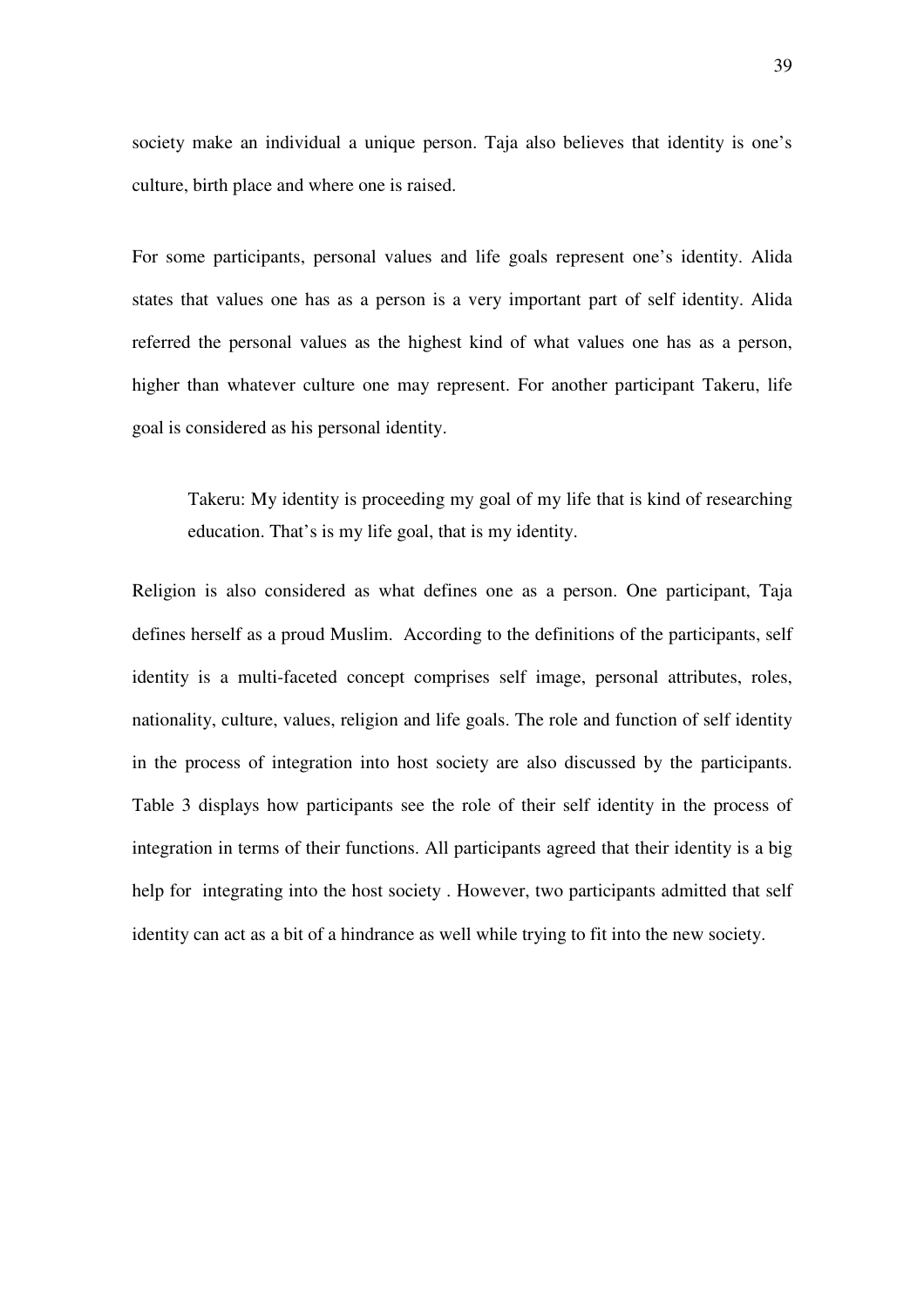| Participants  | Role of self identity | <b>Function it serves</b>               |  |  |
|---------------|-----------------------|-----------------------------------------|--|--|
| Mai           | Help & hindrance      | Personality, familial & leading<br>role |  |  |
| Taja          | Help                  | Leading role, attitude                  |  |  |
| Luis          | Help                  | Nationality, familial role              |  |  |
| Andy          | Help                  | Flexibility, self image                 |  |  |
| <b>Alida</b>  | Help, Hindrance       | Fast learner, personality               |  |  |
| <b>Takeru</b> | Help                  | Life goals                              |  |  |

**Table 3. Role and function of self identity in integration process to Finland** 

Mai sees her strong personality as both help and hindrance in the process of integration. While her strong personality and willingness to learn motivate Mai to learn, get involved and mingle with the host society, they also instigate clashes in certain daily life activities due to her strong will and goal-oriented personality. Also her roles as a mother and the cultural mediator for the family motivate Mai to integrate more with the host society. Another participant, Taja also mentioned that her new role as leading person in terms of providing information to the family encourages her to commit to the integration process even more.

Mai: Because I am the one who has to know everything and I have to be that mother lion (laughs). And knowing the country and I have to explain them why they do that here in Finland and why do you speak different language , that kind of thing. We have to be, my partner and I, we have to be the one that our children rely on.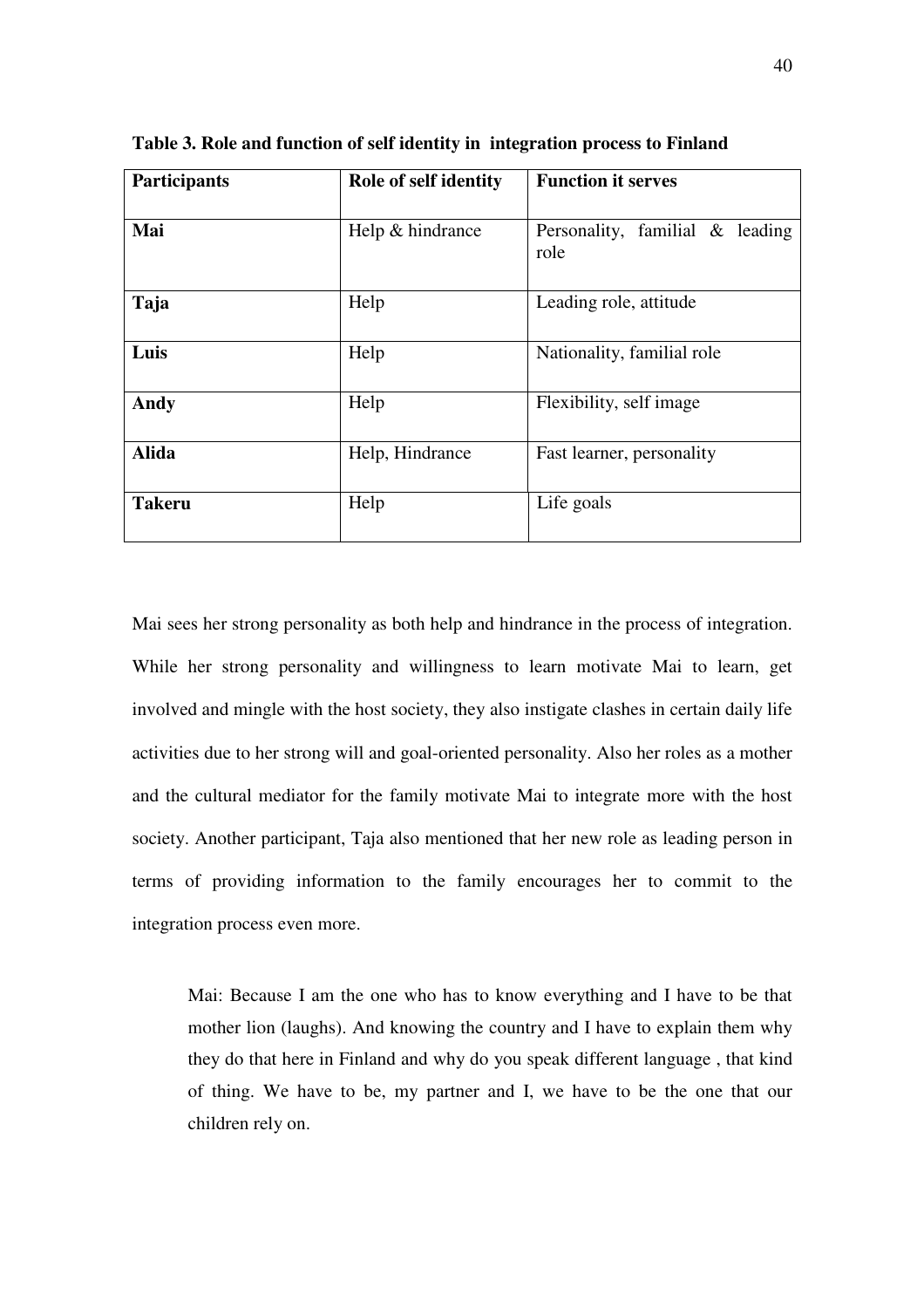Luis's nationality and cultural background usually sparks interest among the host members which leads him towards some degree of integrating into the host society. Also his familial role as a father makes the integration process somewhat easier by requiring him to meet more people as well as to get involved in more social activities such as parents-teacher meeting.

Luis: Here in Finland, all that stuffs I have in backgrounds which is defining my self identity is a big help. One, many people are interested in things from my country, especially the language. So they are kind of superficially integrated me in that way. But I want to emphasize that it's really on the outer layer. And also the fact that I am a father helps a lot with getting to know other people. So these help me to integrate into the society some. It's a big help, I think.

According to Andy, his easy-going personality definitely helps him with the transition process to Finland. He expressed that the easy-going personality and not worrying too much when things are not working out made the settling in the host society a lot easier. Andy's awareness of self image viewed by self and others as well as the acceptance of possible conflicts between how he sees himself and how other see him help him with the dilemmas due to the cultural differences. In addition, Andy's life experience in the working life of host society proved that realizing the self image conflicts helps him to act better while facing with difficult situations during transition.

Andy: Self identity is how I view myself and also taking into consideration of how other people view me as well. And realizing that there could be a conflict there as well. And also realizing that , a lot this goes back to people's previous life experiences as well. I hope I was clear. I mean, when I first moved here, I got the job and some lady was like "Who are these new people? Are we just hiring off the street?" Yeah, she was like really hard on me but after talking to her more, she loves me now. It's just her previous experience working with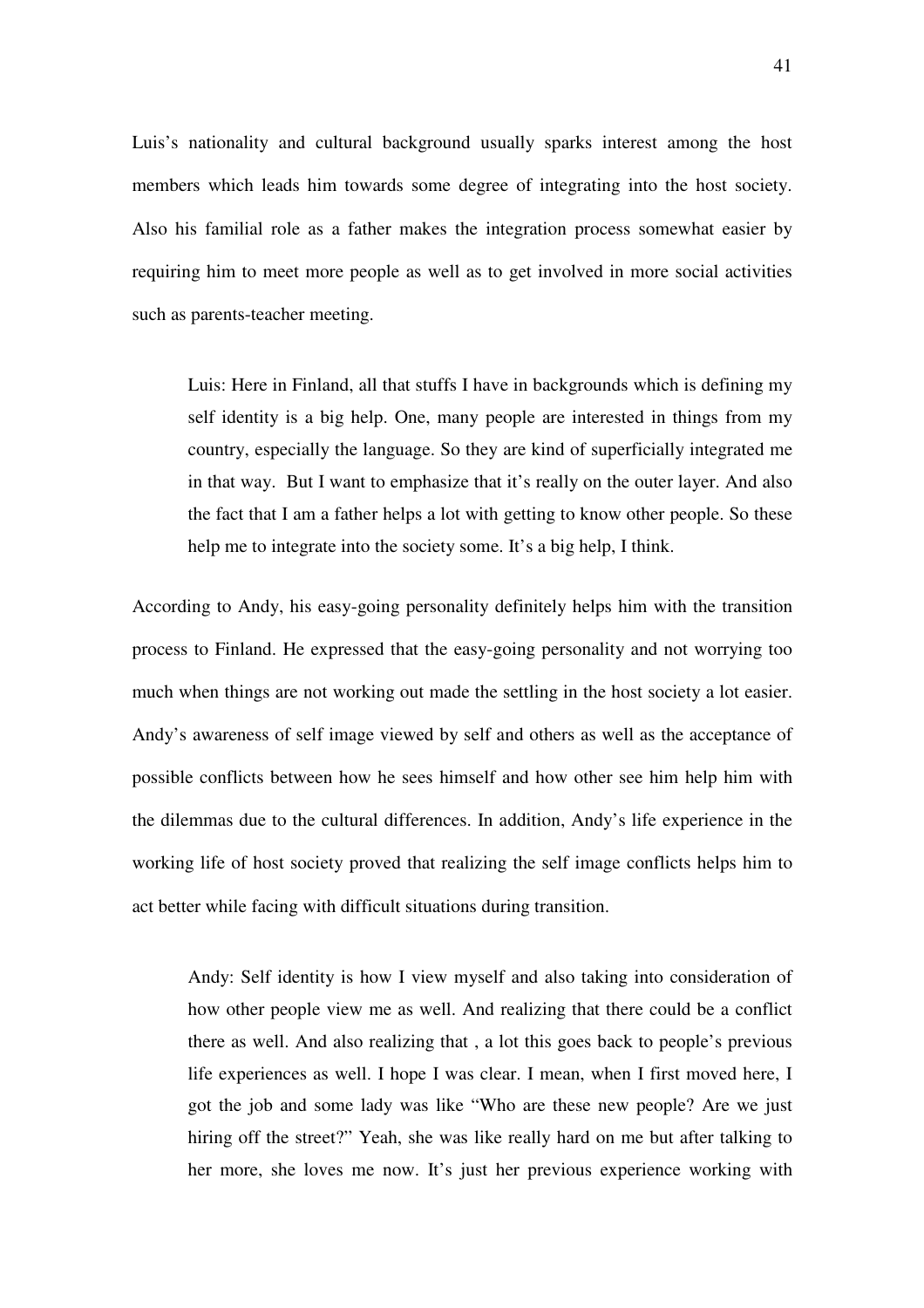foreigner was really bad, I found out later. So you have to go through those expectation as well and just not loose your cool, let's say.

While being a fast learner in terms of language definitely plays a helping role for Alida in integration process, her personal characteristics such as a strong sense of sensibleness and not wanting to invade personal space of new friends may have hindered her from gaining a close relationship with members of host society.

 Alida: I don't really want to go too far with them. I don't know, I can't explain that. They have their own lives.

For Takeru, his life goals serve as a big helping role in integration process as they bring out his interests and enthusiasm for the host society. To be able to pursue his life goals more effectively, Takeru is motivated to learn the language and the systems of the host society as well as to get involved with the working life of host society. Additionally, Takeru states that his life goals also serve as an anchor that guides and stabilizes him throughout the rapid changes and constant adaptation on the journey towards integration into the host society.

# **4.2 Immigrants' perceptions of integration success and contributing factors**

The topic of effective integration into a host society has been widely studied and defined varyingly by many researchers. In order to investigate individual's perception of integration success into Finland, participants were asked to share their perspectives of what effective integration process into a host society should look like and influencing factors to achieve integration success from their personal experiences.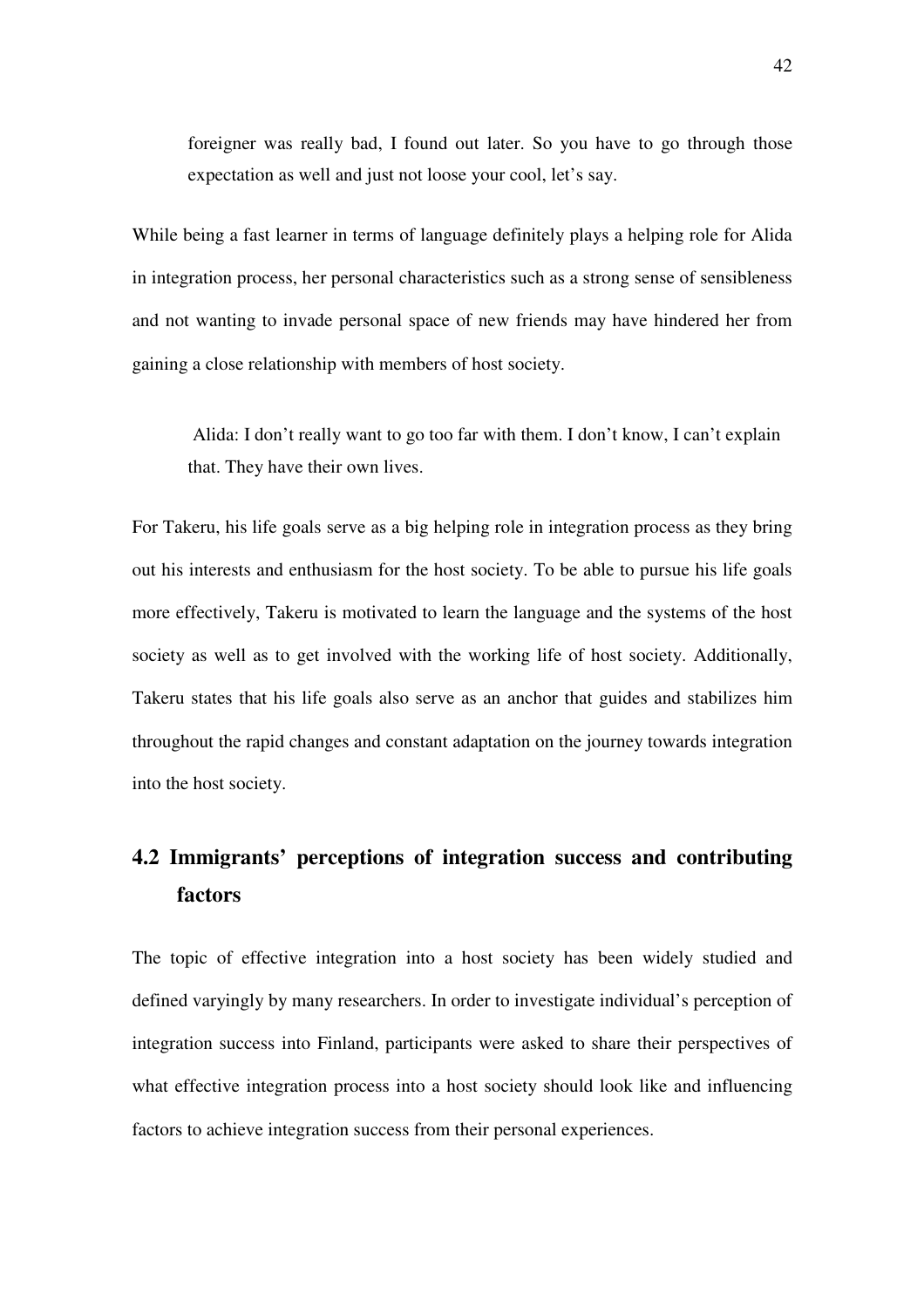| <b>Participants</b> | Perceptions of effective integration into a host society                                                    |  |  |  |
|---------------------|-------------------------------------------------------------------------------------------------------------|--|--|--|
| Mai                 | Feel like one of the host members                                                                           |  |  |  |
| Taja                | Know dos $\&$ don'ts, the system and one's rights to fit in                                                 |  |  |  |
| Luis                | Have a mutual relationship, differences acknowledged and<br>accept nonetheless, contribute and being active |  |  |  |
| Andy                | Live happily $\&$ peacefully while contributing back to the society                                         |  |  |  |
| <b>Alida</b>        | Know the language $\&$ history, have a close circle with host<br>members                                    |  |  |  |
| Takeru              | Relationship between host & immigrants without middle ground                                                |  |  |  |

**Table 4. Immigrants' perceptions of effective integration into Finland** 

It is fascinating to see how the individual perceptions of integration success into a host society vary greatly from one another. While Mai defines effective integration as "to feel like one of them", Luis's definition of effective integration is the reciprocal effort of recognizing and genuinely accepting each other by both parties involved, the host and the immigrants.

Luis: the most important thing would, uh , it should kind of reciprocal. So for example , a person who comes to the host country, he or she should be active in doing things for the society that he or she is living. But also the host country, either the government or the citizens have to be also active in recognizing where they are from, where the person is coming from. So I think that kind of active relationship is the most important thing for successful integration for both.

Besides the active relationship, becoming active member of the society is a sign of successful integration, according to Luis and Andy. Furthermore, Andy emphasized that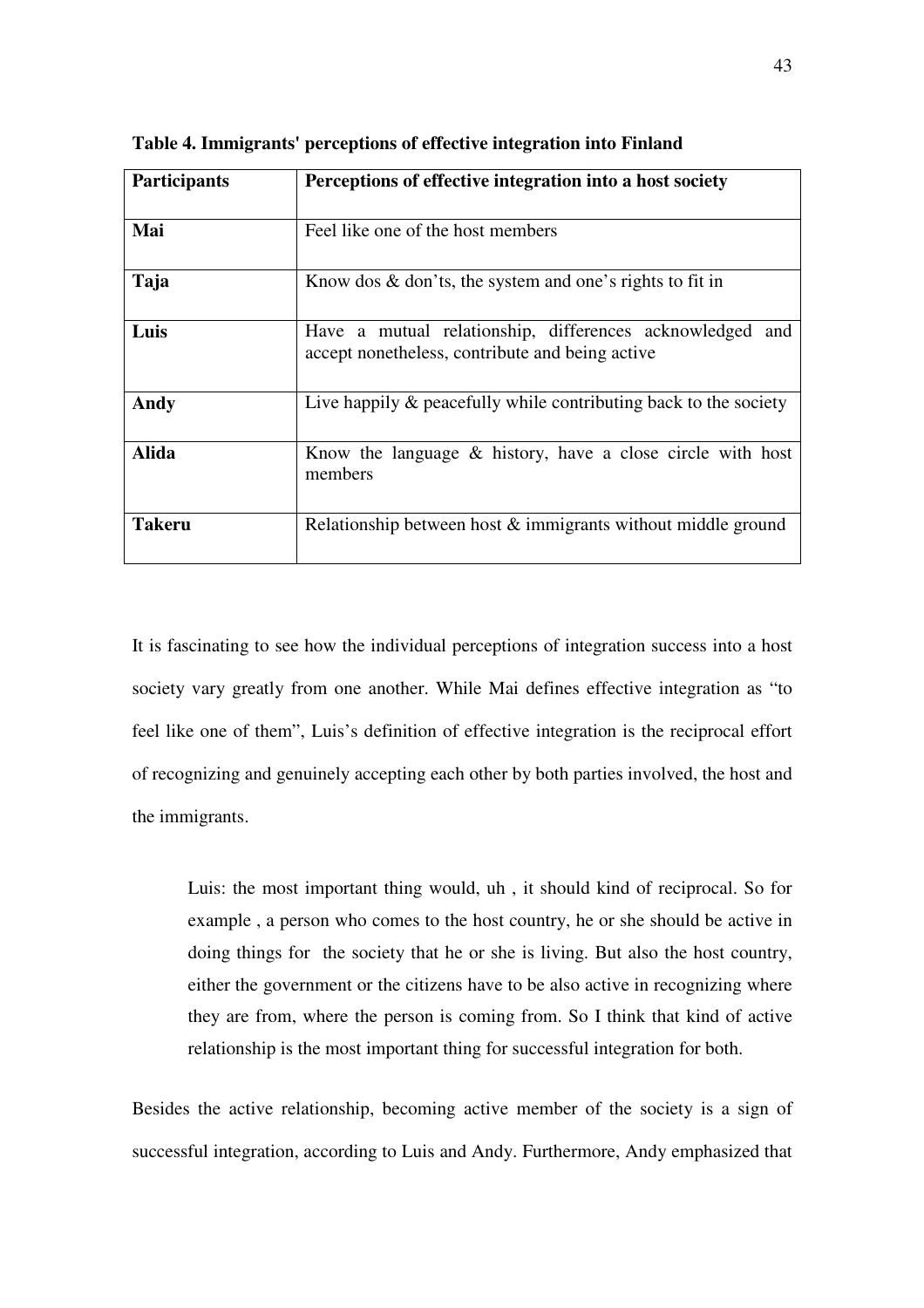living happily and peacefully while contributing back to the society would be his definition for effective integration since culturally mingling with host members might not agree with everyone, in his opinion. On the other hand, getting culturally familiarized oneself with the host society such as knowing the language, system and history plays a big role in achieving successful integration, according to Alida. Furthermore, awareness and knowledge of culturally dos and don'ts as well as one's rights as a member of the society are also considered as prominent factors for effective integration by two participants, Taja and Alida as understanding cultural and social norms of receiving society promotes closeness between host and the newcomers.

Alida: I mean knowing about history, I find it very important. It was the first thing I did when I came, getting to know about Finnish history because I think it helps to understand. Even though they mention very often the winter war, continuation war , especially history students, it's very interesting because it's such a big thing for them even though from a history perspective.

Taja also states that knowing the culture norms and one's rights in the society is essential for fitting in to the society in terms of effective integration.

Taja: To me, integration is fitting in, knowing dos and don'ts and what are my rights and what I am supposed not to, what is acceptable here for me and the kids. Yeah, I have to know those things. So like I said if I can't fit in, it will be very very difficult.

Moreover, a close relationship with host members as well as having a sense of belonging to the host society are also considered as integration success by Alida and Takeru. Having close friends from host society is really important for Alida in regards of successful integration. Similarly, Takeru sees effective integration as "a relationship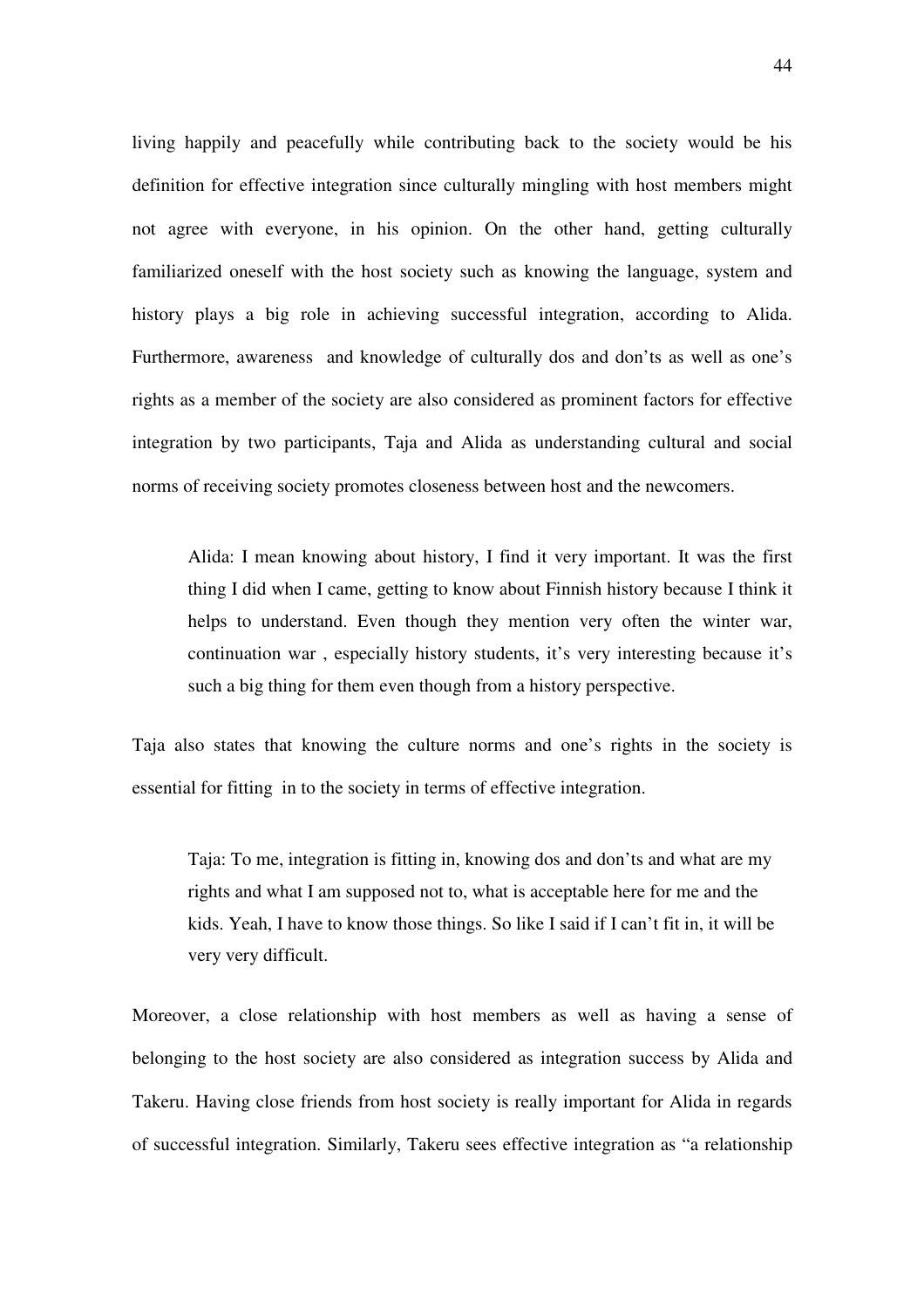between host and guest without the middle ground". To sum up, the findings show that immigrants' perceptions of effective integration into the host society are based on becoming a part of the society as functional individuals and living harmoniously with the host members.

#### 4.2.1Contributing factors for integration success

Following the individual perceptions of effectively integrating into the host society, participants also shares the personally tried and true factors which could promote successful integration into the host society based on their experiences. The most mentioned factor is learning the native language of the host society for more participation in the host society. Language competency enhances individuals' ability to communicate authentically with host members and contribute back to the society in terms of employment and volunteering. Some participants also feel that language competency plays a crucial role in integration success in terms of closeness to the host members.

Takeru: I know they can understand our English but I think we need Finnish sometimes. Also when I speak Finnish , I think they are, they feel very good.

Luis also emphasizes that language competency can heighten one's chance of getting a job and opportunities to get socially involved with host members which are both crucial steps for effective integration into a new society.

In addition, relationship with host society such as having close Finnish friends, broadening circle with host members and having active relationship between host and guests are also vital for effective integration, according to Luis, Andy and Alida. Luis believes that building up active relationship between host and immigrants is essential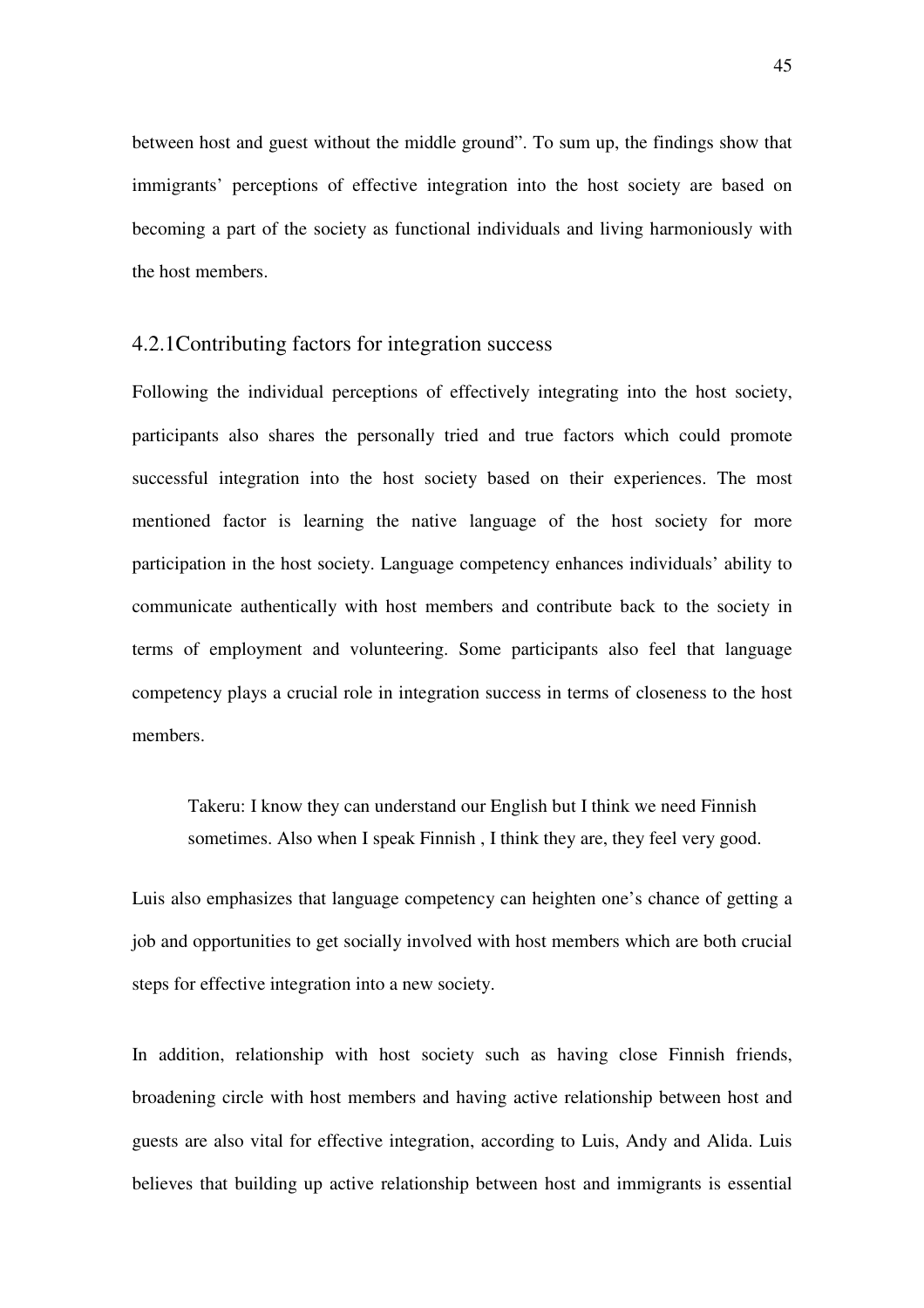for effective integration. Only then, both parties can learn to see from each other's points of view and genuinely accept each other's presence to become fully integrated society instead of just tolerating the whole immigrant situation, according to Luis .

Luis: So I think that kind of active relationship is the most important thing for successful integration for both. I think it doesn't matter where you are coming from or where you are going to but the fact that you end up in somewhere and the country itself ends up having people or individuals from other societies. It makes you think about your own situation and other different situations from the other person's point of view.

| <b>Participants</b> | <b>Contributing factors</b>                                                                                                                      |
|---------------------|--------------------------------------------------------------------------------------------------------------------------------------------------|
| Mai                 | Work, know the culture $\&$ history                                                                                                              |
| Taja                | Attitudes toward integration process                                                                                                             |
| Luis                | Language proficiency, active relationship between host $\&$<br>immigrants, acceptance & acknowledgement of differences,<br>knowledge of politics |
| Andy                | Acceptance of different points of view, broadening circle with<br>host, previous experience living abroad                                        |
| <b>Alida</b>        | Language proficiency, knowledge of host history, close friendship<br>with host members                                                           |
| <b>Takeru</b>       | Language proficiency                                                                                                                             |

**Table 5. Contributing factors for effective integration into Finland** 

Regarding friendship with host members, Andy and Alida agreed that having close friends and broadening social circle with host members can be considered as one of the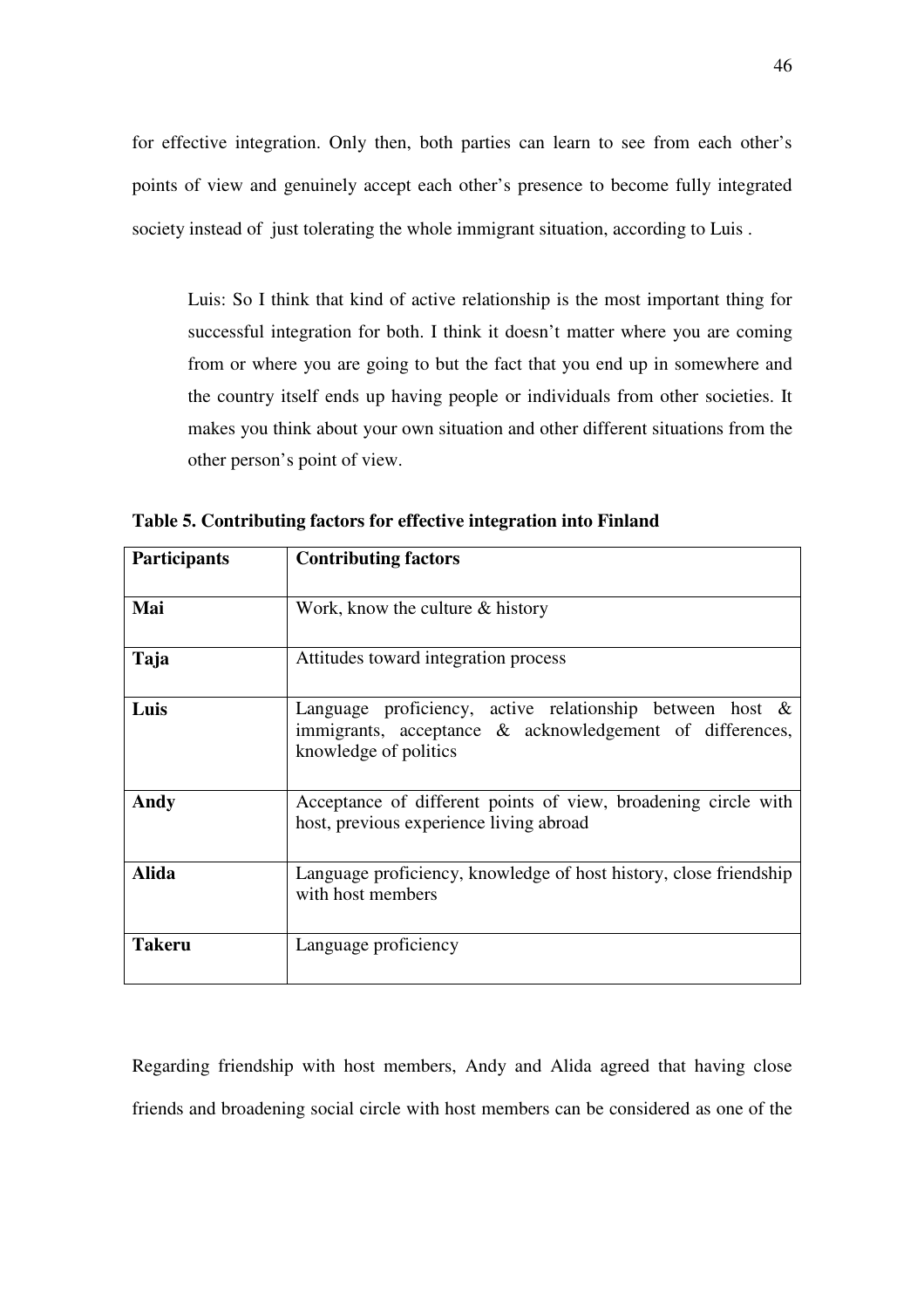necessities for effective integration in terms of benefiting language competency as well as authentically mingling with host society.

Alida: So I don't know, integration, getting back to the question, definitely language and knowing, umm, having Finnish friends, that I think are important. So If you kind of live like an island, not knowing anybody who is a Finnish then it might not be an authentic experience.

Another contributing factor participants found useful in the process of integration is familiarizing oneself with the host society in terms of culture, history and politics. Alida and Mai stated that learning host's history and culture of the host country help one to understand about the host society on a deeper level. For Luis, being active in political matters of the host country such as closely following the events and news encourages him to be on the path of an active member of the new society. Being up to date with the current affairs of the host country also helps one to feel more belong the host society, according to Luis.

Getting involved with the host society from the employment perspective is also a salient factor in terms of opportunities to get familiar with host's work culture and broadening social and professional circle, according to some participants. Moreover, working in the host country means contributing back to the society as an active member, Mai added. In the case of Andy, the previous experience living abroad plays a significant role in effective integration as it prepares individuals with the things to expect, the questions to ask as well as the adapting strategies to different cultural norms. Last but not least, immigrants' attitude towards the whole integration process and host society plays a crucial role for effective integration as well. According to the personal experience of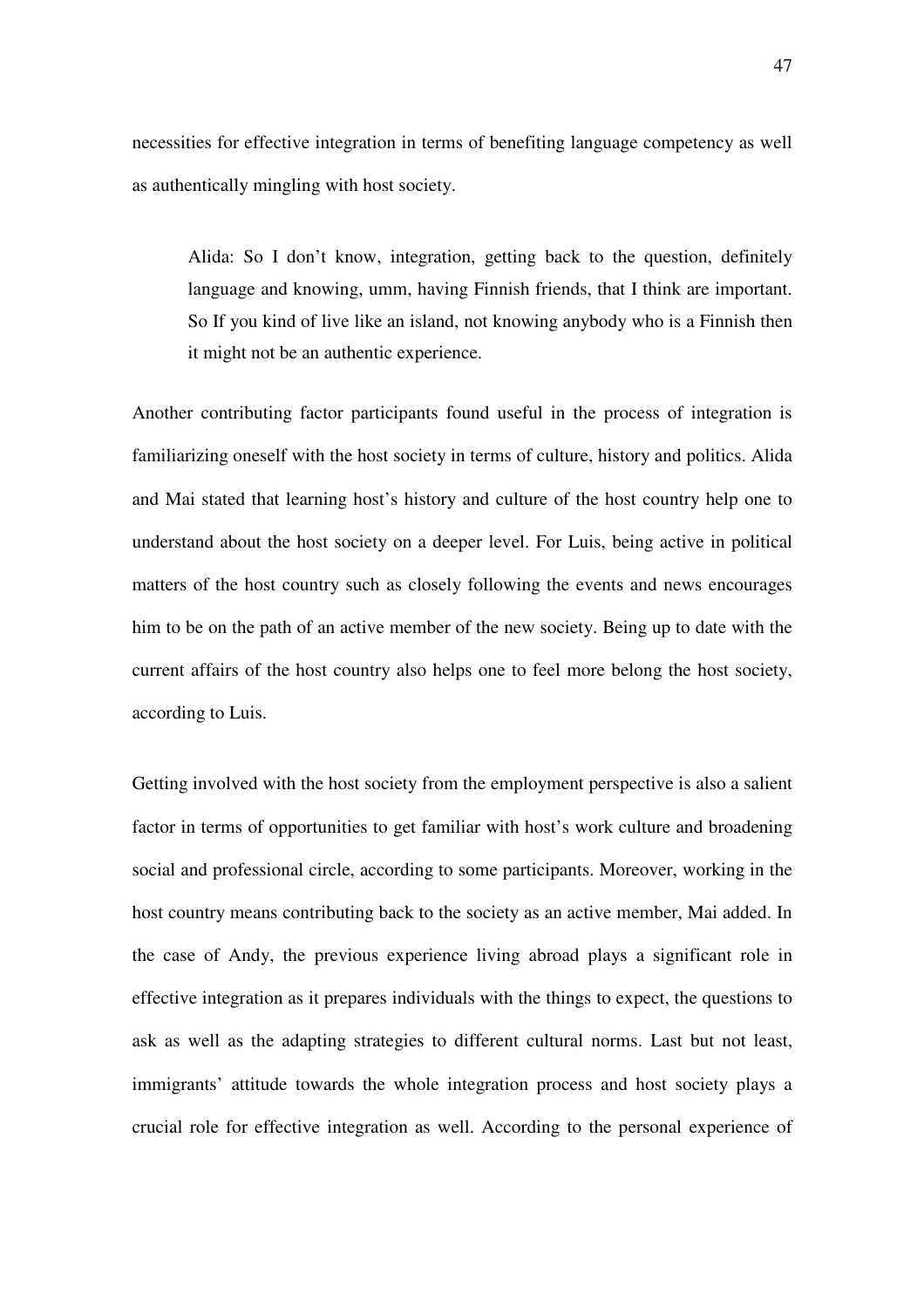Taja, a person's attitude motivates, encourages and even forces one to learn and get more involved with the receiving society in transitioning period.

#### **4.3 The effects of integration process on immigrants' self identity**

In order to explore the impacts the integration process may have on immigrants' self identity, participants were directly asked three questions; (1) if they ever had to negotiate who they are to fit in (2) whether they ever had a moment of "I don't know who I am anymore" and (3) If they still feel the same as before as a person. In response to these questions, the participants revealed quite interesting aspects regarding self identity which are sorted into three categories: identity confusion, identity negotiation, identity development.

#### 4.3.1 Identity negotiation

One participant, Mai, shared an interesting story of her experience in regard of identity negotiation to fit in. At that period when the interviews took place, Mai was doing internship at Gloria multicultural center in Jyväskylä, Finland. Due to the nature of the job and possible personal passion, the whole crew of Gloria Center shows upmost enthusiasm regarding immigrant affairs, according to Mai. Despite the fact that she herself is an immigrant, Mai admitted that she has always been rather indifferent with the fellow newcomers. Nevertheless, Mai started to show more eagerness in order to better fit in with her colleagues ever since she started internship at Gloria multicultural center.

Mai: I need to be a bit more like them. It not so fantastic to me that people come from different countries to Finland or Estonia. It is not that great to me but I have accepted it. Just that I need to be a bit different person here than I am at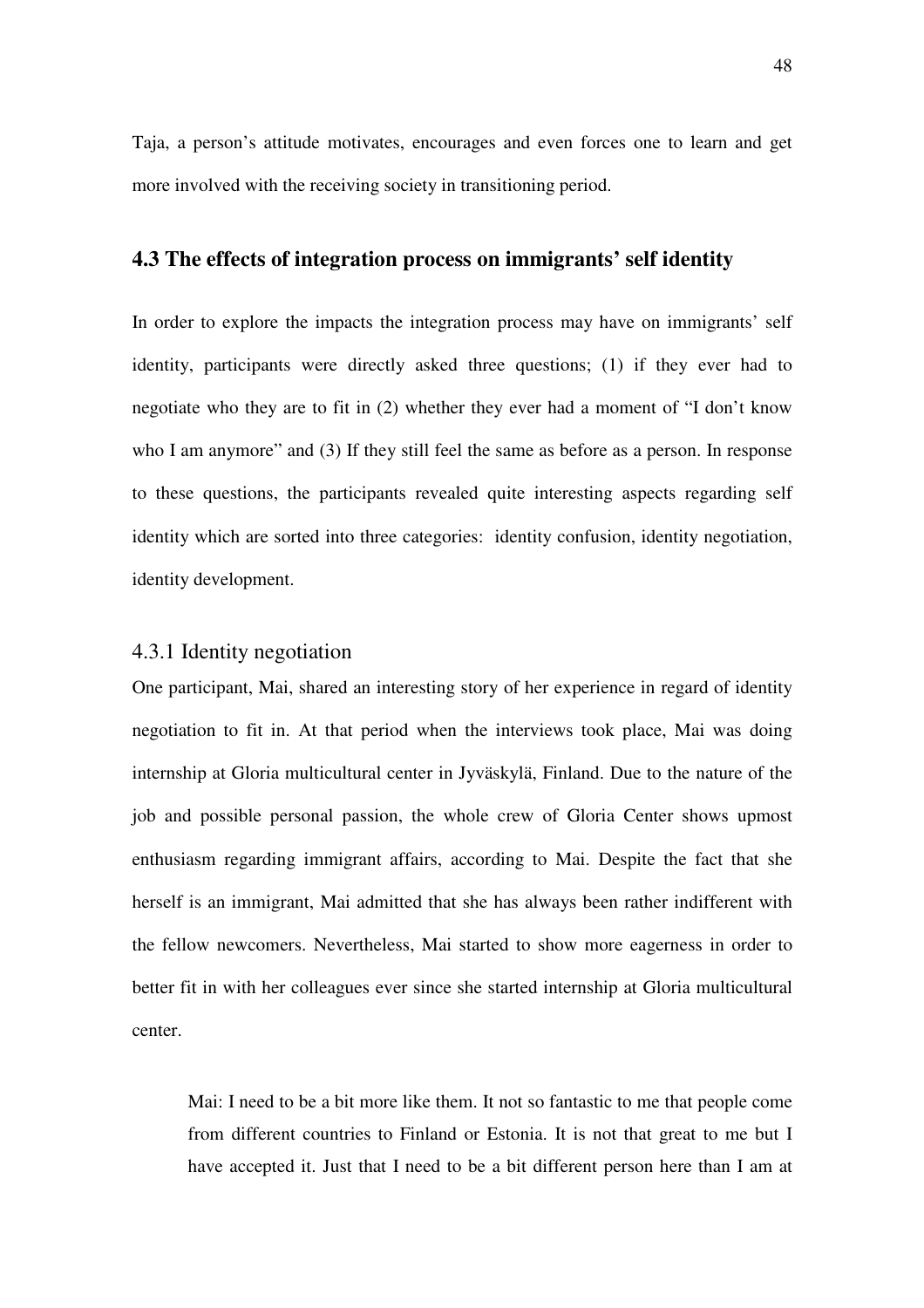home. Because when I am at home, how could I say, I am like neutral to it. They can come but I am not super excited about it. But still I have moved here. They have accepted me. I got all those things that Finnish people have. I am basically Finnish by law but it's the same. I still don't care if they come or they don't come (laughs). But here I need to show my excitement that "yeah..it's great". But I don't show it at home. But here I need to show my excitement here because I think they would talk to me differently.

Mai admitted that she wanted to blend in with the big crowd and was also worried about being different from others. Hence, she negotiated her beliefs, attitudes and conceptions about immigrants and adapted to the concepts of colleagues to get accepted by host society members. However, she resumed her previous neutral self at home in order to fit in once again with her spouse. It is fascinating to see how one would negotiate one's own beliefs and conceptions, in other words, self identity depending on different contexts in seek of acceptance from others as well as to avoid conflicts.

Mai: And when I am here, I learned that "Hey..it is great that they come" (laughs). I have learned and I have changed to the good side, like that is good that they come and that is good that we can help. Like those refugees, they have better lives here and they came for a reason and all that. And I have learned a lot here about foreigners and those who moved here or to Estonia. But I can't say it out loud at home because my husband is not that excited.

Taja also shared her experience of identity negotiation regarding culturally appropriate ideal roles. According to Taja, one of the challenges she faces in the new society is having to take the leading role of the family occasionally. Coming from the culture where man as a provider and woman as a homemaker, Taja finds the gender equality in terms of dividing financial responsibility and household obligation in the new society rather shocking and inappropriate. For instance, dividing bills between man and woman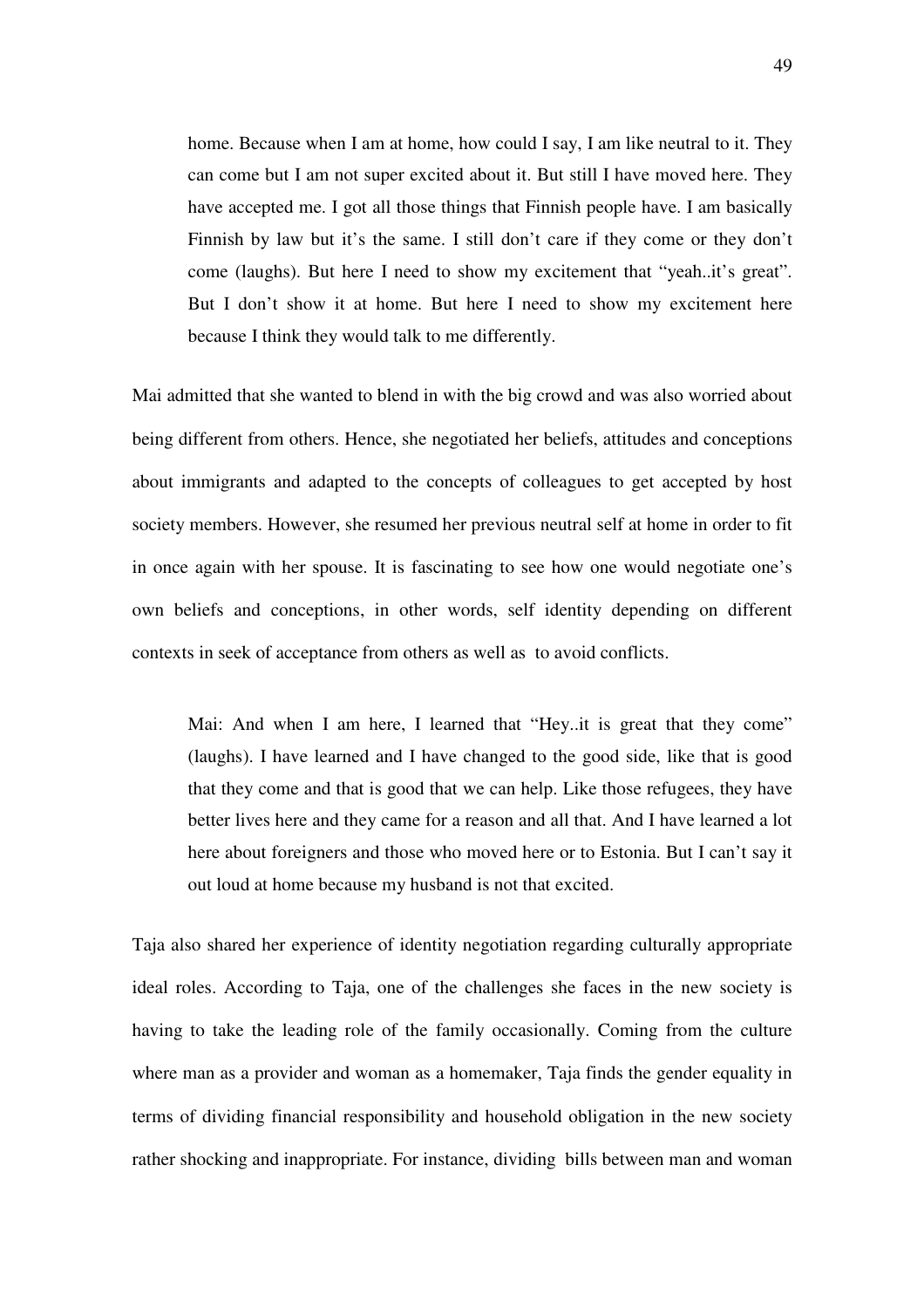after a date would appear as disrespectful and offending in Taja's culture and so does dividing the responsibilities between man and wife as man should be the only provider of the family. However, it was necessary for Taja to start taking more responsibility in terms of going out and seeking information for the family. Nowadays, Taja also takes care of social, financial and legal issues of the family as her spouse is usually away with business.

| <b>Identity negotiation</b>                     | <b>Identity confusion</b>            | <b>Changes in Identity</b>     |  |
|-------------------------------------------------|--------------------------------------|--------------------------------|--|
| Mai (beliefs, attitudes)                        | Mai (Confused beliefs and<br>values) | Mai (More defined roles)       |  |
| Taja (culture role, customs)                    |                                      | Taja (Conception, independent) |  |
| <b>Luis</b> (language, manners $\&$<br>customs) | <b>Luis</b> (losing sense of self)   | Luis (Personality, self image) |  |
| Andy (none)                                     |                                      |                                |  |
| Alida (language)                                |                                      |                                |  |
| <b>Takeru</b> (values)                          |                                      |                                |  |

**Table 6. Effects of integration process on immigrants' self identity** 

Another perspective mentioned regarding identity negotiation is language. Although it is agreed by participants that learning language of the host country plays a vital role for successful integration, some of them such as Luis and Alida admitted that not being able to use native language or having to use host language to make acquaintance with host members can be difficult and exhausting at times. Culturally deep-rooted customs such as starting conversation with random total strangers on the street, different eating and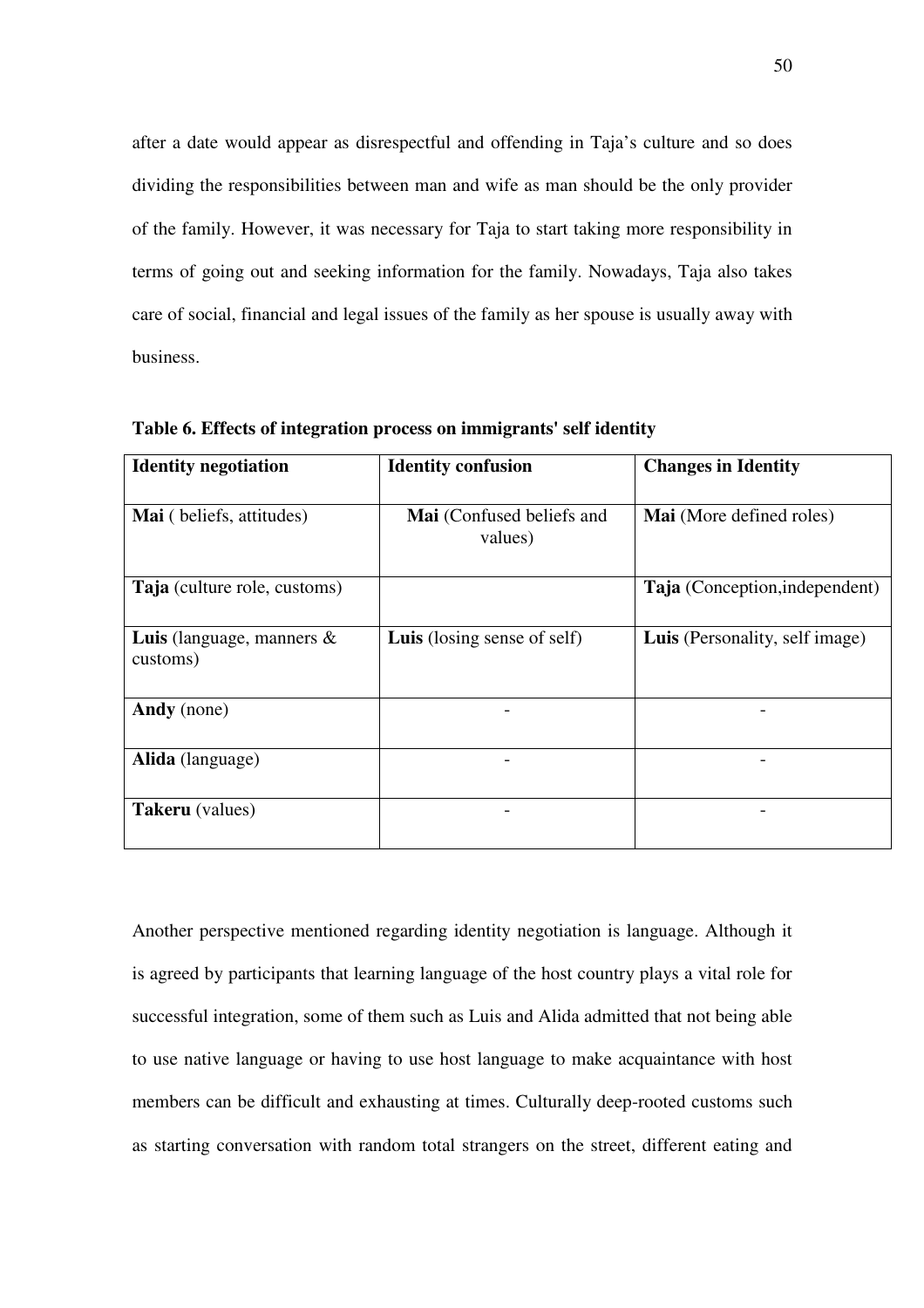greeting manners as well as cultural and personal values such as time and punctuality were also compromised during integration process, according the participants. Takeru gave one example of negotiating his personal and cultural values regarding time and punctuality in order to adjust to the host society's .

Takeru: In that sense, I feel many times. For example, the sense of time. In Japan, fixed time, 1:00 o' clock means 12:50, we should go. But in here, they are not that strict. They say they are very strict but we Japanese think that they are very flexible and I think so too. For example, now we are using the day care and we always make the schedule for one week and before for two weeks. And for example, we put 9 to 4 and I think if we are in Japan, we would go 8:50 but we are so accustomed to Finnish culture so I go there like 9:15 or 9:10 so I am really late. (laughs)

#### 4.3.2 Identity confusion

Losing one's sense of self in the host society is an inevitable side effect of the integration process, according to some participants. Time to time, Mai feels confused and lost in the new society as a result of identity negotiations in different contexts in order to gain approval or to avoid conflict.

Mai: I don't know what I think sometimes. I don't know what I think about different kind of world stuffs. I think like the others and I don't know that where is the middle me. I don't know if you understood me.(laughs)

For Luis, losing sense of self occurs due to the process of trying to integrate into host society and at the same time raising his own family in a foreign country. Having a cross-cultural family in a foreign country demands one to get accustomed to the host culture while trying to maintain one's own culture at the same time. In addition, having to start a new family culture on top of the mentioned situation can be taxing for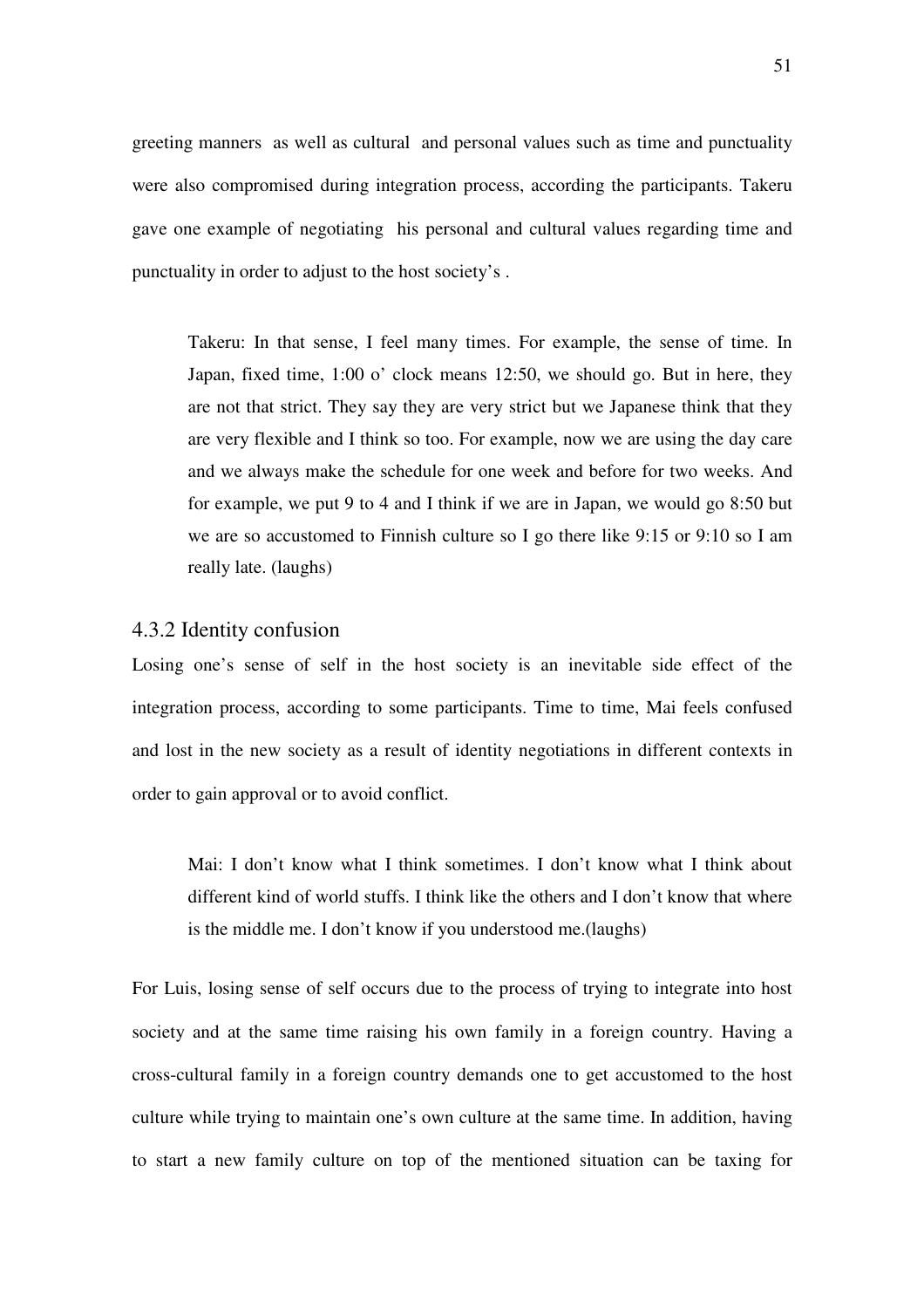immigrants with such cross-cultural family situation in the host country. Another interesting aspect mentioned by Luis is his lack of the sense of belongingness in general during the transition period. Amidst all the stressful turning points such as leaving the familiar culture, learning to adapt to host culture and creating a new one with family, Luis feels that he is still in the process of going somewhere and yet to find a place to belong. The uncertainness and discontinuity induced by the integration process makes Luis question about his own sense of self. Luis also emphasized that these particular moments of losing one's sense of self are more prominent, especially when he is alone physically and sometimes emotionally.

Luis: Anyways, in chorus, it says "How does it feel, how does it feel, to be out on your own, with no direction home, like a rolling stone". So I feel myself like that. I feel myself like I am rolling and I am going somewhere. I don't know where yet and I am still I am but I don't know exactly who I am. It's like I am adding stuffs or kind of processing stuffs from my own culture. I am processing stuffs from Finnish culture and at the same time creating culture with my family. So at some point , it felt like really, I mean, I feel like I am not from Spain or from Finland so where I am from.

It should be noted that participants of the present study also emphasized on the fact that even though they felt the feeling of losing one's sense of self time to time, the feelings usually are rather momentary that they do not see the particular need to cope with them. Moreover, such feelings, according to Taja, Luis and Andy, are expected as inevitable parts of integration process.

#### 4.3.3 Changes in identity

Another prominent impact integration process has on immigrants' self identity is the changes or growths of individuals' self identity, according to the participants of the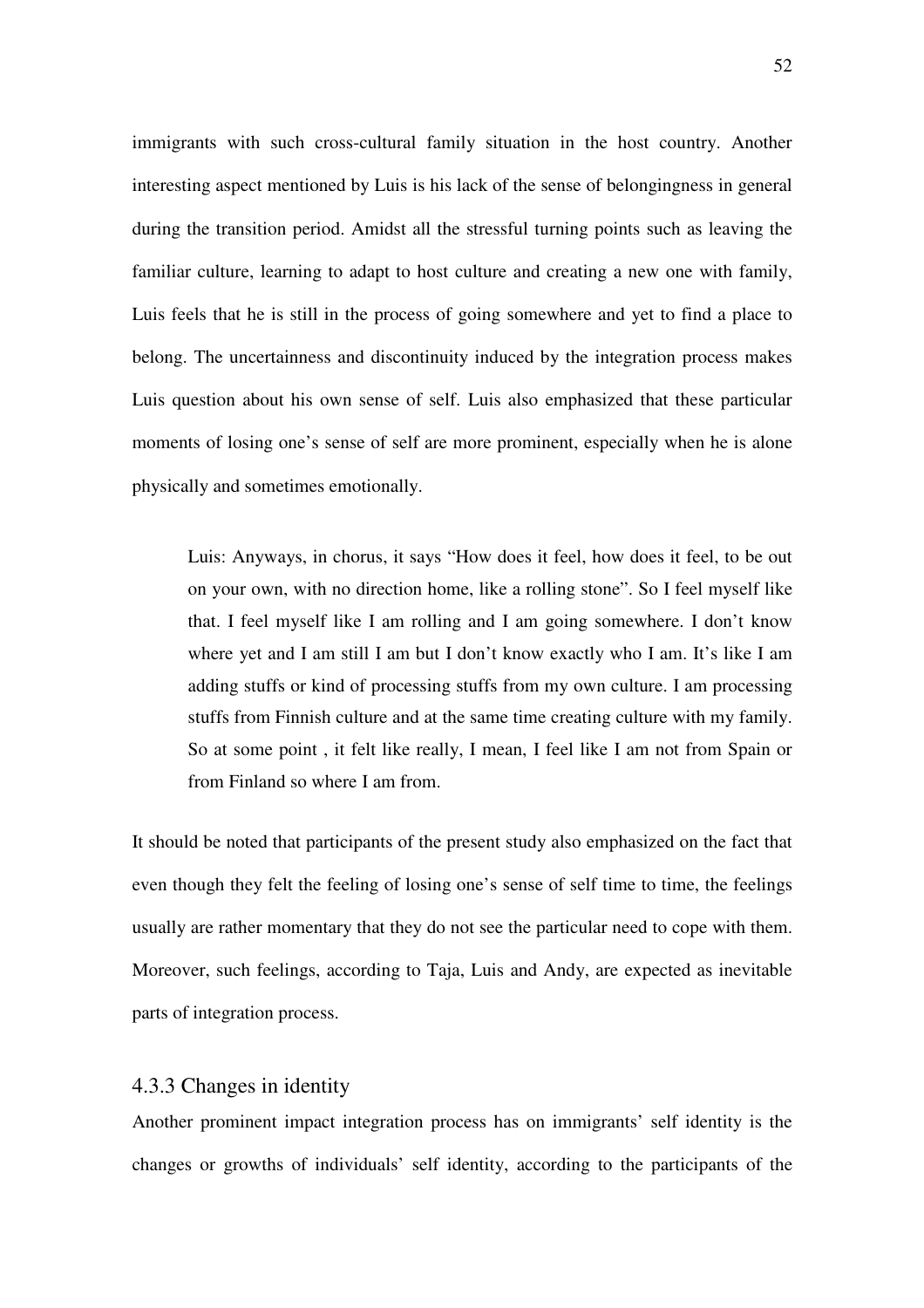study. When asked directly whether they still felt like the same person after all the years of adaptation and integrating into the host society, some stated that they do notice somewhat obvious changes in their self identity, in the sense of roles, personality and cultural related issues while other claims very little changes or none.

Mai claimed that her role as a parent has become stronger and more defined during the integration process due to the big important roles she has to take such as being a cultural mediator and a mother lion. Taja also found that she has become more independent and stronger psychologically as the integration process requires her to be more involved in social and daily activities in terms of getting information and doing chores, unlike in the world she left behind. Moreover, Taja starts to accept the gender equality of the host society by acting as a leader of the family regardless of the different images of gender roles of host and home culture.

Luis, on the other hand, believes that a person's self identity is constantly changing through out the whole life due to many factors such as knowledge, work, relationship, environment. Thus, the process of integration has only a rather insignificant role in making one to transform one's self identity. However, Luis does notice changes in his personality during the process of integration such as much more serious personality and his new grown habit of starting to enjoy being alone opposed to his previous self of a carefree and sociable person. Furthermore, cultural related habits such as trying to make friends with random strangers, different eating habits and table manners as well as ways of greetings have also been changed over the years during the process of integration, Luis added.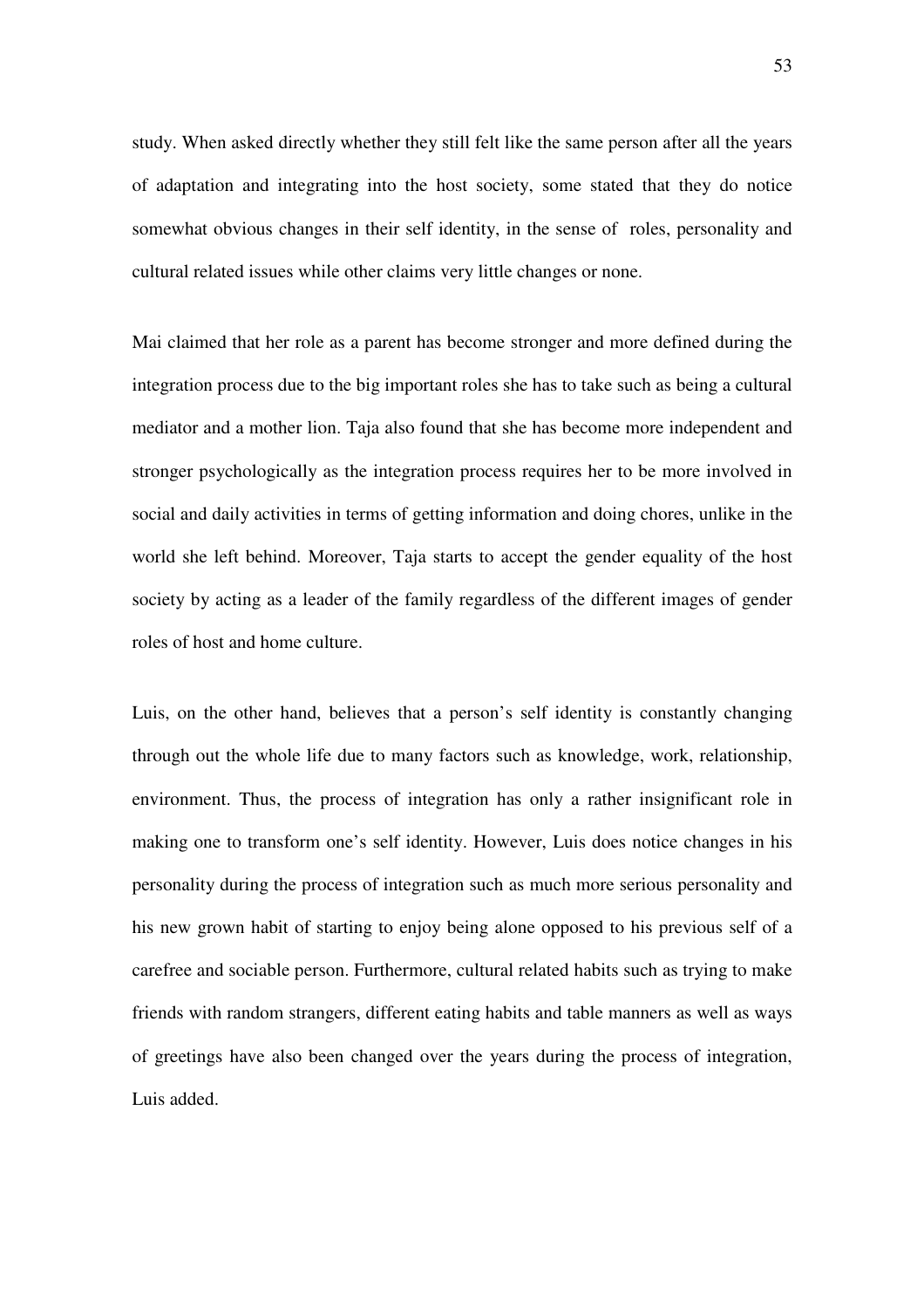For Alida, different situations and different contexts contribute to the changes of a person to a certain extent but she believes that a person always stays the same in terms of the inner self / self identity.

Alida: It's going to be very poetic answer (laughs). It's almost like when you see a river. I mean it's the same river but the water is always different…? I mean in the sense, I am the same river, the same person in the sense but totally different in a different way because , maybe yeah, the context is different, the life situations are different but I don't think I have changed that much as an overall person.

Andy believes that changes in one's self identity do not come abruptly but rather build up over time. Andy also added that he still feels the same as always in terms of personality, hobbies and values, thanks to his strong sense of self, in other words, a clear self perception of who he is. Takeru also shared his feelings of being the same as always and not having much difficulty regarding self identity. Takeru believes that the similarities between host and home's culture characteristics plays a vital role in making the changes seeming less visible so far. To sum up, most participants see rather significant changes in their self identity as a consequence of integration process into Finland. However, Taja, Luis and Alida claim that they do not see the integration process as the sole contributing factor for identity shifts nor see any prominent changes in themselves regarding self identity.

# **4.4 Role changes and its impact on identity and integration**

Following the effects of the integration process on immigrants' self identity, another interesting subject to elaborate on is the effects of immigrants' role changes on self identity and the process of integration into the host society. Given their educational and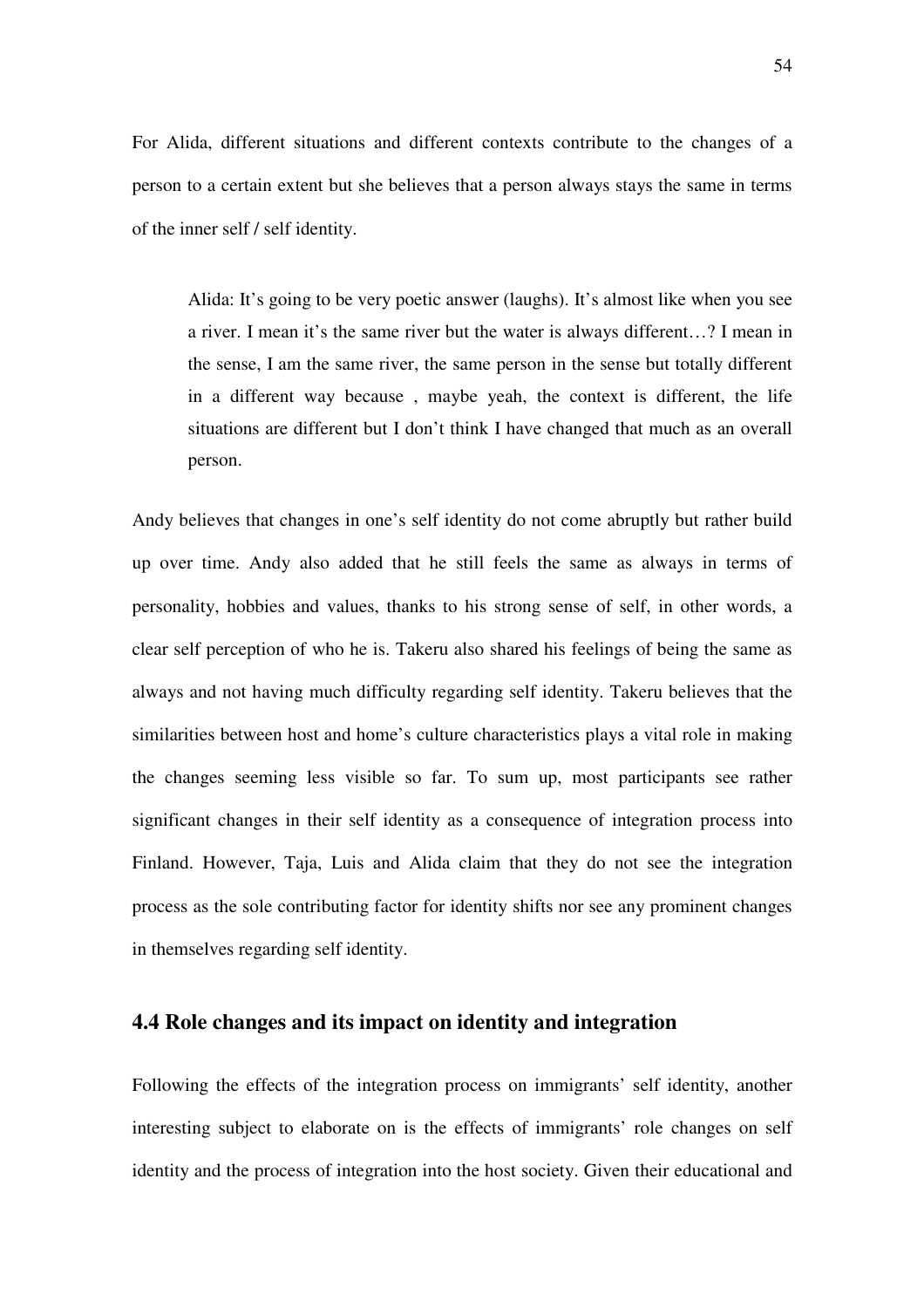occupational backgrounds as well as voluntarily yet variety of reasons to immigrate, most participants are handling the clashes of their old and new roles considerably well. As previously discussed , some of the roles of individuals have become more defined and stronger which is a great help in the process of integration. For instance, Mai claims that her roles as a sister and daughter have been grown significantly ever since she came to Finland and also her role as a parent becomes a big motivation for the integrating into the host society.

Mai : Like that role that I am a sister, a mother and a partner, yeah. they are stronger in Finland now. I do think that they affect. Mm…because I think..mm…they made me stronger and the strength gives me better opportunity to integrate. Better chances and I do understand myself better like I have those big important roles in my life.

Taja also states that her role as a parent has become stronger ever since they arrived in Finland. Additionally, opposed to the culturally appropriateness and traditions from her home country, Taja has become more independent in general due to the leader position in the family. Moreover, new roles such as a spouse and a parent may also make individual seem more stable and reliable to other people resulting better integration and employment opportunities. For instance, Andy believes that his new role as a father brings him the image of a more mature and trustworthy member of staff which brings him employment opportunities.

Andy: Well, I would say, having a kid landed me one year contract. Because it made me seem more stable to other people.

Regarding the gap between old and new roles, the issue of downward mobility is mentioned by Luis who used to work as a manager in educational field in home country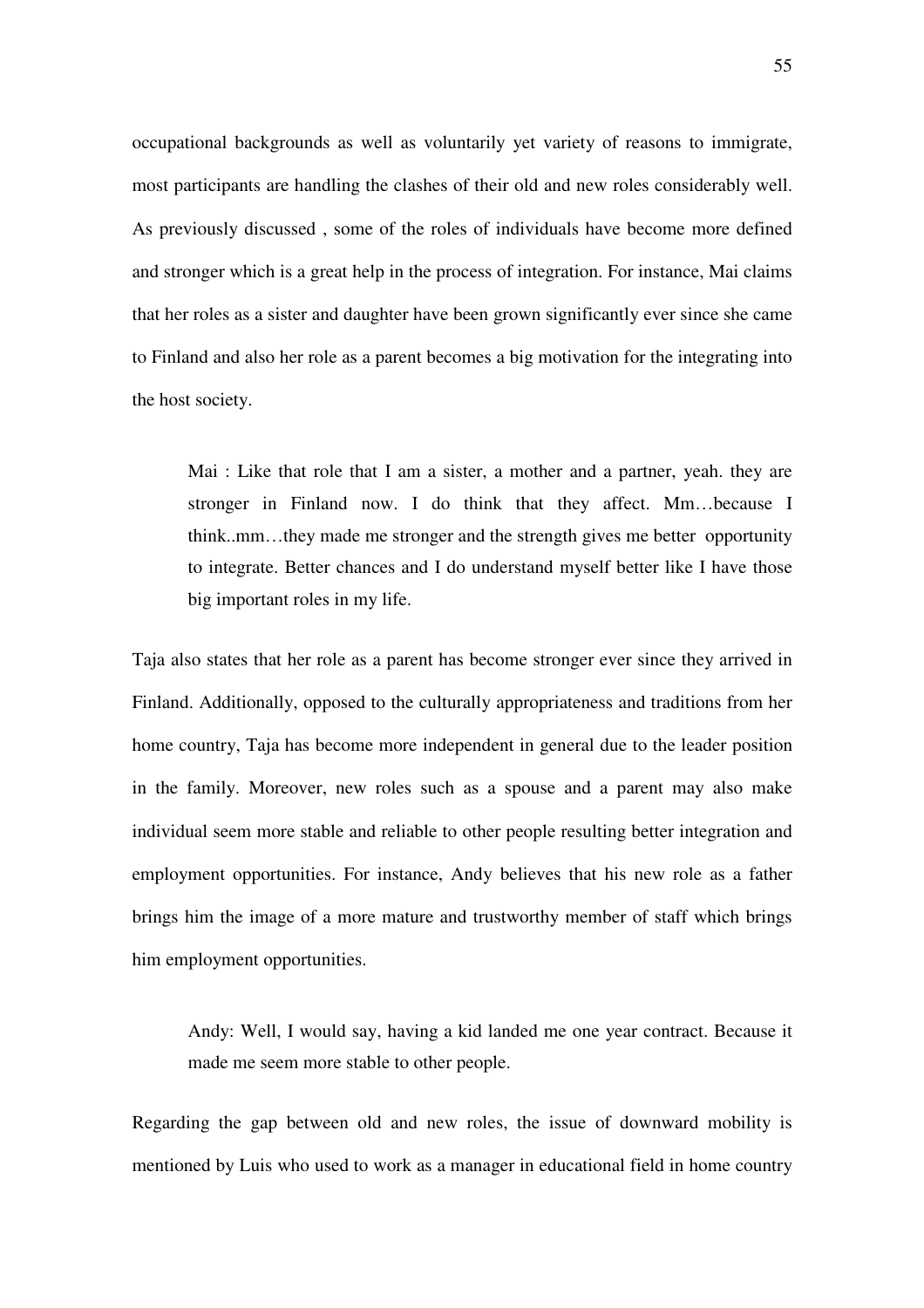but now starts again as a student in the host country. Although pursuing higher education in the host country is the initial reason for Luis to come immigrate, the gap between the old role of being a manager to the new role of an unemployed student makes him feel powerless in many ways. Additionally, as a former active leader in a political party in his home country, Luis's current status of politically inactiveness in the host society also worsens the feelings of being incapable as a member of the current society. However, Luis emphasizes that his new roles as a student and a life partner to a host member provide him with more opportunities to involve in the activities of the host society. Additionally, Luis's new role as a parent motivates him to put more effort to the integration process as he believes that his child's life might be better in the new society with a fully integrated parent.

Luis: The big reason that I think I have to be fully integrate here is because of him. Because at some point he will grow and I don't think it's the best if his father is not fully integrated to society.

Takeru also mentioned same issue of downward mobility as he has left high-paid job in home country to become a student in the host country, Finland. In Takeru's case, the gap between old and new roles does not effect him as much thanks to his self identity in terms of his life goals as well as the unique life path he chose. Takeru also added that his parental role as a father also benefits him in the process of integration by requiring him to mingle and communicate more with the host members. For Alida, her new and old roles in terms of professional and familial are quite similar hence no big clashes. Besides, a new role of a working mother is more tolerated in host society in Alida's personal opinion. However, Alida did mention her concerns about her new roles as a mother and a cultural role model in terms of introducing authentic culture and language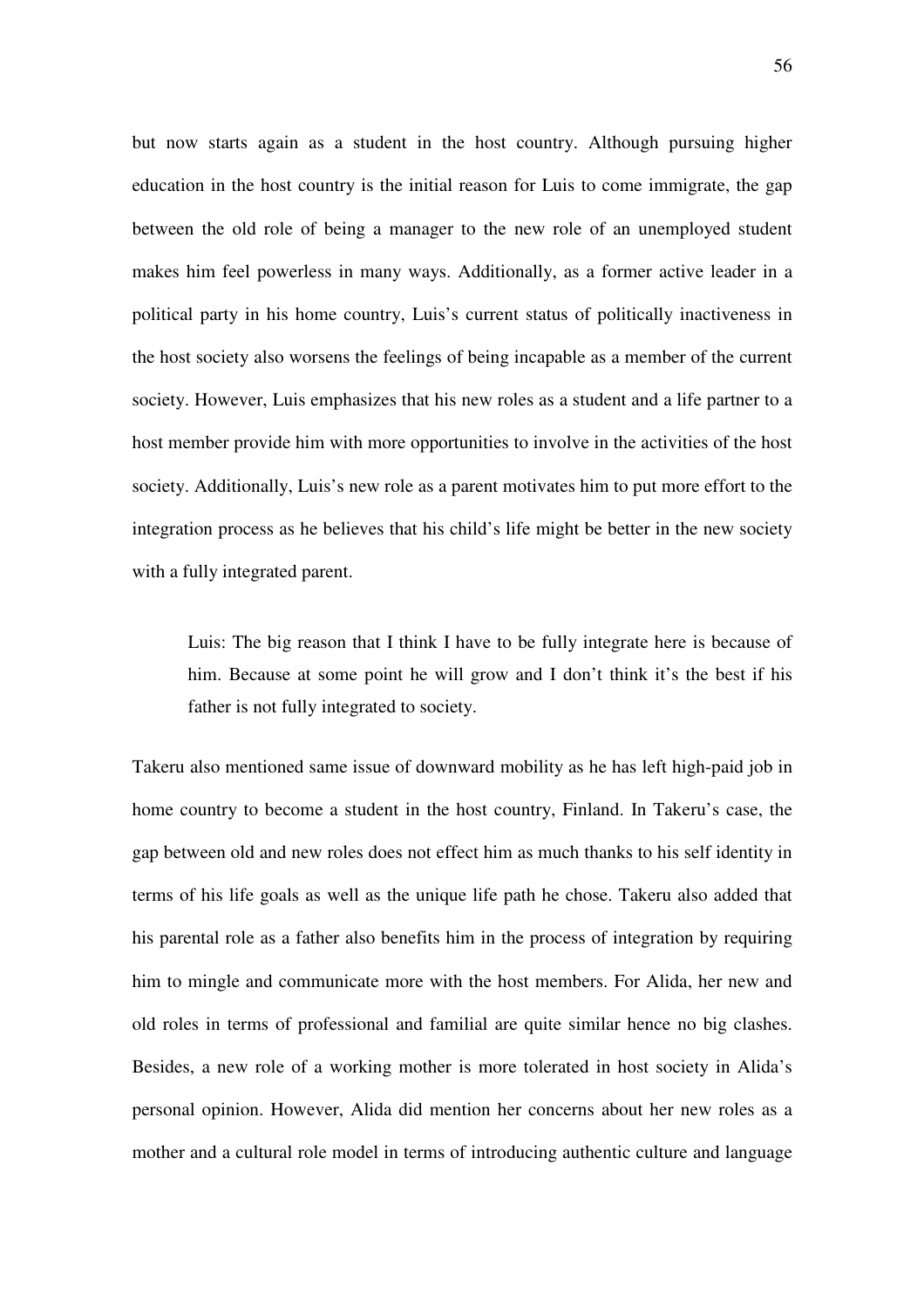of her former homeland to her child while living in the host society. Nevertheless, Alida does not find her old and new roles have any significant impact on either of her self identity or the process of integration into Finland.

# **4.5 Dilemmas associated with integration and self identity**

Besides the conflicts instigated by the gaps between different roles, there are several other dilemmas immigrants have to face during the process of integration regarding self identity. The following table illustrates the most challenging things that participants of the study have to face in the process of integration.

| <b>Participants</b> | <b>Dilemmas</b>                                                                                                                       |  |  |  |
|---------------------|---------------------------------------------------------------------------------------------------------------------------------------|--|--|--|
| Mai                 | Attitudes of host members towards immigrants                                                                                          |  |  |  |
| Taja                | Negative attitudes, Racism                                                                                                            |  |  |  |
| Luis                | Feeling of rootlessness $\&$ insecurity, financially $\&$ occupational<br>inactiveness, feeling alone in integration process at times |  |  |  |
| Andy                | Powerlessness at workplace                                                                                                            |  |  |  |
| <b>Alida</b>        | Having to use different languages the whole time                                                                                      |  |  |  |
| <b>Takeru</b>       | None                                                                                                                                  |  |  |  |

**Table 7. Immigrants' dilemmas during transition period** 

When asked about the most challenging things during the integration process, Mai recalled a personal experience regarding the attitudes of some host members towards immigrants which she referred to as trust issues. According to Mai, the host members of Finland in general are willing to take in the new comers right away into their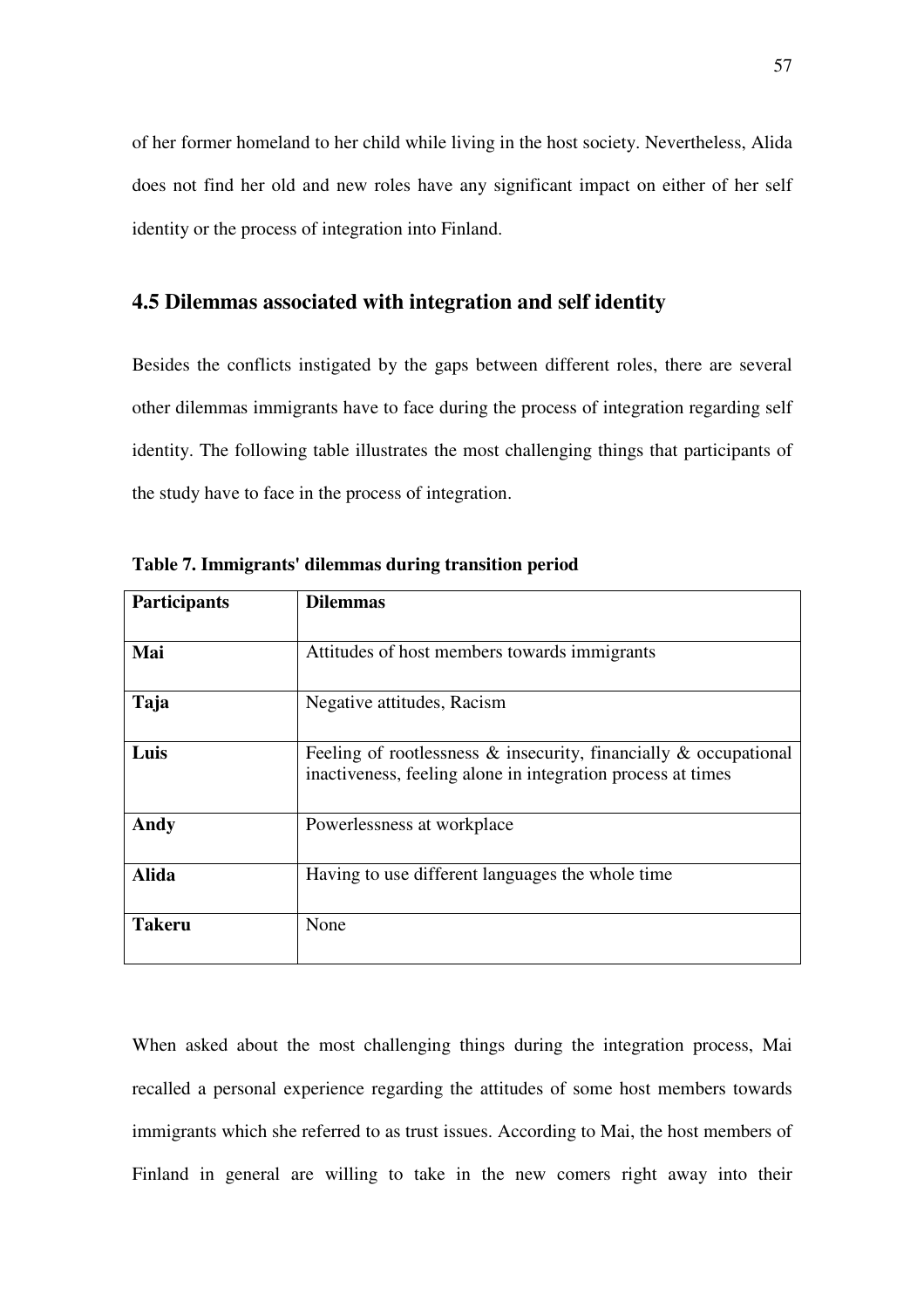community but it takes time for them to actually trust the newcomer in terms of reliability.

Mai: When we moved here and very soon we met a family. They are my age girl, living in Estonia. She goes to school there. The family, the mom and dad are teachers here. They were very friendly. They took us in right away. They were "yeah, come to us, talk to us" that kind of. But we noticed that they don't trust us. It took about half a year when they..umm…their talking was that, umm..now we understood that they now trust us. But when they gave us some kind of work to do stuff , then we did it. When they give "could you come?, could you do? We did it. And then step by step and " ok, we tell them something and she'll do it". "We meet and she will come". It took some time.

Mai, however, coped with the trust issues of the host members by emotionally accepting it as the process of integration. In addition, her gratitude towards the host society for taking her in helps Mai with overcoming the dilemmas.

The second participant, Taja, unfortunately experienced negative attitudes and racism from some host members towards her family lately. Taja believes that the racism could have been ignited by the recent refugee crisis in Europe as she never experienced such hostility before in Finland. Although such negative attitudes are not frequent, Taja was concerned about the risks of her children getting scarred emotionally as some incidents involved Taja's sons. For instance, there are times that Taja's neighbors were prohibiting their children from mingling with her sons because of their ethnicity and appearances. Such incidents sometimes make Taja self-doubt about leaving her homeland but she refuses to generalize such negativity with the whole host society as she firmly believes that every society has both good and bad sides. Taja has been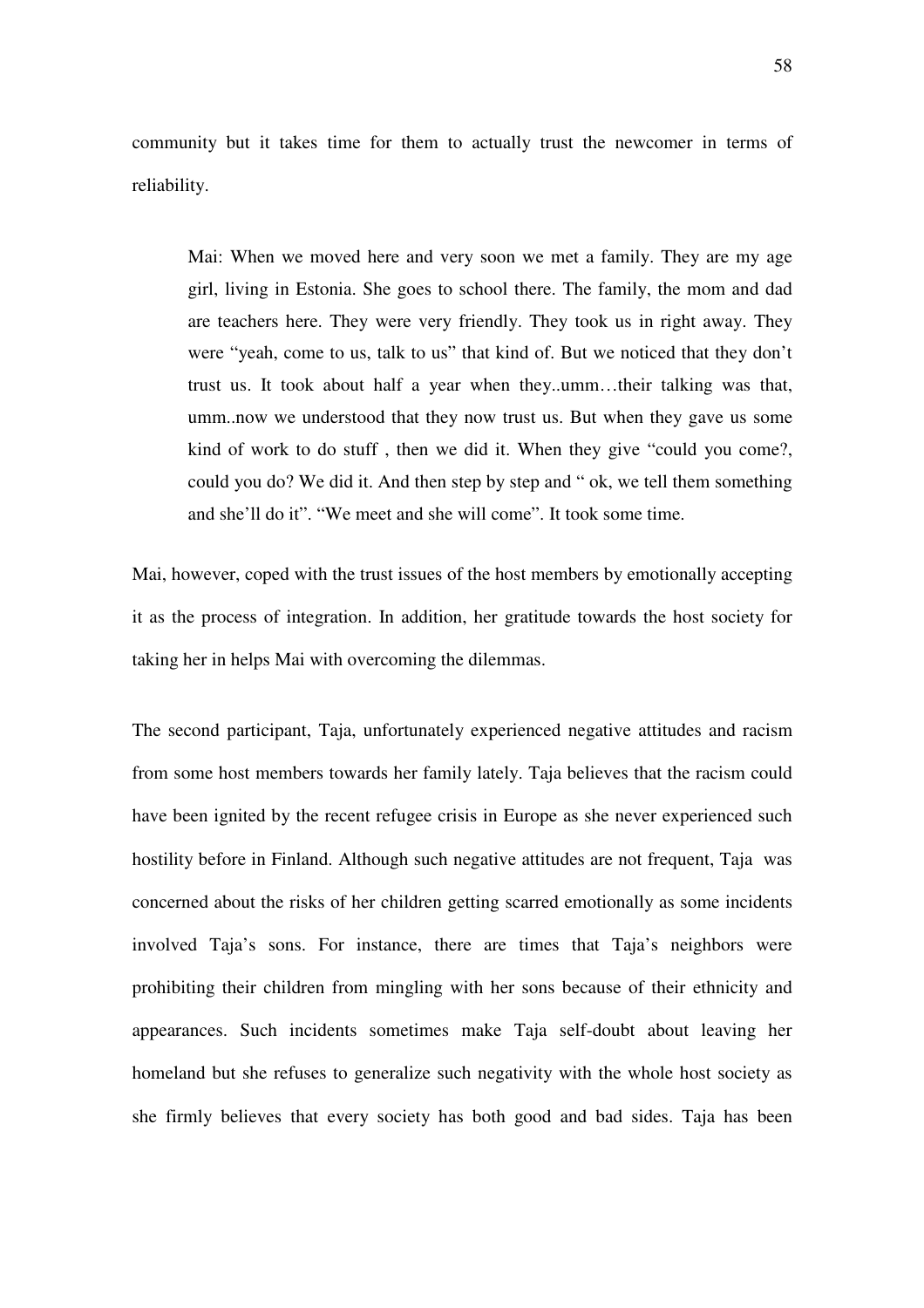dealing with racism so far by avoiding direct confrontations and talking to other victims.

| <b>Participants</b> | What help                                                     |  |  |  |
|---------------------|---------------------------------------------------------------|--|--|--|
|                     |                                                               |  |  |  |
| Mai                 | Clear goals, acceptance, open-mindedness, gratitude, attitude |  |  |  |
| Taja                | Awareness of both good & bad sides of every society           |  |  |  |
| Luis                | Being active, contributing back                               |  |  |  |
| Andy                | Work culture knowledge, awareness, self perception            |  |  |  |
| <b>Alida</b>        | Attitude, work                                                |  |  |  |
| <b>Takeru</b>       | Clear life goals                                              |  |  |  |

**Table 8. What help in dealing with dilemmas** 

As an immigrant trying to start a life from the beginning in the host country, the feeling of having nothing to fall back on either here in the new country or in the country he has left behind would be one of the most challenging dilemmas for Luis. It could have been induced by the current situation of world's economic crisis, Luis thinks, but as discussed in the previous section, the changes in the roles and unemployment also contribute to the feeling of insecurity financially and general powerlessness. Furthermore, despite being with the family, Luis sometimes feels that he is all alone in the journey of integration emotionally. Given his sociable personality, lifestyle changes and less opportunities of social interactions in the host country have also become rather challenging to deal with, according to Luis.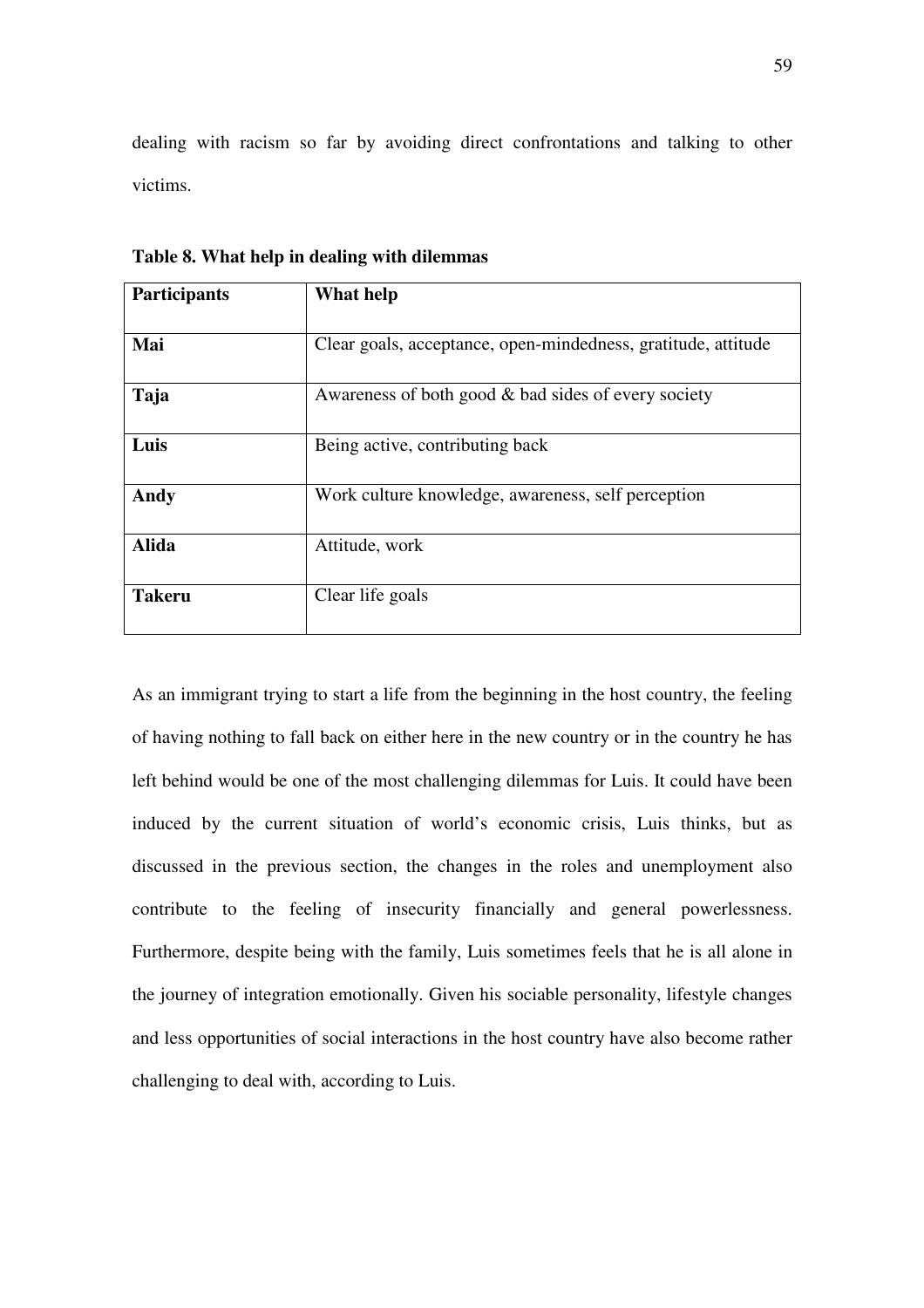Luis: Sometimes I feel really desperate that I am not joining groups or something like that because as I told you I am social. I am really social so I feel like I want to do something with people.

Luis is trying to be active as a new member of the society even if it is just for small gestures such as volunteering, joining social events related to children's activities as a parent and lending a helping hand to whoever in need. However, Luis mentioned that language barrier and trust issues towards immigrants could sometimes deter one from effectively coping with the dilemmas. Luis gave one example to the above point by sharing one of the incidents where he tried to lend a helping hand to a senior member of the host society.

Luis: One week, one old lady fell down in the street. So I went to help her and I was with her and even though I don't share the language and I don't know what they are talking about. My duty was that because I saw her and because we are living in the same place even though I am not from here so I have to help her and stay with her until the ambulance came. And it's funny because you could see, maybe coming back to some of what we had talked about, you can see that how people are willing to integrate you yet they fear something. For example, I was trying to get some answers from the lady so that I know she is fine such as asking her name and where she lives. And I think some people think that this guy wants something from this lady because I even took her bag because she had it in the neck and it looked like it was choking her. So I took it away and put it in her carriage. And the other lady took it back and gave it to her in the hand. So at first I was thinking, maybe they are thinking I was trying to rob her. But I didn't care at that moment so. They were old. There were 3 of them plus the lady that fell. All of them they were above 60 years old, I think. So somehow they were still trying to talk with me but there was not that much communication that way.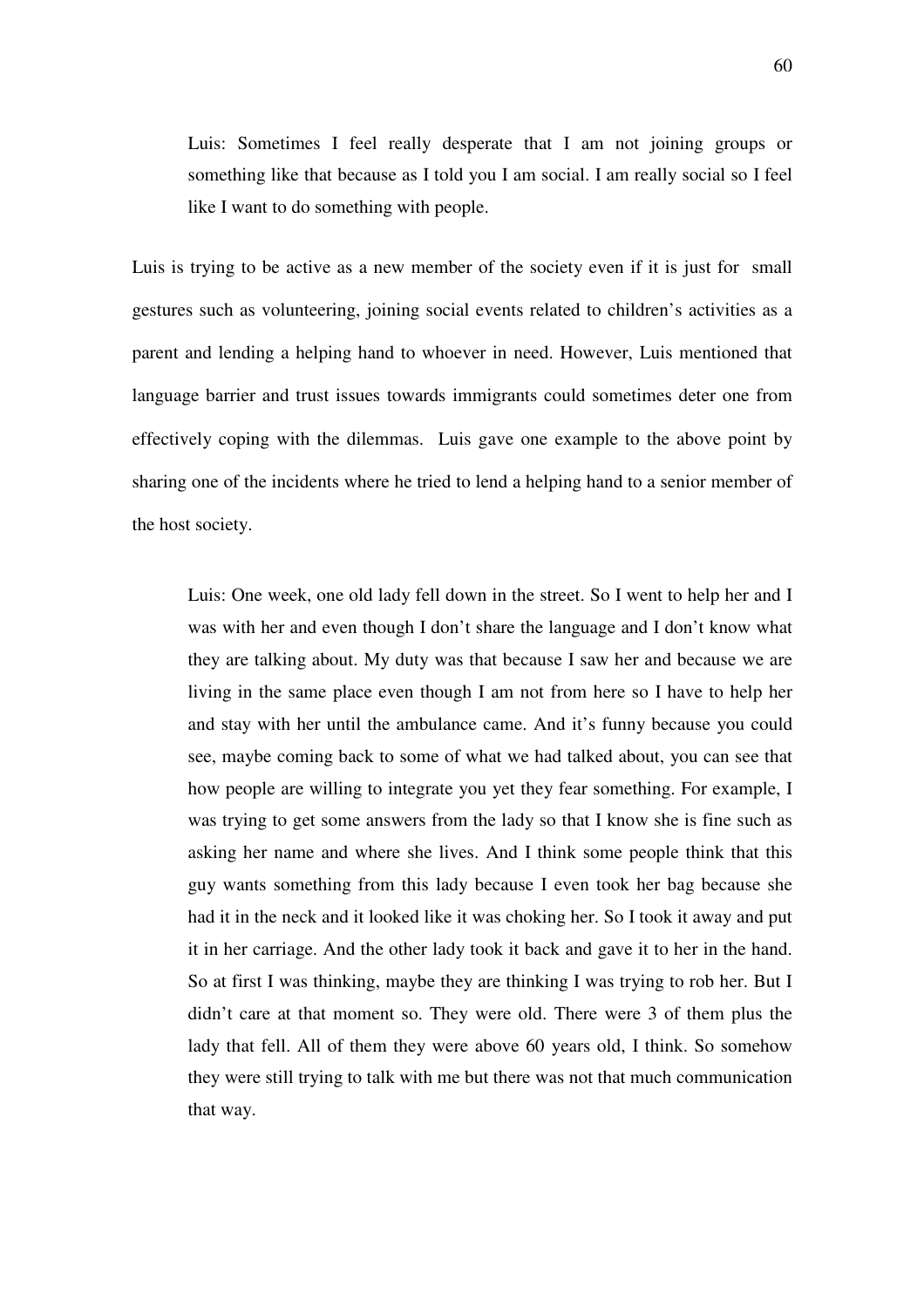Being voiceless and powerless at workplace is one of the dilemmas that Andy found rather frustrating in the host society. Andy feels that sometimes he is being told what to think or do, without having a chance to get involved in a deeper level such as decision making. However, Andy emphasized that it could happen anywhere and to anyone. In other words, the problem of not having a say at workplace and having to go along with certain politics could happen to any employee regardless of being an immigrant or a host member. Acceptance of the different work culture and awareness of having to compromises as part of life help Andy to tolerate the situations better.

Andy: But I would say that would happen anywhere. I don't like compromising and if I have to do compromising then it's really frustrating but just have to bite my lips and moved on.

The most common dilemma for immigrants to overcome is being physically cut off from family, friends and the atmosphere where one feels at home, Alida stated. Having to use different languages from morning to night is also quite challenging for Alida. In her case, apart from having to learn the language of the host country, Alida also has to use her second language, English, at home due to the cross-cultural marriage. Not being able to use mother tongue and missing the atmosphere as well as customs of home country are also rather big challenges for Alida in the process of integration into Finland. For Alida, her positive attitudes toward the whole immigration and integration process as well as good distractions such as new career and relationship help her to manage well with the dilemmas.

On the other hand, unlike the fellow participants, Takeru personally finds the process of integration into the host society to be rather smooth and undemanding. Takeru did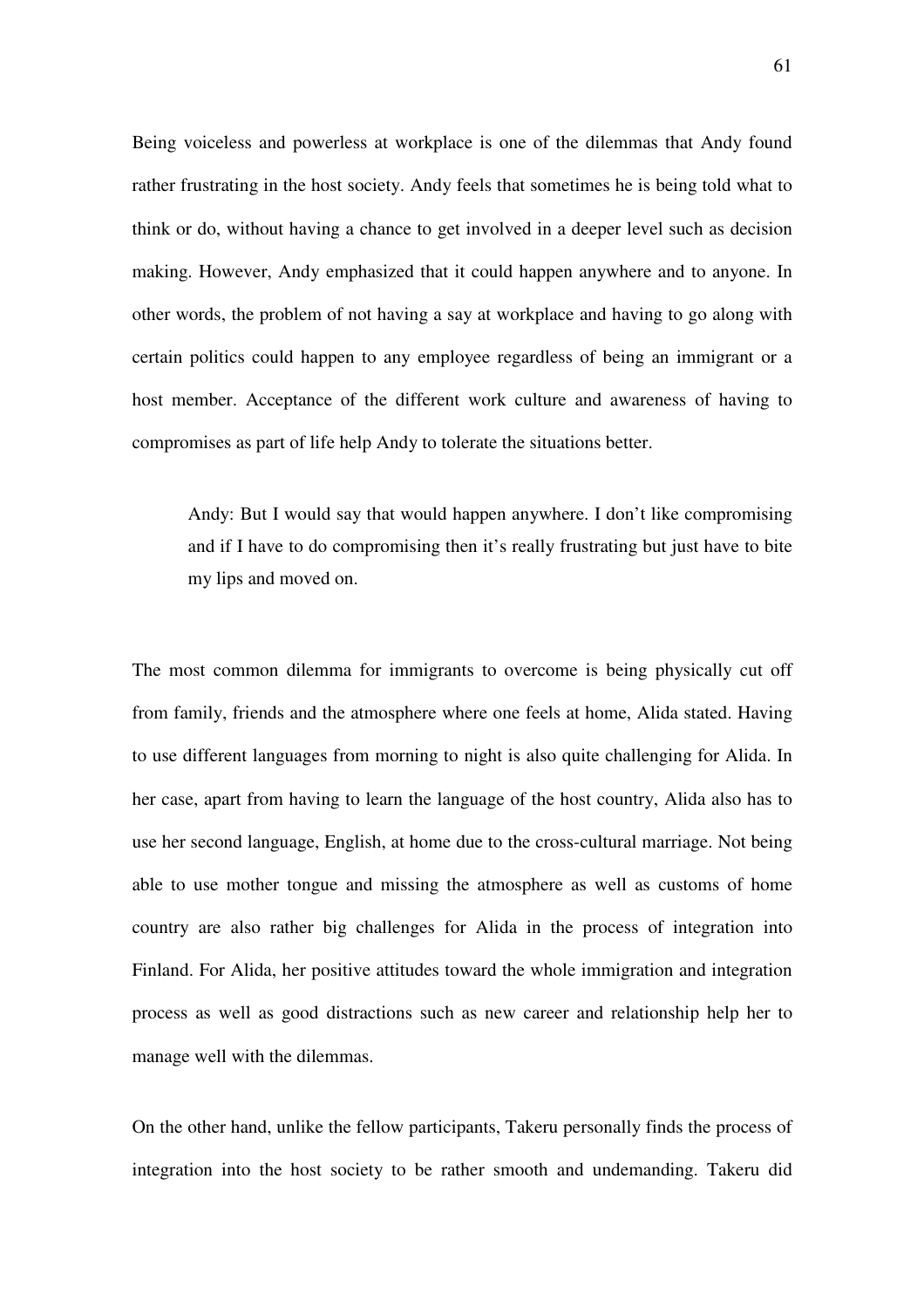mention a few inconveniences and challenges such as different systems and language learning which he finds relatively difficult to get used to. However, he has yet to experience significant problems that could affect his self identity or the integration process into Finland up until now. Takeru believes that similarities between home and host cultures, his unique conception of life path in pursuit of life goals, in other words, being true to his self identity contribute to his reasonably smooth journey of integration into the host society.

### **4.6 Factors affecting belongingness**

Another important finding of the present study is immigrants' sense of belonging to the host society and the contributing factors from the perspectives of the participants. When asked if they feel accepted and belong to the host society in terms of integration, most of the participants expressed that they do feel a sense of belonging to the host society to a certain extent.

For instance, Mai claimed that she is well accepted here in Finland by the host society, thus she belongs here. The fact that Mai is contributing to the host society by working and pursuing further education makes her feel that she has become one of the members of Finland. Mai specifically mentioned that the help of supporting members such as teachers and the systems of Finland play major roles in cultivating her sense of belongingness. Moreover, having a family in the host country also encourages her sense of belongingness by alleviating the loneliness as well as providing opportunities to socialize more with host members such as parent-teacher meetings and meeting other parents. On the other hand, Mai states that the attitudes of the host members such as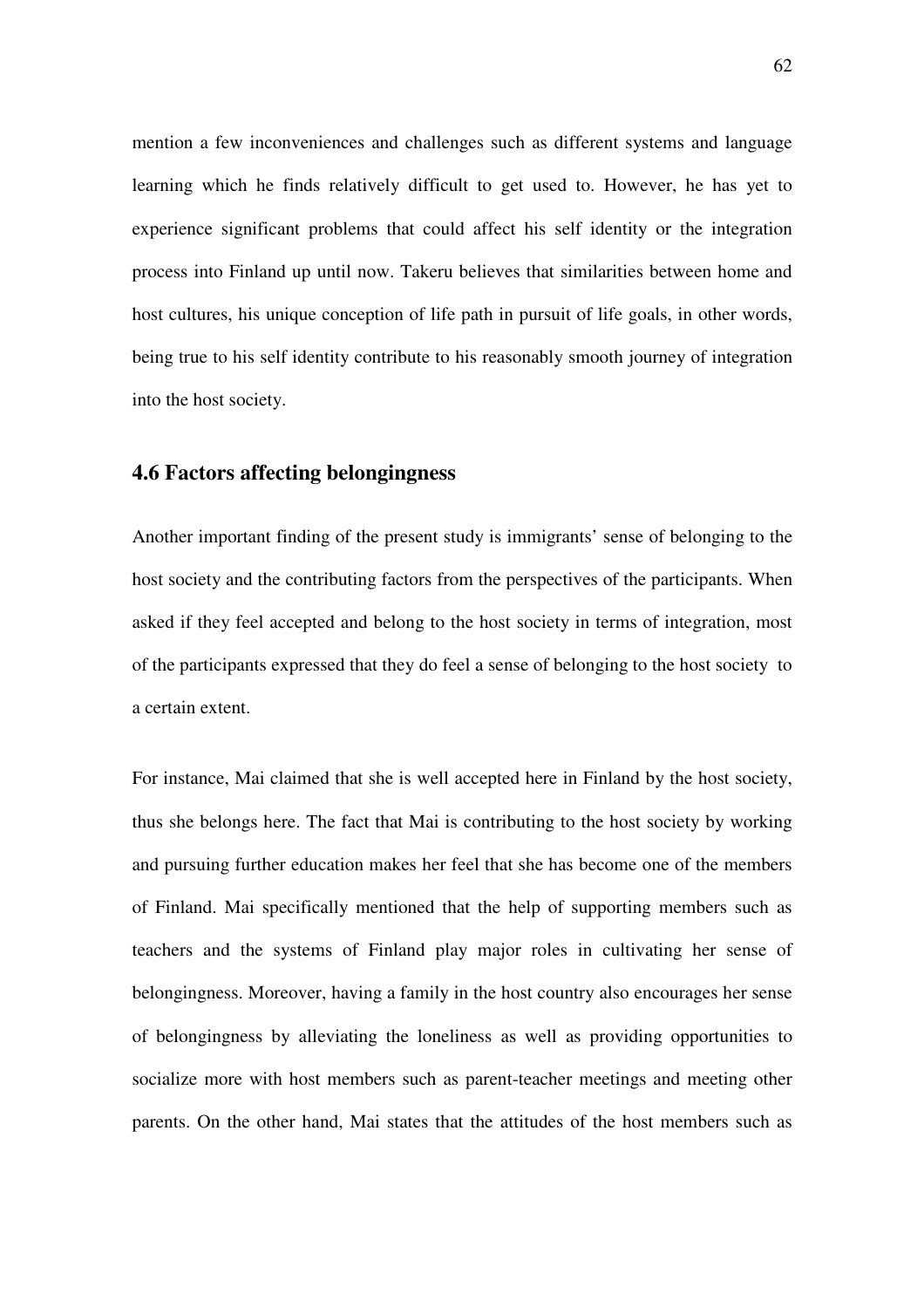trust issues, based on her experiences, could affect one's sense of belongingness to the host society as well as one's sense of self although that is not the case for herself.

| <b>Participants</b> | <b>Factors contributing belongingness</b>                      |  |  |  |
|---------------------|----------------------------------------------------------------|--|--|--|
| Mai                 | Contributing back to the host society, having family & friends |  |  |  |
|                     |                                                                |  |  |  |
| Taja                | Equality in terms of individual rights and freedom             |  |  |  |
| Luis                | System, consistency, mutual relationship, activeness           |  |  |  |
| Andy                | Getting familiar with work culture                             |  |  |  |
| <b>Alida</b>        | Work, similar background community, family                     |  |  |  |
| <b>Takeru</b>       | Contributing back to the host society                          |  |  |  |

**Table 9. Factors contributing belongingness to host society** 

Although Taja feels that she still has a great deal to learn in order to be fully integrated into Finland, she does feel accepted here. Taja believes that the social service system of the host country, family and her attitudes towards the process of integration influence a great deal over her attempt to integrate into the host society as well as her sense of belongingness. Despite some unfortunate incidents of racism, Taja feels that she is wellaccepted and treated with respect just as anyone in the host society in terms of religion, individual rights and social benefits. According to Taja, equality in terms of individual rights and freedom to act, learn and live independently are the factors which make her feel like she has become a part of the host society.

Taja: Yes. I do feel so. Because when I go to places with my kids such as open places, everyone is equal there. They are free to do whatever they have to do.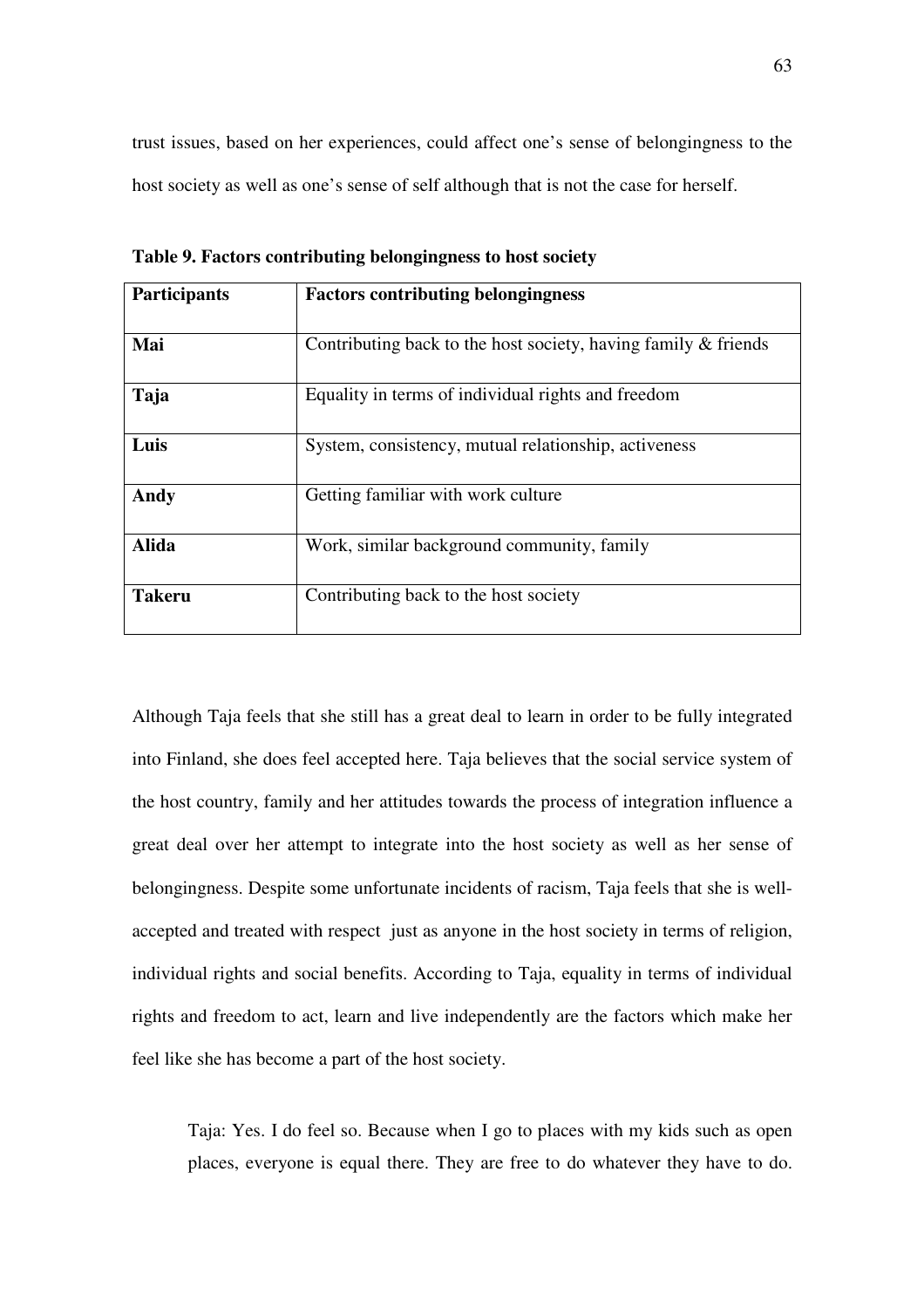And I am free to do if I have to do something. Then I don't scare because I am free to do here.

As a father, a spouse of a host member in Finland and a student, Luis also believes that he is accepted into the host society to a certain degree. The government support system such as social benefits, insurances and integration program certainly help individuals to feel welcomed to the host society, at least on a physical level, Luis stated. However, from the perspective of a small community, Luis does not feel fully accepted as he believes that government is not the only responsible one to recognize the newcomers. For the immigrants to feel a sense of belongingness, a mutual effort between host members and immigrants for building a relationship is required but certain areas of the host society neglects to nurture it, especially in small communities, Luis argued.

Luis: I don't think I feel accepted actively but I do feel accepted. The things that make me feel accepted is the different policies and those kind of things. For example, I am able to get unemployment money or parent money for some period and things like that. They are helping you to try, yeah? But not actively because it's not all about the government. For example, no in Jämsä, maybe because there are not many immigrants but there are not happenings for immigrants. So I don't see them that they are trying to integrate that way. Maybe here in Jyväskylä, there are more, yes but I think it's more of a specific situation and specific society. In certain community, they might not care that much about immigrants. For example, in Jämsä, they are not really taking care of them.

Luis also expressed that consistency is one of the most important contributing factors as integration is a matter of constantly building relationship and becoming fully functional members of the host society. However, according to Luis' personal experiences in the community he resides, the mutual interest and effort of building relationship between immigrants and host members are almost non-existent. In addition, Luis emphasizes the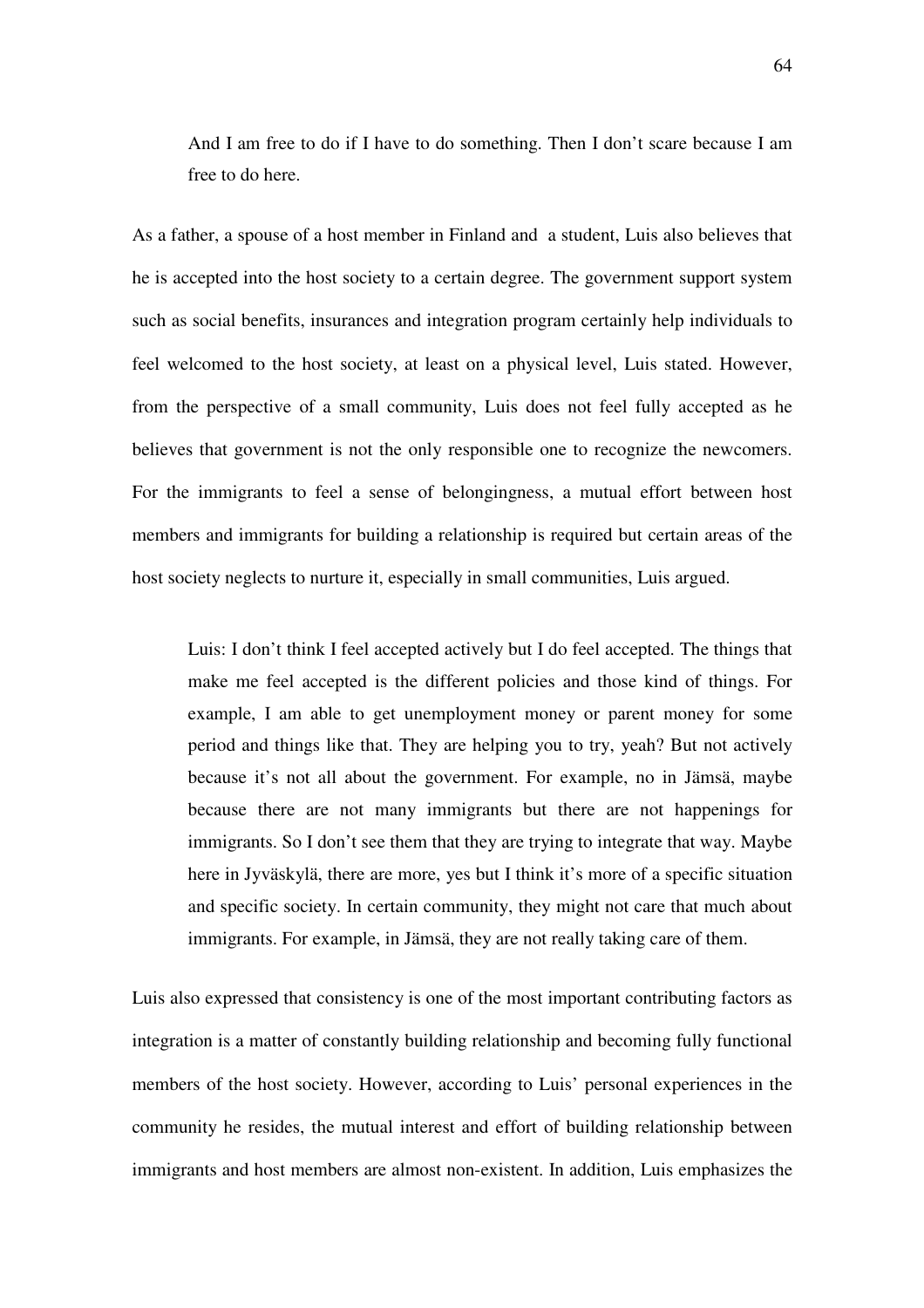role of language competence which can serve as help or hindrance since better language skills means broader social circle and more opportunities to participate in the society, hence, stronger sense of belongingness.

Working in the host society for more than a couple years, Andy feels that he is well accepted especially in the work community. Andy emphasized that it takes times to feel recognized by the fellow workers of the host society. However, getting familiar with work culture and being able to eventually contribute certainly help with promoting the feeling of belongingness to his community.

Andy: So they are like, who are you? what are you doing here? It took me like half a year and they are like ok, fine and like contributing ideas, understanding workplace's culture like how it works and then no problem.

However, Andy mentioned that as a foreign expat working in the host society, he sometimes feels the guilt of immigrants' taking away the employment opportunities from the locals. Even though the mentioned fact has not affected his relationship with the host members so far, Andy pointed out that the guilt might hinder one from mingling with the community to a certain extent. Another hindering fact, according to Andy, could be language incompetency as it can limit individuals from effectively expressing themselves at work and social community which could distance one from the fellow members.

Alida also feels that her language skill is hindering her from fully contributing at work community in terms of ideas and inputs at work meetings etc. Also lack of language competency might deter Alida from feeling fully belonged to the host society as it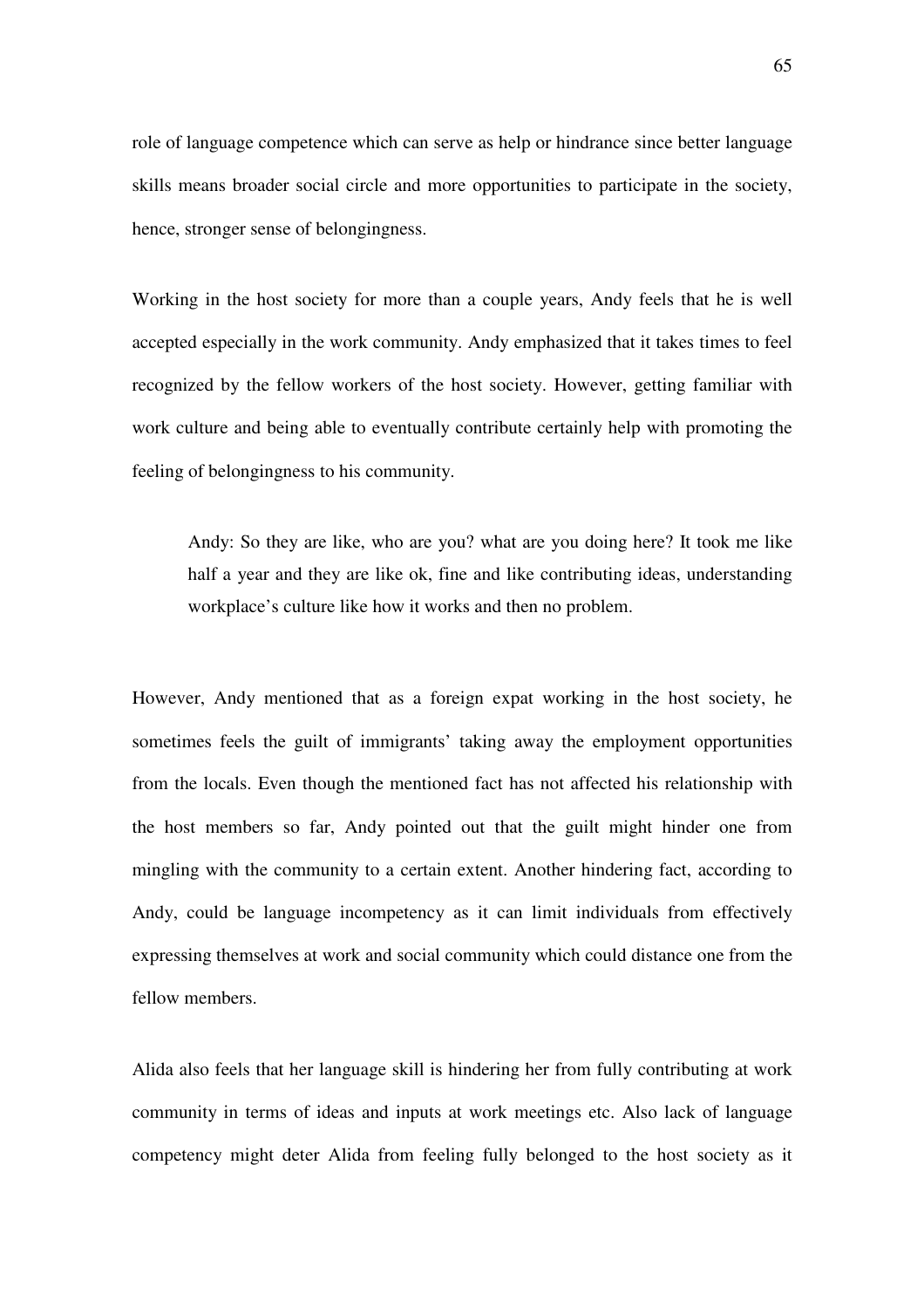hinders her from expressing and interacting authentically with the host members. Nonetheless, she feels well accepted both by her work community and the host society in general and Alida usually feels herself at home in the host society.

| Participants  | <b>Factors that hinder belongingness</b>                                                    |  |  |  |  |
|---------------|---------------------------------------------------------------------------------------------|--|--|--|--|
| Mai           | Trust issues of host members                                                                |  |  |  |  |
| Taja          |                                                                                             |  |  |  |  |
| Luis          | Trust issues of host members, Inactiveness, Lack of<br>mutual effort, Language incompetency |  |  |  |  |
| Andy          | Guilt, Language incompetency                                                                |  |  |  |  |
| <b>Alida</b>  | Language incompetency                                                                       |  |  |  |  |
| <b>Takeru</b> |                                                                                             |  |  |  |  |

**Table 10. Factors hindering belongingness to host society** 

In the case of Takeru, in spite of meeting with some host members through friendship clubs many times, he did not feel particularly accepted nor a sense of belongingess to the host society up until when he started working. According to Takeru, contributing back to the host society by working certainly brings him closer to the host members as the work increases his chance of getting involved with the society and becoming a functional member. Moreover, Andy, Alida and Takeru mentioned that having a family or partner in the host country makes them feel at home as well as increase their sense of belonging to the host country. Among them, Alida even referred the host country as her "second home" and shared an interesting example of how she immediately switches into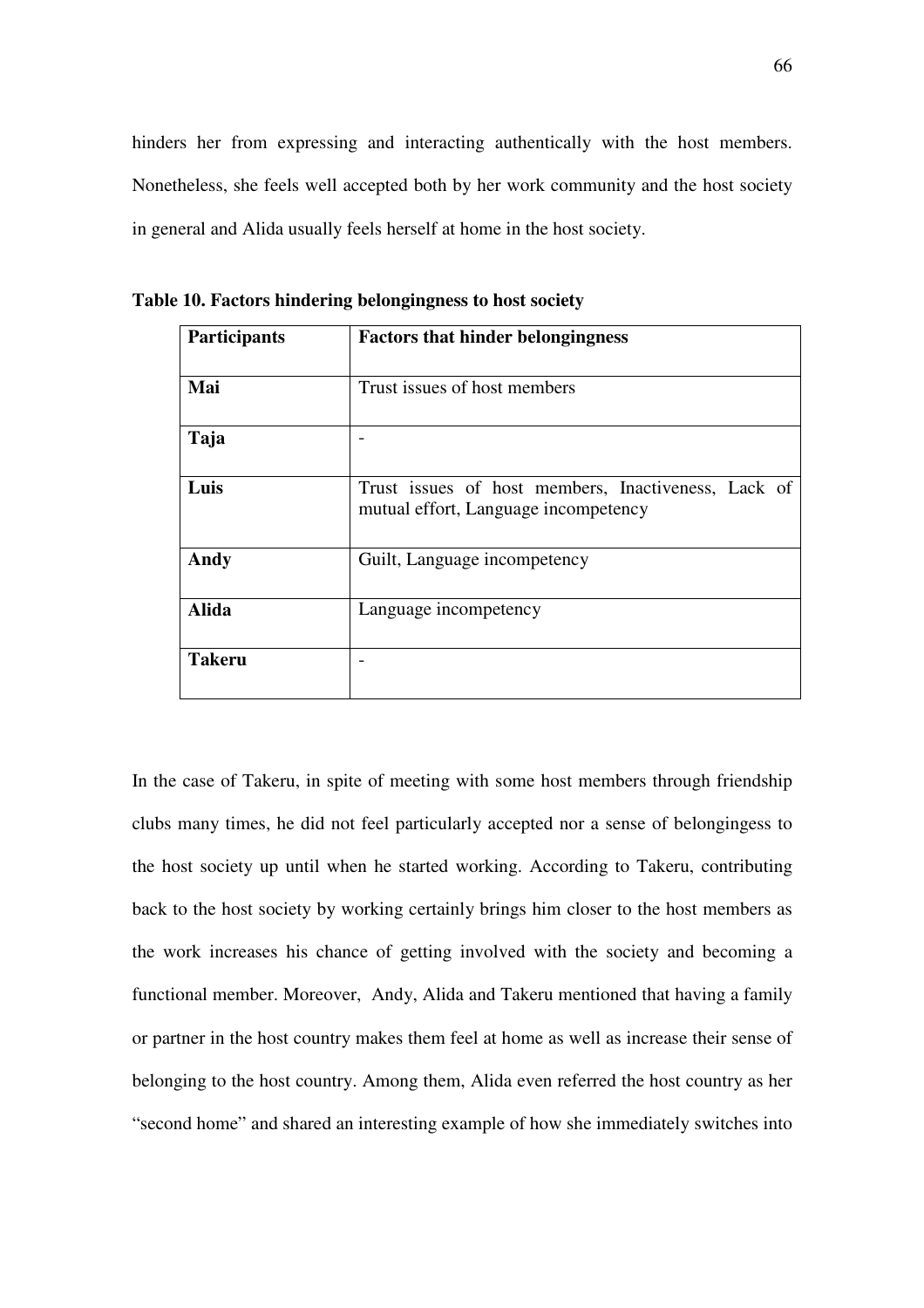defensive mode when someone challenges the host society she now lives in despite the fact that she herself can be critical about the host society sometimes too.

Alida: it's interesting that when you are abroad, at least when I am abroad, and then I am sometimes very critical about Finland, weather and stuffs. But when my friends say that "oh, the Finnish education and Finland, everything is rosy and nice and wow you are living in this beautiful country". And then I say that "uhhh, wait a minute and then I started to say negative things. But immediately (laughs) if someone say "arrgh, Finland is so bad" and then I started "um, actually" (laughs). I don't know why this happen but this is so interesting.

# **4.7 Immigrants' attitude towards counselling regarding identity**

One of the follow-up questions regarding what helps and would have helped in the process of integration draws out interesting opinions from the participants regarding the perspectives of counselling and self identity. Concerning self identity issues, most of the participants never received any type of counselling from a person or organization. Furthermore, most of the participants reveal that they do not wish to receive any kind of counselling service from the host society either for a number of reasons.

As shown in the following table, more than half participants seem to be rather indifferent about identity counselling personally. Taja emphasizes that she prefers practical assistance such as language classes, housing and information about how to deal with offices etc. However, Taja believes that counselling could be helpful for the illiterates and uneducated immigrants as they might have more issues regarding self identity such as lower self esteem. Likewise, Andy believes that the necessity of identity counselling for a smoother integration may depends on the individuals as well.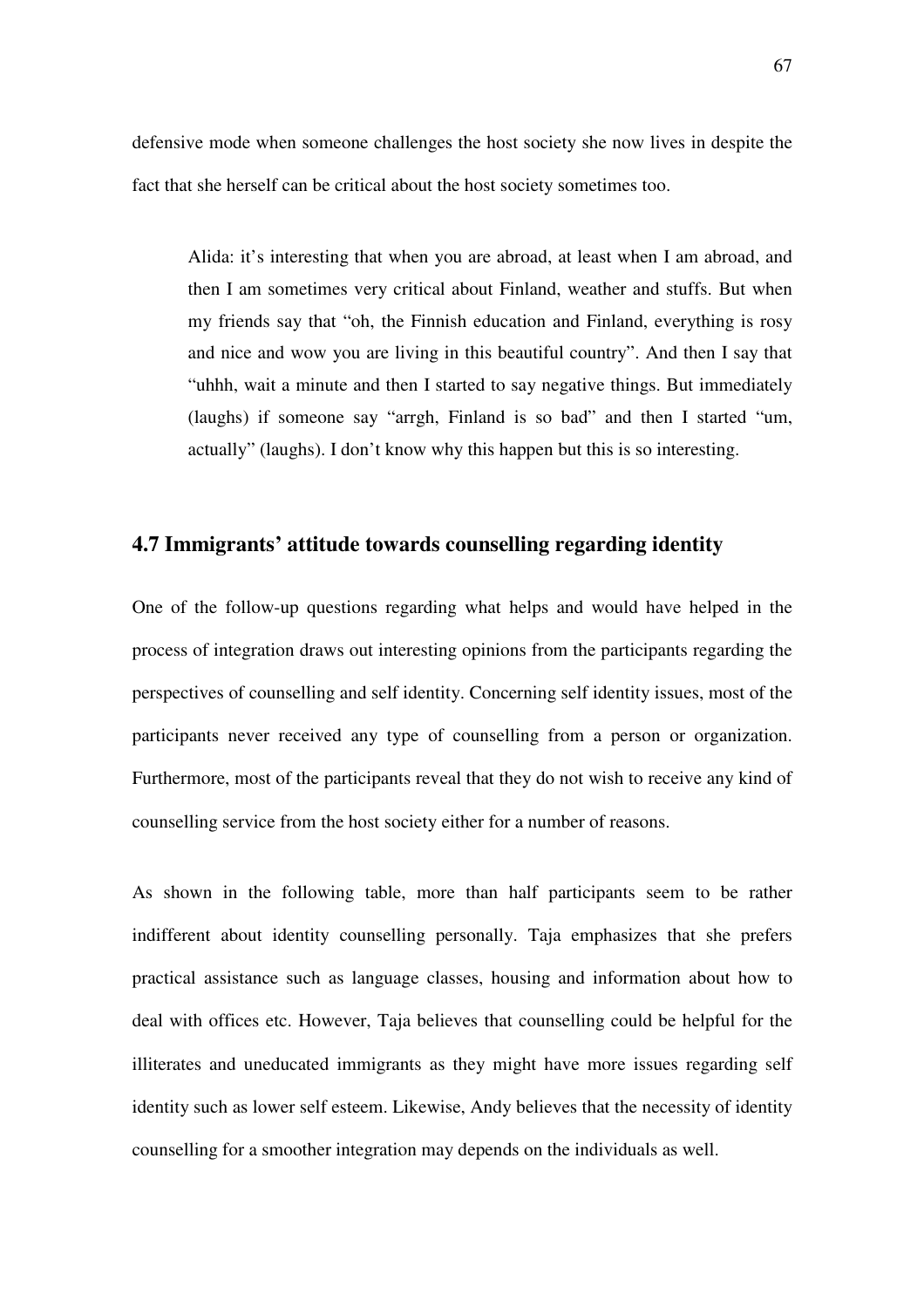| Participants  | Immigrants' attitudes<br>towards identity<br>counselling                                                | Have you had<br>counselling in<br>Finland? | Did you<br>need / want<br>to have it<br>personally? | Why? / Why not?                                                                |
|---------------|---------------------------------------------------------------------------------------------------------|--------------------------------------------|-----------------------------------------------------|--------------------------------------------------------------------------------|
| Mai           | Beneficial-self<br>awareness, clearer life<br>goals, recognize potentials                               | N <sub>o</sub>                             | Yes                                                 | Probably easier<br>transition                                                  |
| Taja          | Probably could be helpful<br>for illiterates and<br>uneducated individuals                              | N <sub>o</sub>                             | N <sub>o</sub>                                      | Prefer practical<br>assistance such as<br>housing, language<br>classes.        |
| Luis          | Helpful- necessary for<br>immigrants identity crisis<br>and integration process                         | $Yes - with$<br>Career advisor             | Yes                                                 | Better self<br>understanding,<br>self awareness                                |
| <b>Andy</b>   | Not sure-depends on the<br>persons                                                                      | N <sub>o</sub>                             | N <sub>o</sub>                                      | Not necessary                                                                  |
| <b>Alida</b>  | Not sure-depends on the<br>situations                                                                   | N <sub>o</sub>                             | N <sub>o</sub>                                      | Identity issue is<br>too personal and<br>sensitive to share<br>with strangers. |
| <b>Takeru</b> | Important - healthier<br>identity, clearer self<br>image, identity growth,<br>having someone to talk to | N <sub>o</sub>                             | N <sub>o</sub>                                      | Counselling is for<br>only serious<br>problems.                                |

**Table 11. Immigrants attitudes towards identity counseling** 

For Alida, identity issues are usually rather sensitive and too personal to be shared with random people such as same culture community or identity and cultural ambassadors from home country for expats. However, Alida believes that it is always good to have an option as long as the counselling comes from a professional. Besides, the question of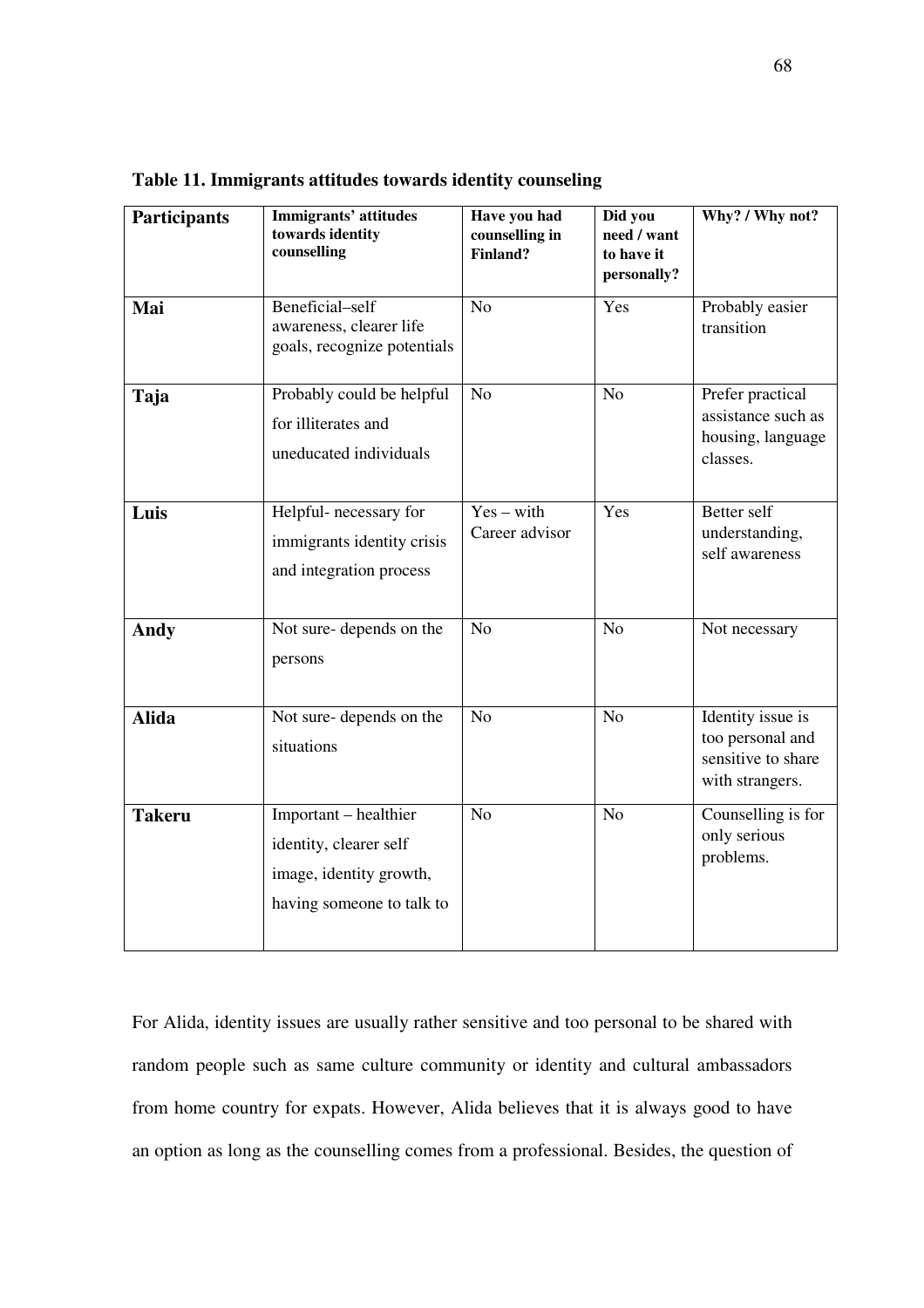identity counselling as a beneficial asset to integration process for immigrants depends heavily on certain situations such as ending a relationship or some other difficulties in the host country, according to Alida.

Alida: It always depends on the situation. And if there's always something somebody can choose and not to choose then it always better than there is nothing. Because it's good that there is this same cultural circle for example, it could be maybe supported by the government or something and that's a good idea. Because it's then if somebody needs it, or if I need it like if I break up with my partner which is not possible (laughs) but anyway, I might maybe go and find these things. Because it all depends when you need then you need and it's really good to have.

Unlike Alida, Takeru thinks that talking to people about oneself helps a person to develop healthier self identity and identity growth. Takeru believes that clearer self of a person can be a great help for the journey towards effective integration into the host society. However, counselling represents rather serious problems such as financial and relationship difficulties in Takeru's country of origin. Therefore, personally, he has no wish to receive counselling regarding self identity so far despite the fact that he thinks it would be very beneficial for immigrants in general. On the other hand, Luis, has received a sort of counselling as in speaking therapy in Finland. Based on his personal experiences with counselling, Luis sees a great potential in its assistance with helping individuals to understand themselves and the situations better.

Luis: At that time, I was having some crisis. I was feeling quite sad so I went to this hoitaja and speaking therapy. It was kind of related to identity crisis but the guy didn't point out much. He was just in there listening and developing point of views? And that one helps me a lot. Not even to get work or not even to feel better but to understand myself.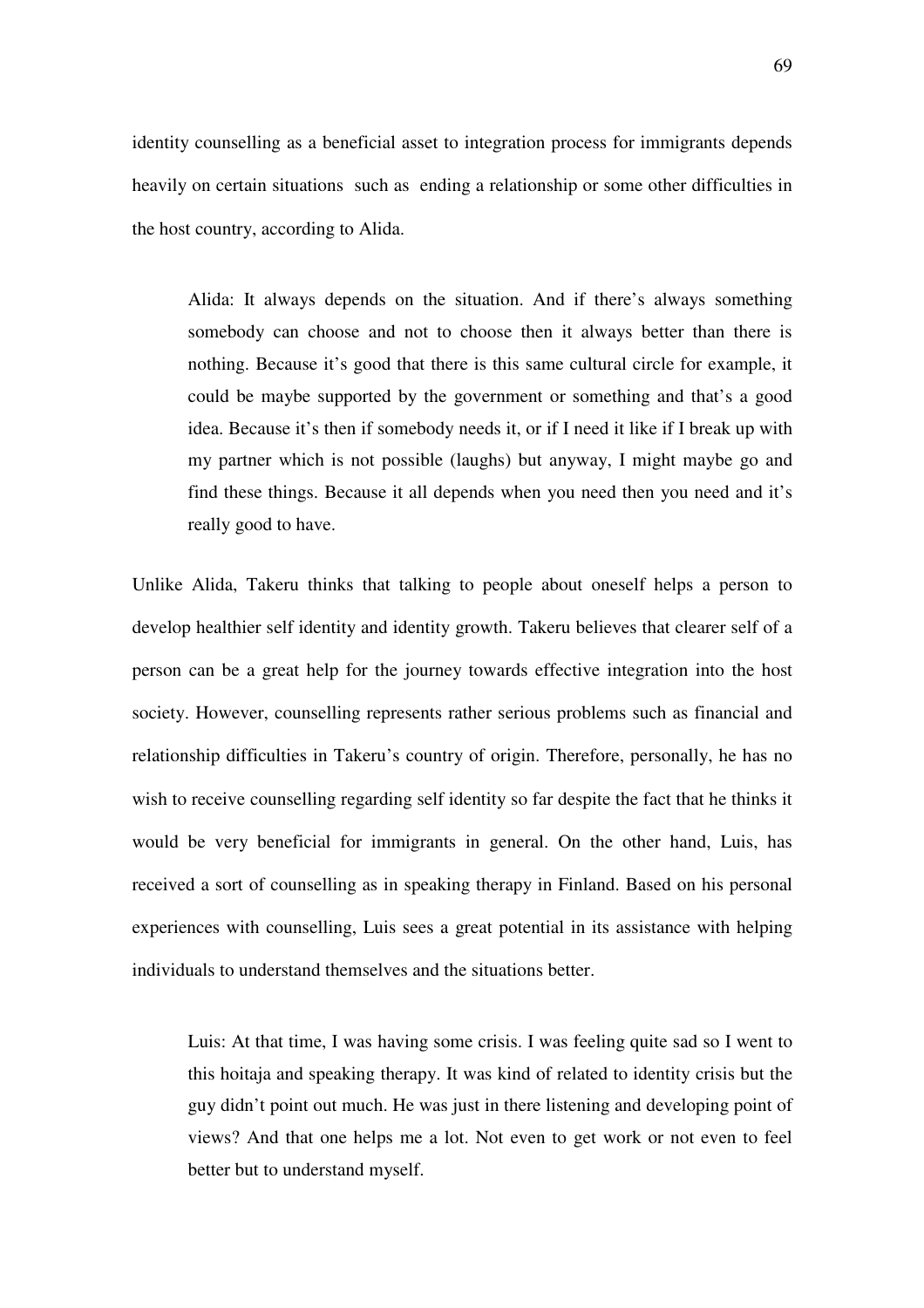Mai also agrees that identity counseling could be beneficial for immigrants in transition period as well as the process of integration into host society by facilitating one to be more aware of oneself, life goals and potential abilities.

Mai: Like defining myself, what I want, what I do, what I will do, these kinds of questions are very open. When I moved here, I didn't know what I want, I didn't know what I will do and it could have helped to find myself, the person.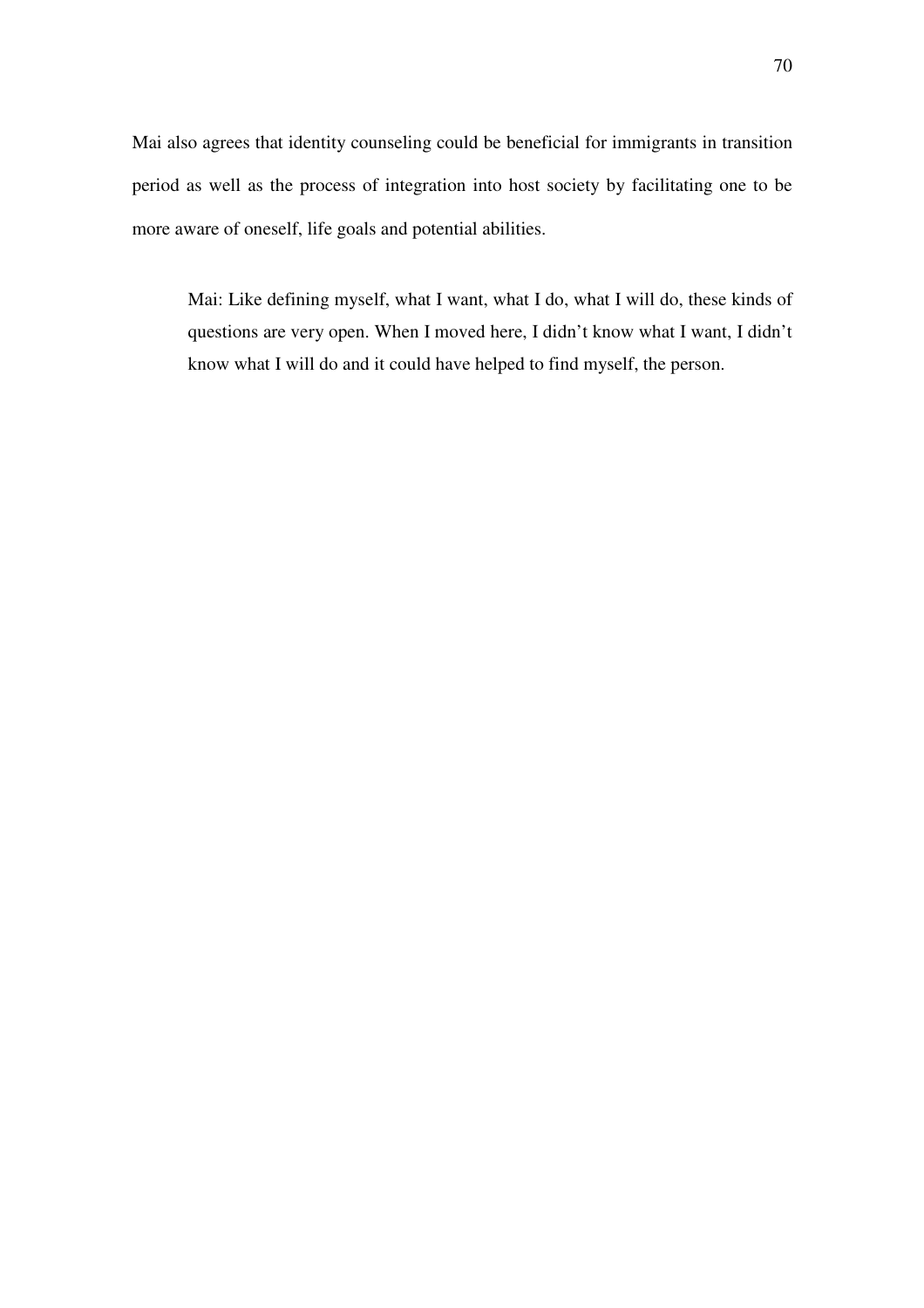# **5 DISCUSSION**

The first research question of the study aims to "**explore immigrants' conceptions of self identity and the role it plays in the process of integration into the host society, Finland**". Consistent with the concepts of researchers such as Erikson (1968), Tajfel (1981), Fearson (1999), Baumeister (1996), Waterman (1999) and Oyserman (2012), the findings show that personal attributes, familial and social roles, life goals, values, self image, self concepts as well as culture, origin and religion represent the self identity of the participants. Furthermore, the findings show that immigrants' self identity functions as a constructive asset for individuals in the process of integration into a new homeland by enabling them to maintain self consistency while considering new possibilities (Schwartz et al., 2006, p.6). For instance, the functions of participants' self identity such as clearer self image, inner coherence, motive force for commitments, values and life goals, refined roles, ability to recognize inner potentials and abilities for greater responsibilities (Adams & Marshall, 1996) could not only act as an anchor amidst rapid changes and discontinuities but also serve as a guideline for the path to a more satisfying life in new context.

Moreover, immigrants' self identity plays a vital role in the process of integration due to its functions of requiring, guiding, enabling and motivating individuals to participate more in the host society, according to the findings of the present study. In this sense, the results are in partial agreement with Schwartz et al.'s findings (2006) in which immigrants' self identity is assumed to stabilize and protect individuals from the distress caused by integration process as well as guide and reflect changes related to integration process. However, the findings also show that immigrants' characteristics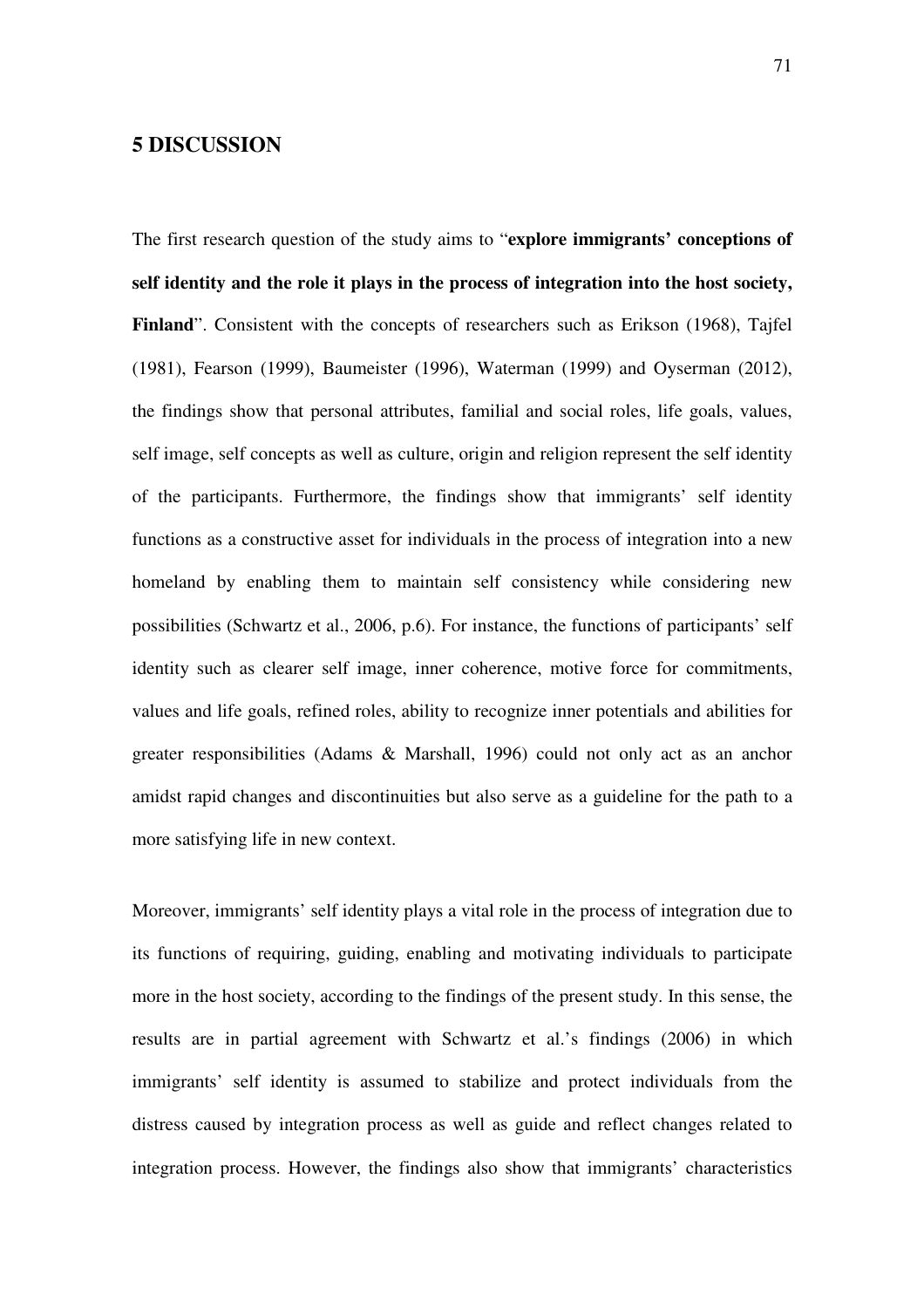such as overly ambitiousness and sensibleness to other's private space might inhibit the relationship development with host members. It is also worth to include that the findings of this study support both Eriksonian and sociological concepts of self identity. According to some participants' understanding, self identity is stable, deep and permanent in terms of individual's personal values, self image and life goals. However, the findings also report that identity can be a fluid, adaptable process that is constantly changing and developing according to the requirements of new contexts.

In addressing the second research question that investigates "**the impact of integration process on immigrants' self identity**", the findings of the current study present three issues: identity confusion, identity negotiation and identity changes or development. The first issue is losing one's sense of self or identity confusion due to the discontinuities of former physical, psychological and cultural framework and roles during transition periods (Marcia-1966,1980) into Finland. Identity negotiation was also reported as one of the impacts of integration process in regards of beliefs, attitudes, languages and customs in attempt to better fit in with the host society (Goffman-1969, Swan Jr. & Bosson-2008). In addition, noticeable identity development in terms of more defined roles, abilities and different personality is also reported as a result of purposefully revising one's identities in response to challenges instigated by integration process (Berzonsky,1990). Moreover, the findings regarding identity confusion and identity development further support Farson's (1976) ideas of growth experiences which encourages a person to make a major re-assessment of one's life situation and change it in ways that reflect a deeper understanding of one's own capabilities, values and goals. However, self identity changes due to the process of integration are somewhat insignificant, according to the participants of the present study.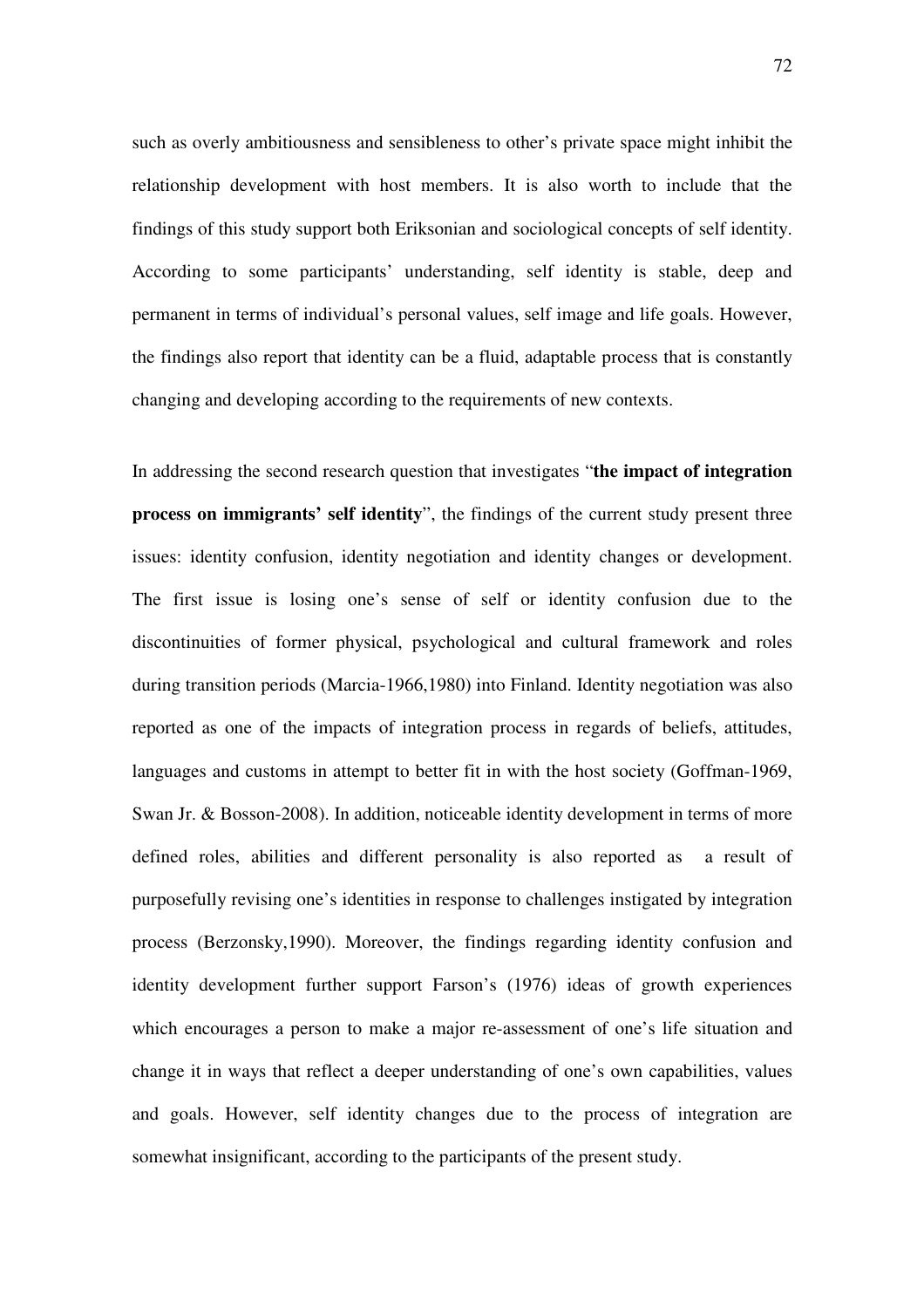The third research question of the current study seeks to discover "**other influencing factors affecting immigrants' identity as well as the process of integration**". The findings report three interesting issues: role changes of immigrants and their impacts, dilemmas associated with identity and integration process as well as immigrant's feeling of belongingness. Regarding the first issue, unexpected results in terms of the positive impact of role changes such as personal growth in terms of personality, flexibility and ability, more participation in the society and better self image to others, emerge from the findings. However, the expected negative impacts induced by role changes such as downward mobility and identity confusion are also reported by the participants. Nevertheless, the findings imply that role changes and its consequences are strongly linked to one's identity development in terms of one's levels of exploration and commitment (Schwartz et al., 2006)

The second issue regarding influencing factors is the dilemmas associated with integration process such as host's attitudes, racism, feeling rootlessness and insecurity. Moreover, inactiveness in terms of financial, work and political matters, feeling voiceless and having to use foreign language most of the time in the case of crosscultural family are also reported as common dilemmas during the integration process. These may seem to be typical problems faced by immigrants everywhere but the study finds the diverse coping strategies of individual to be particularly interesting and beneficial for further research. Based on the reports, individual's behavior, attitudes and active manners in terms of identity exploration and commitment help one with managing the stressful situations in transition. These findings corroborates with the concepts of Meeus et al. (2000) and Grotevant (1978) who suggest that exploration is how one deals with his or her commitments in an active manner such as by reflecting on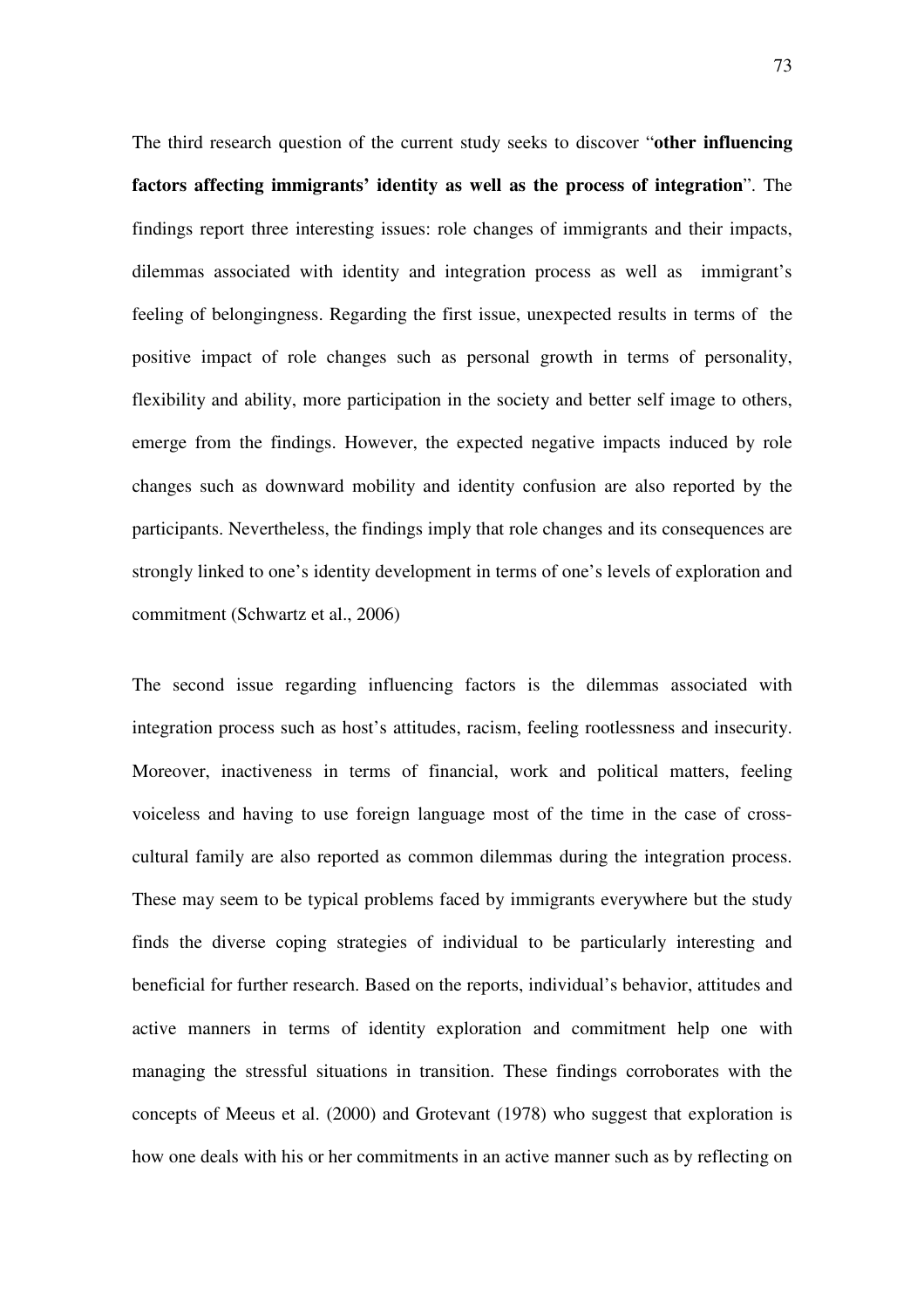them, seeking information about self and environments as well as discussing with others about them in a problem solving manner.

Regarding the influencing determinants of making one feel as a part of the society, the third category discusses factors affecting immigrants' belongingness to the host society. According to the findings, family, social welfare systems, close relationship with host members and community, equality, activeness and contributing back to the society assist one's feeling of belongingness by creating positive self image, gaining trust and positive regard to and from the fellow members of the new homeland, Finland (Chow, 2007). On the other hand, trust issues of the host members, inactiveness of immigrants, negative attitudes of both parties, lack of social relationship and language incompetency could hinder one from fully accessing and participating in the society which could result in alienation or marginalization. According to the findings, immigrants' conceptions of influencing factors affecting one's belongingness are strongly linked to immigrant's image of effective integration in terms of membership, mutual relationships, knowledge of cultural and social norms, language and history as well as peaceful coexistence with the host members.

Moreover, the study briefly discussed identity construction and counseling as a potential means of encouraging personal growth and wholesomeness of immigrants for becoming a well integrated member of the host society as well as leading a more meaningful life in a new context. According to the findings, the concept of identity counseling is acknowledged as a possible beneficial asset to assist individual towards effective integration and more satisfying lifestyles by most of the participants. However, the findings suggest that participating in identity counseling might be less likely for the immigrants due to lacking of awareness and deep-rooted cultural image of counseling.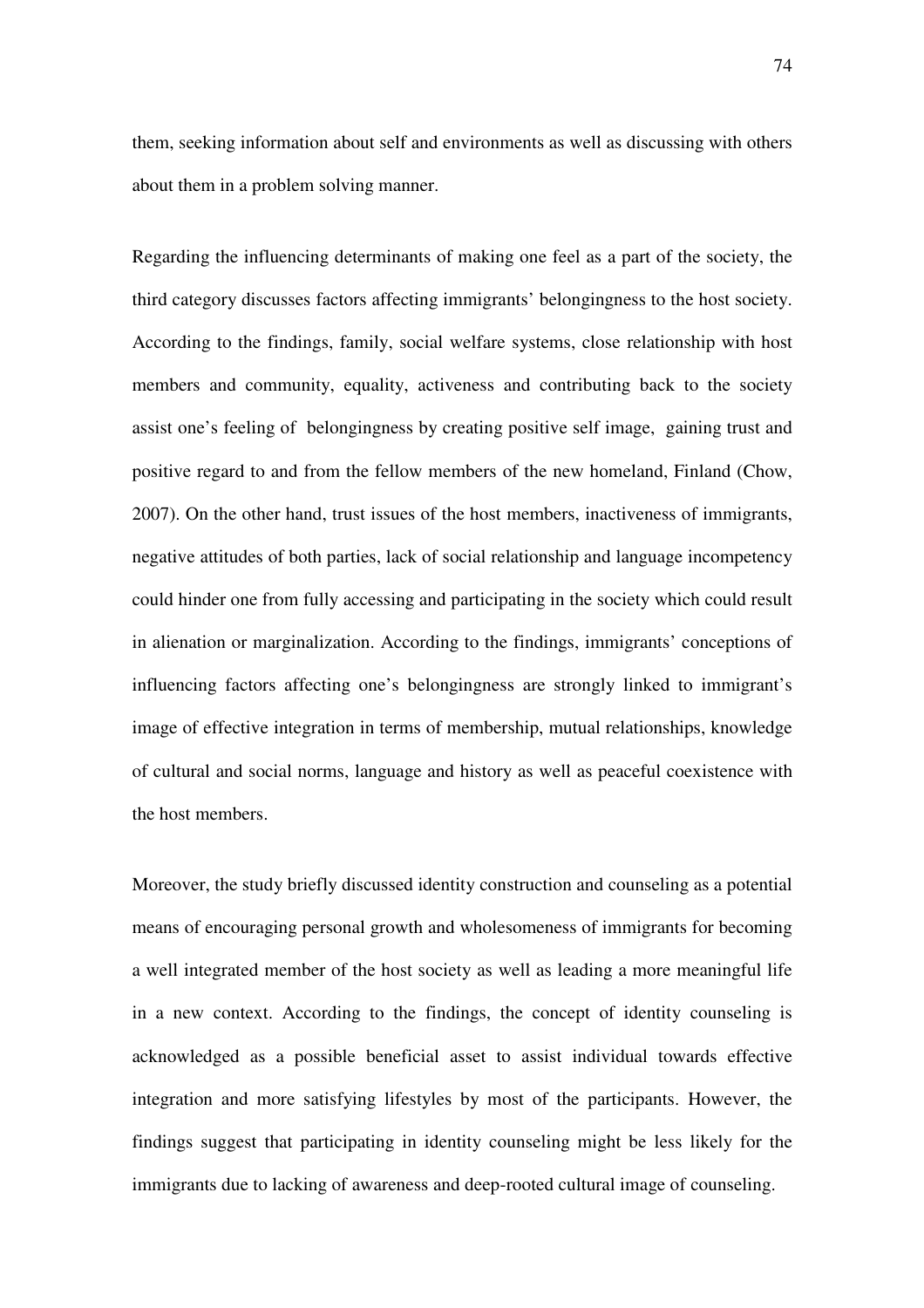To sum up, the significance of the present study lies in the fact that it displays the role and functions of immigrants' self identity in the process of integration into Finland and the impacts they have on one another. Therefore, greater understanding of the role, function and impact of immigrants' self identity can tremendously improve the harmonious coexistence of the host society and the newcomers. Moreover, by incorporating immigrants' voices in inquiries and evaluations concerning integration issues, the integration policies and the personal integration plan of Finland can become more effective in practice in terms of better relevancy and more adaptability to each individual. All in all, being more aware of one's self identity and its roles can not only assist immigrants with coping to the new life in Finland but also empower individuals to take a step towards becoming fully functioning contributors of the host society.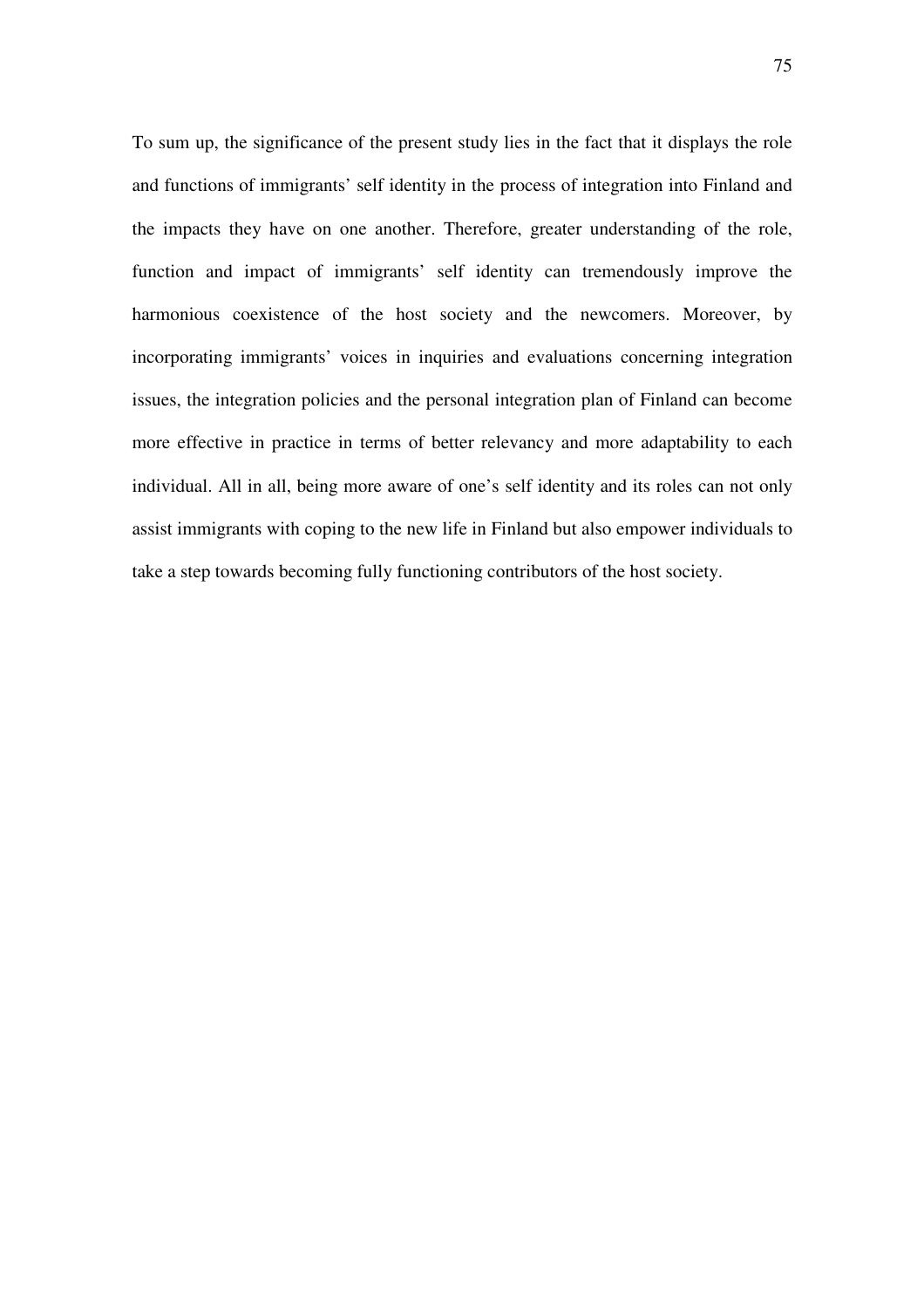### **6 LIMITATIONS**

Although the research has reached its aims, it has to be acknowledged that there were unavoidable limitations. The first limitation is generalizability of the results regarding participants' backgrounds. The participants of the current study were chosen based on their immigrant background regardless of other circumstances. Consequently, the somewhat similar backgrounds of interviewees tend to limit the findings from bringing it to a broader setting. Inclusion of participants with more diverse familial, educational and social-economical backgrounds is recommended for future research as it could generate the findings which are more applicable to the more diverse and larger population of immigrants.

The second limitation is participants' somewhat similar reasons of migrating to the host country, Finland. All participants of the current study voluntarily migrated to the host country, Finland for personal reasons such as pursuing higher education, seeking better life or family ties. Therefore, the relocation of the participants can be considered as somewhat well-prepared and planned, resulting in lack of diversity in coping behavior and acculturation experiences in the findings. Including involuntary immigrants such as asylum seekers and natural disaster victims in further research is recommended for more transferable findings as the current study reflects only a small part of the reality.

The author of the current study is also considered as the third limitation in regard of her personal background as an immigrant herself in the host country, Finland. Given the similar experiences and backgrounds shared between the researcher and the participants, certain degree of subjectivity can get involved in analyzing and interpreting data.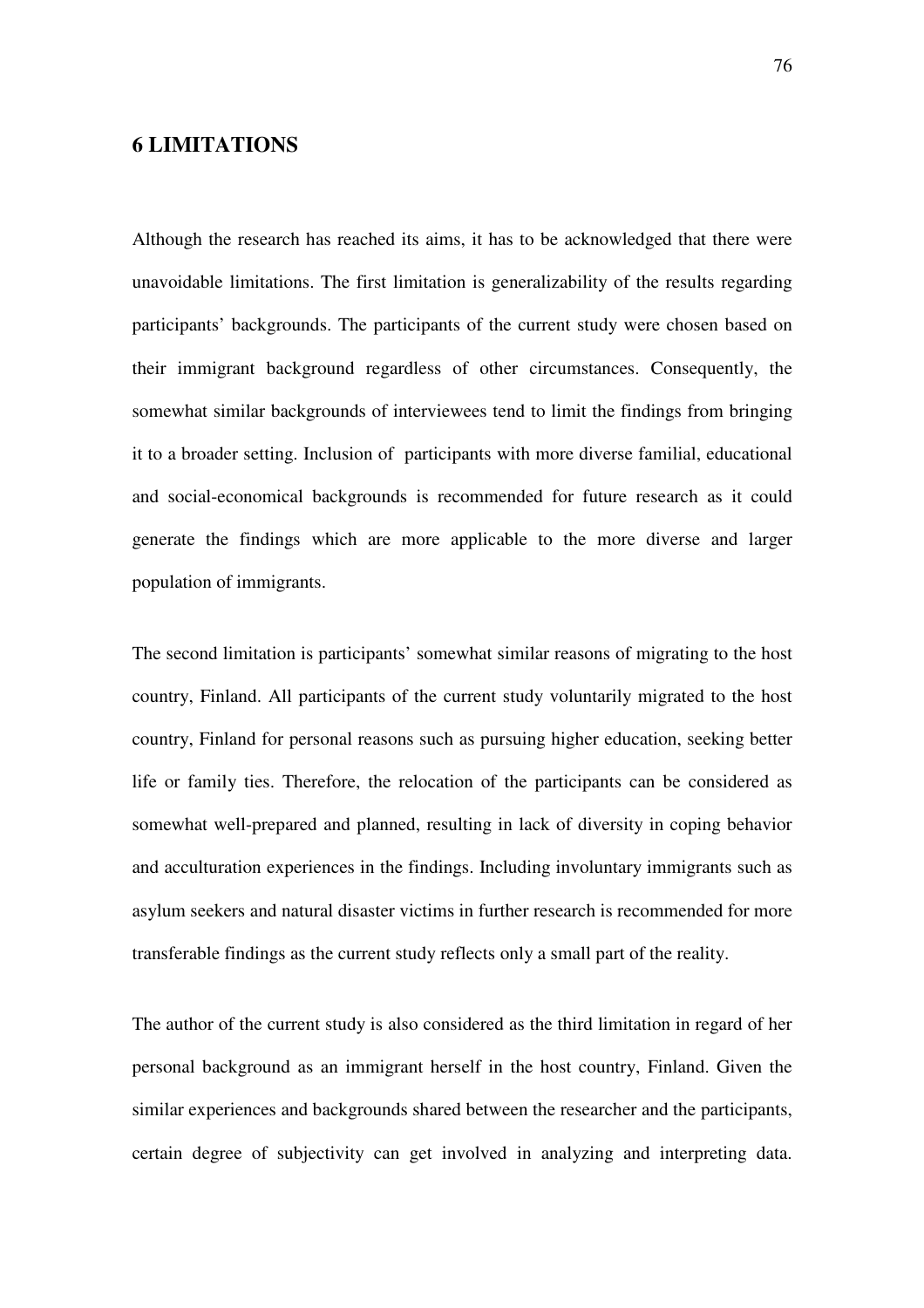However, precautions such as avoiding leading question and wording and summarizing as well as member checking were utilized to minimize any biases and presumptions regarding conducting interviews, analyzing data and interpreting findings.

The final limitation of the study is the possible language proficiency related issues. Considering the participants involved in the interviews are all non-native speakers, there are possible limitations such as understanding of the key concepts from interview questions or not being able to fully express oneself due to shyness or lack of vocabulary. A short questionnaire or relevant warming up activities before the actual interviews are recommended for future research in order to get the participants more familiar with the concepts of the interview as well as to provide them with time to reflect on their opinions before answering the questions.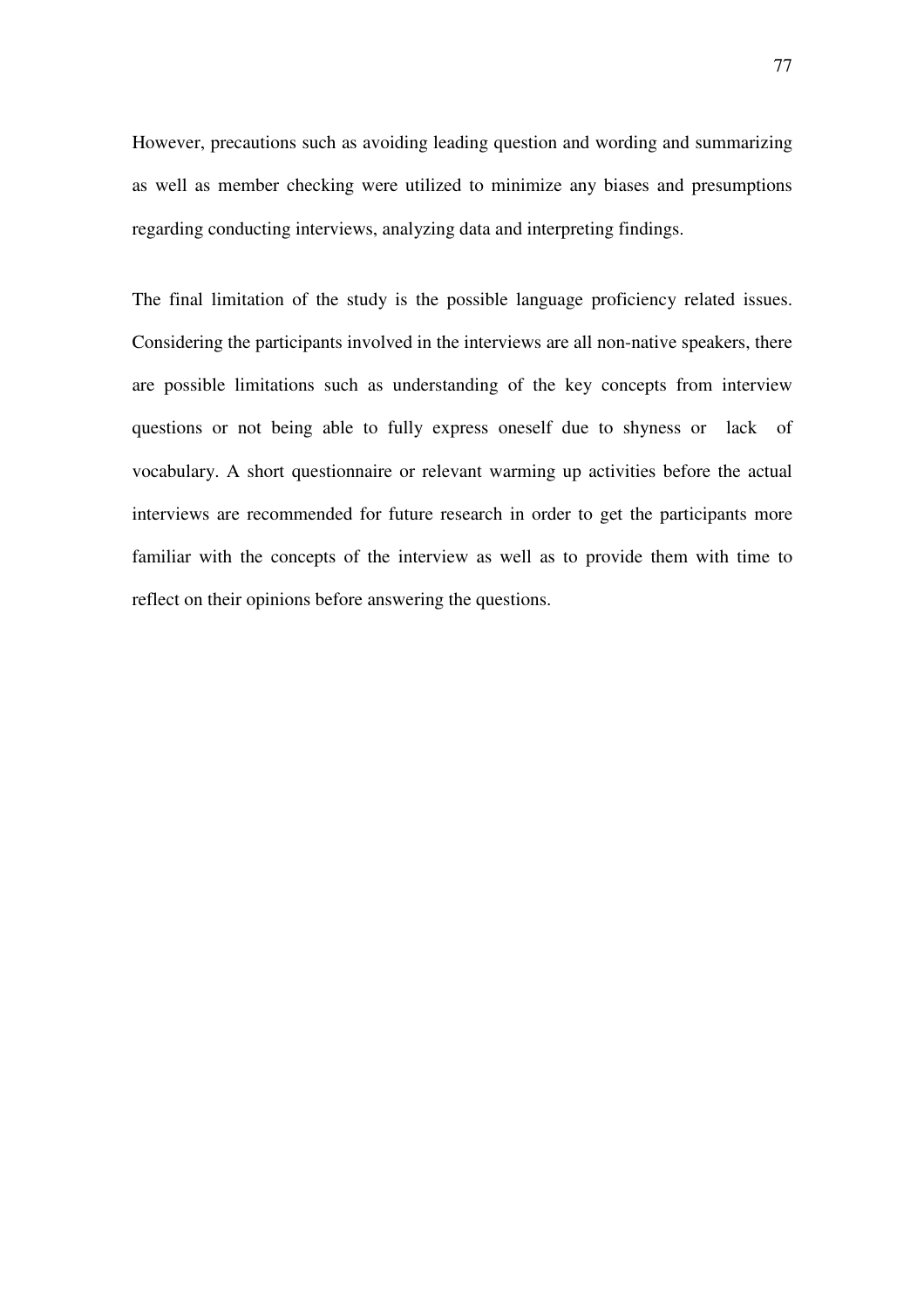#### **7 RECOMMENDATIONS FOR FUTURE RESEARCH**

The current study is emphasizing only on self identity of immigrants in order to explore the role and functions it serves in the integration process into Finland. Looking separately into all three aspects of personal, social and cultural self conceptions of immigrants and comparing the results to see what particular roles and functions each serves in the process of integration could assist to locate the possible major root causes of immigrants' identity crises during transition. Furthermore, the study only investigates the effects of the integration process on one's self identity in terms of identity negotiation, identity confusion and identity development. Looking further into identity development and how it affects individual's daily life in new context could be beneficial for raising immigrants' awareness of self identity as a potential coping mechanism during the stressful transition period. In addition, the brief section of identity construction and counseling of the present study can be further developed into future research in terms of proposing a platform to empower immigrants in the new context. Moreover, as shortly discussed in the limitations section, conducting further studies on immigrants with more diverse backgrounds and reasons of immigrating is recommended as it could not only heighten the applicability of the results to a larger population but also draw out interesting perspectives which can enrich identity studies and the personal integration plan of Finland in the future.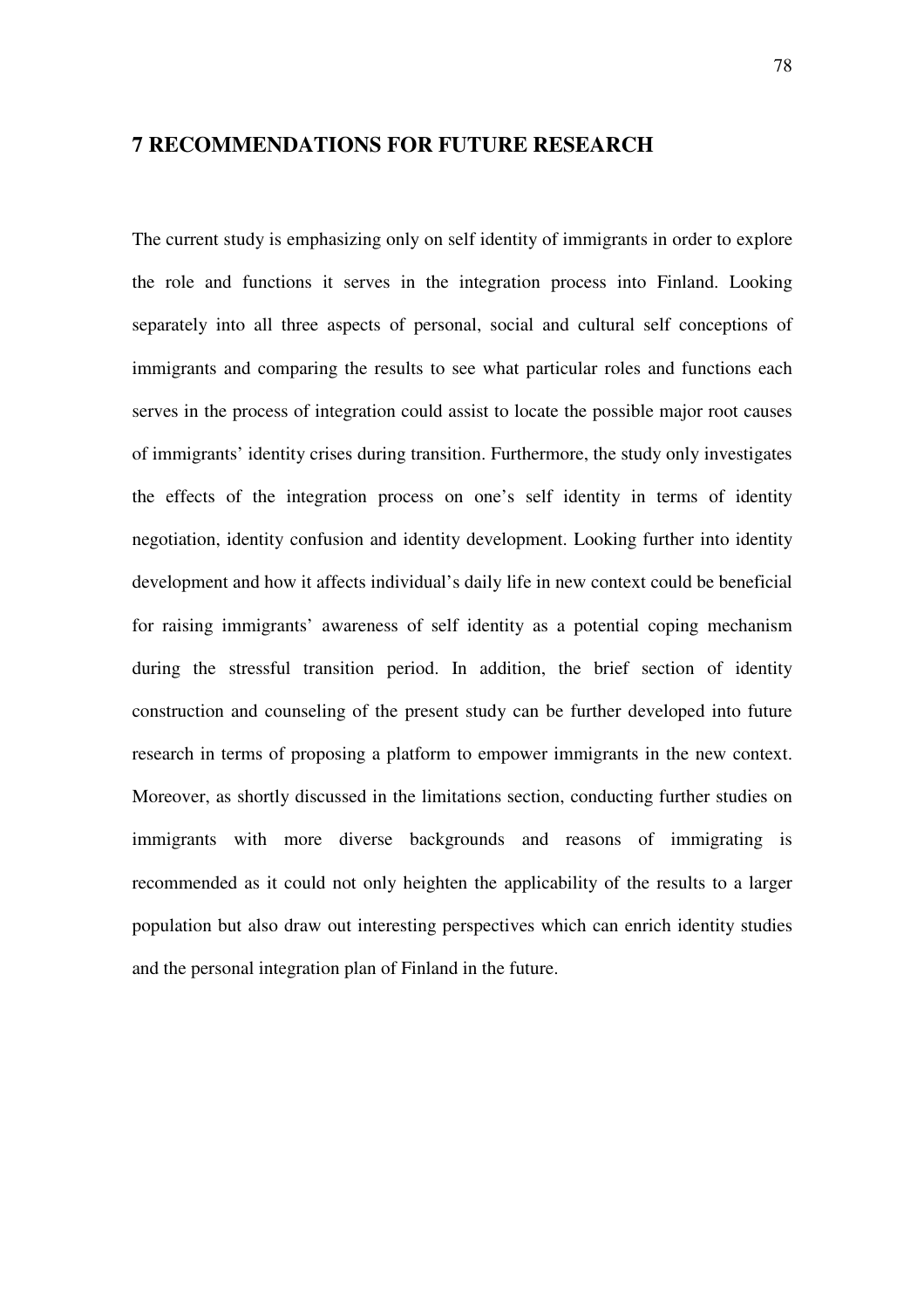#### **8 REFERENCES**

- Abrams, D., & Hogg, M. A. (1988). Comments on the motivational status of self‐ esteem in social identity and intergroup discrimination. *European Journal of Social Psychology*, *18*(4), 317-334.
- Adams, G. R., & Marshall, S. K. (1996). A developmental social psychology of identity: Understanding the person-in-context. Journal of adolescence, 19(5), 429- 442. An International Review, 46, 5–68.
- Anthias, F. (2009). Translocational belonging, identity and generation: Questions and problems in migration and ethnic studies. Finnish Journal of Ethnicity and migration, 4(1), 6-15.
- Barriball, K., & While, A. (1994). Collecting Data using a semi-structured interview: a discussion paper. Journal of advanced nursing, 19(2), 328-335.
- Baumeister, R. F. (1986). *Identity: Cultural change and the struggle for self*. New York: Oxford University Press.
- British Association for Counseling (1996). Code of Ethics and Practice. Rugby: BAC.
- Baumeister, R. F. (1998). The self. In D. T. Gilbert,S. T. Fiske, & G. Lindzey (Eds.), Handbook of social psychology (4th ed., pp. 680-740). New York: McGraw-Hill.
- Berman, A. M., Schwartz, S. J., Kurtines, W. M., & Berman, S. L. (2001). The process of exploration in identity formation: The role of style and competence. Journal of adolescence, 24(4), 513-528.
- Berry, J. W. (1993). Ethnic identity in plural societies. In M. E. Bernal & G. P. Knight (Eds.), Ethnic identity: Formation and transmission among Hispanics and other minorities, (pp. 271-296). Albany: State University of New York Press.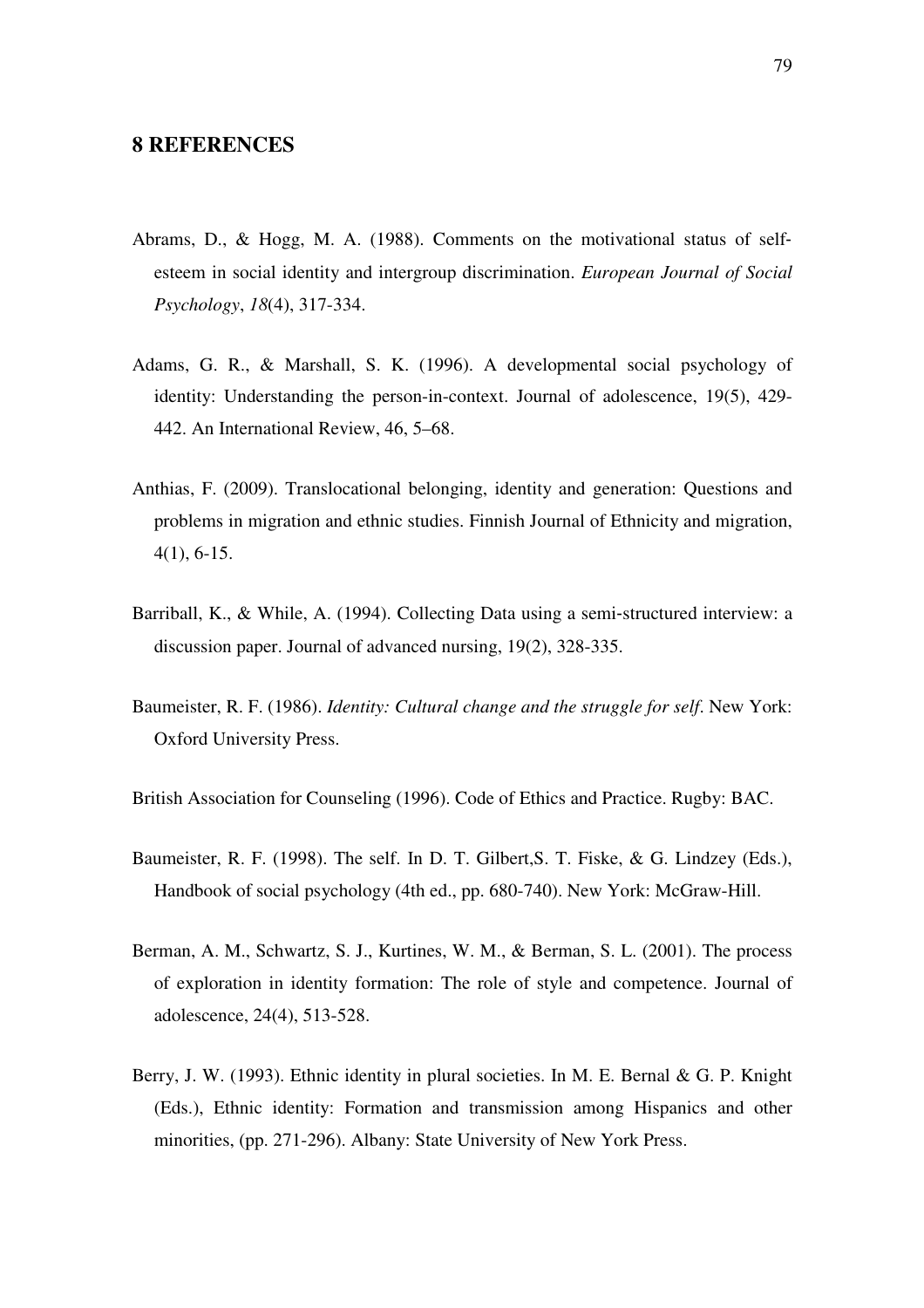- Berry, J. W., Phinney, J. S., Sam, D. L., & Vedder, P. (2006). Immigrant youth: Acculturation, identity, and adaptation. Applied psychology, 55(3), 303-332.
- Berry, J. W., Poortinga, Y. H., Segall, M. H., & Dasen, P. R. (2002). Cross-cultural psychology. Research and applications (2nd ed.). Cambridge: Cambridge University Press.
- Berry, J.W. (1994). Acculturative stress. In W.J.Lonner & R.S. Maplass (Eds.), Psychology and culture (pp.211-215). Boston: Allyn & Bacon.
- Berry, J.W. (1997). Immigration, acculturation and adaptation. Applied Psychology, *46*(1), 5-34.
- Berry, J.W. (2001). A psychology of immigration. Journal of Social Issues, 57, 611– 627.
- Berry, J.W. (2003). Conceptual approaches to acculturation. In K. Chun, P. Balls-Organista, & G. Marin (Eds.), Acculturation: Advances in theory, measurement and applied research (pp. 17–37). Washington, DC: APA Press.
- Berzonsky, M. D. (1992). Identity style and coping strategies. Journal of personality, 60(4), 771-788.
- Bosma, H. A., & Kunnen, E. S. (2001). Determinants and mechanisms in ego identity development: A review and synthesis. Developmental review, 21(1), 39-66.
- Brubaker, R., & Cooper, F. (2000). Beyond "identity". Theory and society, 29(1), 1-47.
- Braun, V., & Clarke, V. (2006). Using thematic analysis in psychology. Qualitative research in psychology, 3(2), 77-101.
- Chow, H. P. (2007). Sense of belonging and life satisfaction among Hong Kong adolescent immigrants in Canada. Journal of Ethnic and Migration Studies, 33(3), 511-520.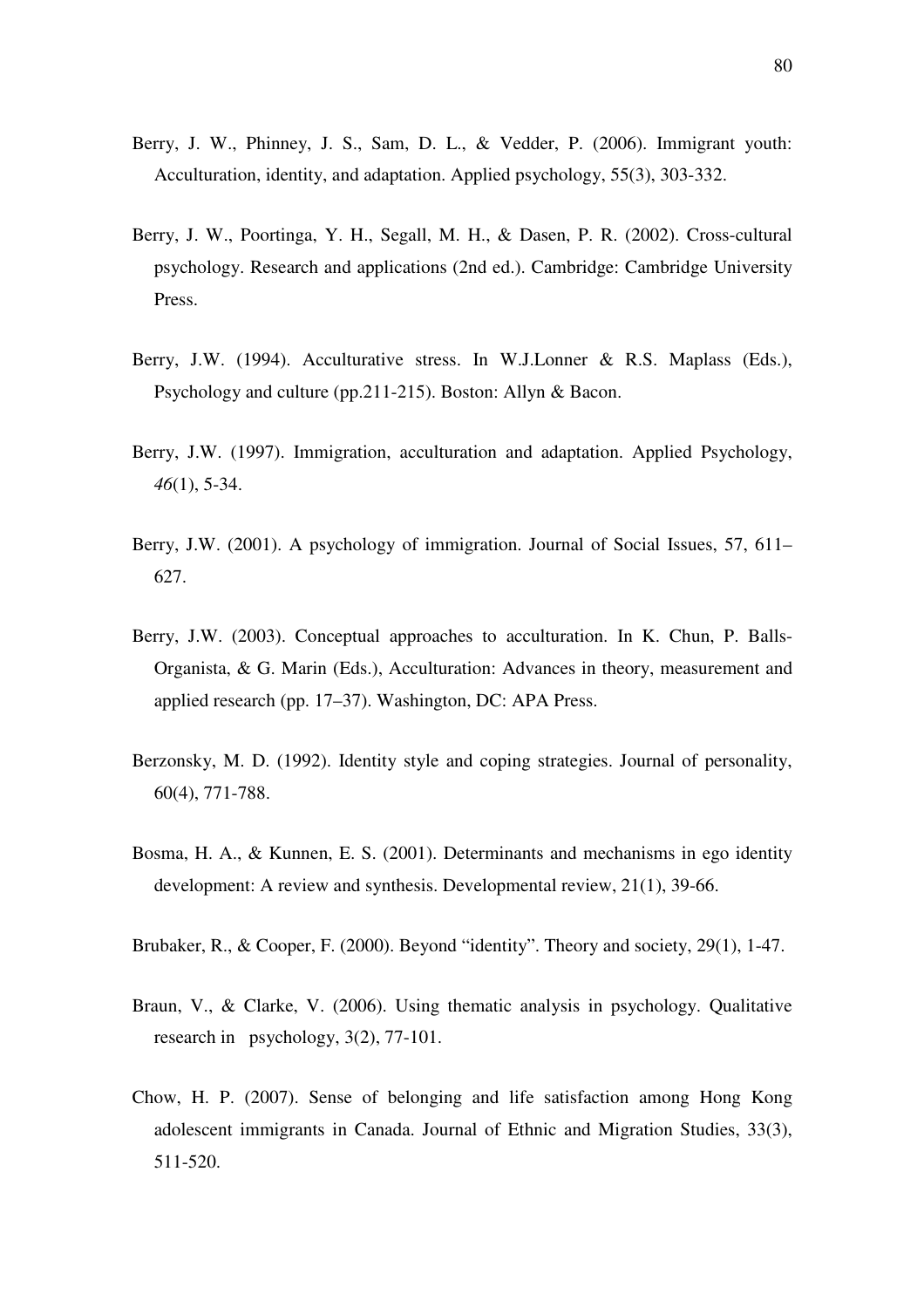- Creswell, J. (2003). *Research design: Qualitative, quantitative, and mixed methods approaches*. Thousand Oaks, CA: Sage Publications.
- Denzin, N. K., & Lincoln, Y. S. (2005). Handbook of qualitative research. Sage.
- DiCicco-Bloom, B., & Crabtree, B. F. (2006). The qualitative research interview. *Medical education*, *40*(4), 314-321.
- Entzinger, H., & Biezeveld, R. L. (2003). Benchmarking in immigrant integration: report for the European Commission Immigration and Asylum Committee. *Rotterdam: European Research Centre on Migration and Ethnic Relations*.
- Erikson, E. H. (1950). Childhood and society. New York: Norton.
- Erikson, E. H. (1960). Youth and the life cycle. *Children*, *7*(2), 43-49.
- Erikson, E. H. (1968). Identity: Youth and crisis. New York: Norton
- EU (2003), Communication on Immigration, Integration and Employment . EU, Brussels.
- Foote, N.N. (1951). Identification as the basis for a theory of motivation. American Sociological Review, 16, 14-21.
- Farson, R. (1974). Birthrights. London: Collier Macmillan.
- Fearon, J. D. (1999). What is identity (as we now use the word). Unpublished manuscript, Stanford University, Stanford, Calif.
- Fleming, J. (2004). Erikson's psychosocial developmental stages. In Psychological perspectives on human development (pp. 9-24).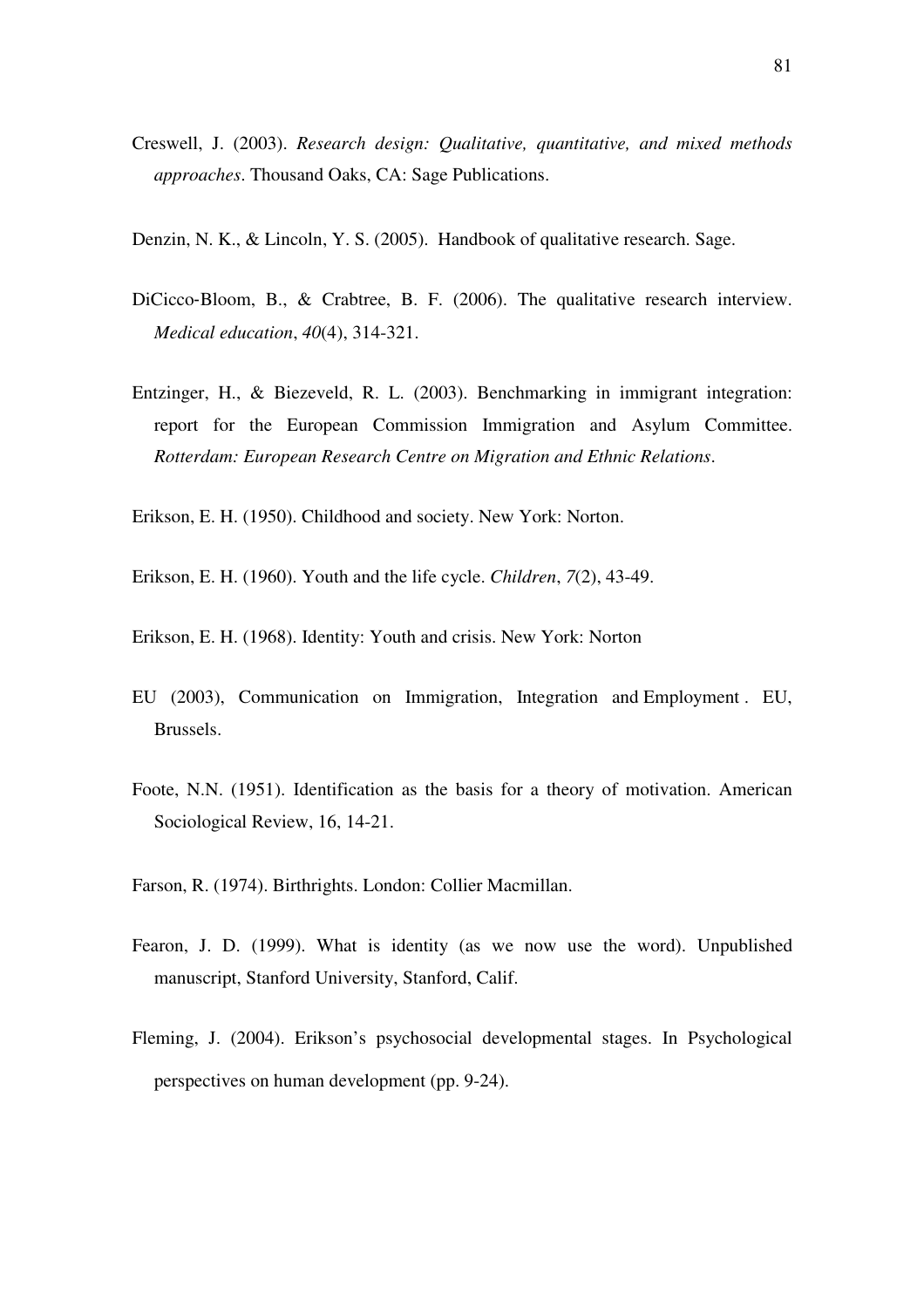- Gleason, P.. (1983). Identifying Identity: A Semantic History. The Journal of American History, 69(4), 910–931. Retrieved from http://doi.org/10.2307/1901196.
- Guest, G., MacQueen, K. M., & Namey, E. E. (2011). Applied thematic analysis. Sage.
- Guest, G., Namey, E. E., & Mitchell, M. L. (2012). Collecting Qualitative Data: A Field Manual for Applied Research. Sage.
- Koivukangas, O. (2003). European immigration and integration: Finland.
- Koskela, K. (2014). BOUNDARIES OF BELONGING: HIGHLY SKILLED MIGRANTS AND THE MIGRANT HIERARCHY IN FINLAND. Journal of Finnish Studies, 17.
- Kroger, J., & Marcia, J. E. (2011). The identity statuses: Origins, meanings, and interpretations. In Handbook of identity theory and research (pp. 31-53). New York: Springer.
- Lerner, J., Rapoport, T., & Lomsky-Feder, E. (2007). The ethnic script in action: The regrounding of Russian Jewish immigrants in Israel. Ethos, 168-195.
- Lincoln, Y. S., & Guba, E. G. (1985). *Naturalistic inquiry* (Vol. 75). Sage.
- Marcia, J. E. (1966). Development and validation of ego-identity status. Journal of Personality and Social Psychology, 3(5), 551-558.
- Marcia, J. E. (1967). Ego identity status: Relationship to change in self-esteem, "general maladjustment," and authoritarianism. *Journal of Personality, 35,* 118-133.
- Marcia, J. E. (1976). Identity six years after: A follow-up study. *Journal of youth and adolescence*, *5*(2), 145-160.
- Marcia, J. E. (1980). Identity in adolescence. In J. Adelson (Ed.), Handbook of adolescent psychology(pp. 159–187). New York: Wiley.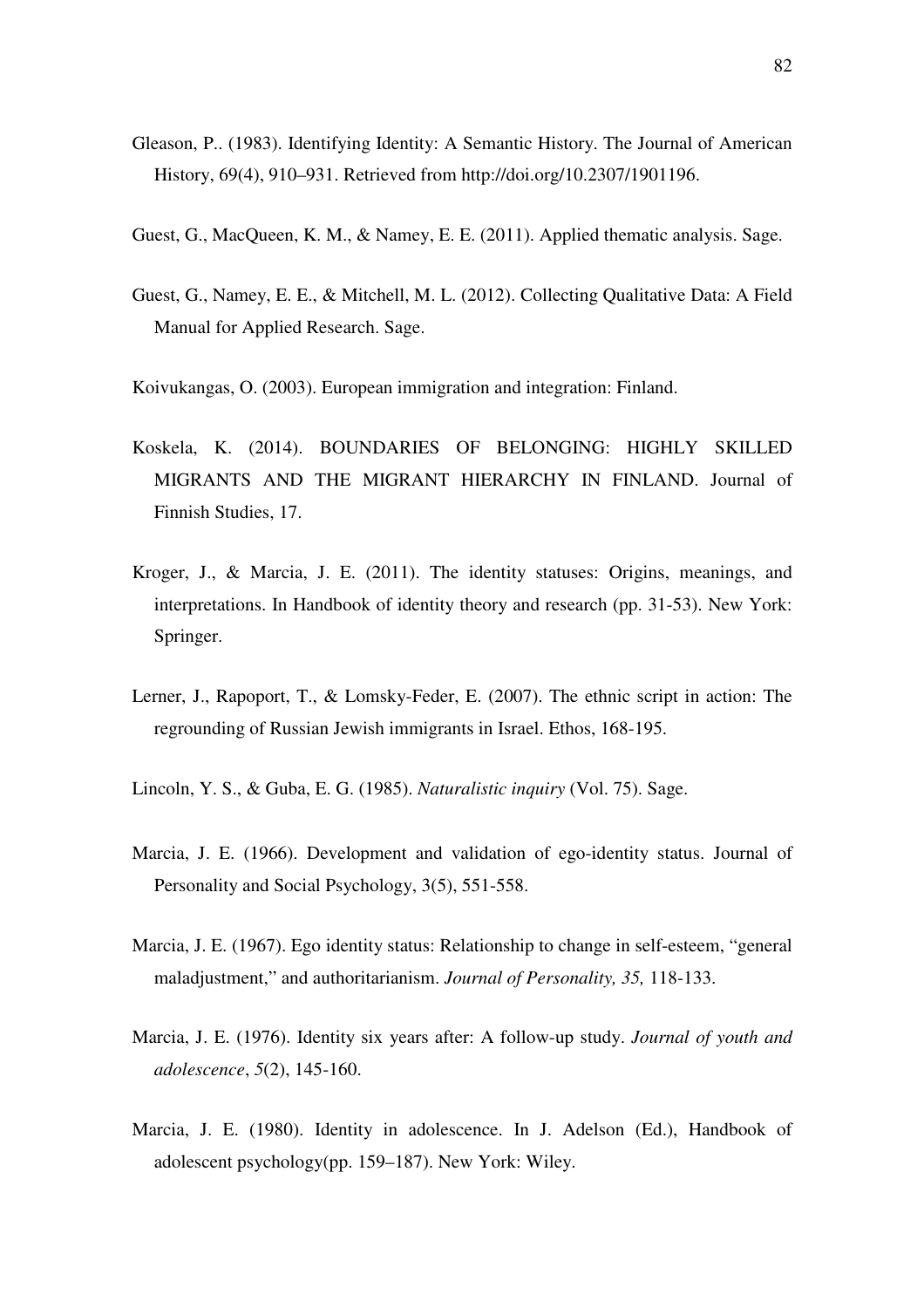- Marcia, J. E. (1988). Common processes underlying ego identity, cognitive/moral development, and individuation. In D. K. Lapsley & F. C. Power (Eds.), Self, ego, and identity: Integrative approaches(pp. 211–266). New York: Springer- Verlag.
- Marcia, J. E. (1993). The ego identity status approach to ego identity. In Ego identity (pp. 3-21). New York: Springer.
- Meeus, W., Iedema, J., & Maassen, G. H. (2002). Commitment and exploration as mechanisms of identity formation. Psychological Reports, 90(3), 771-785.
- Mills, J., Bonner, A., & Francis, K. (2006). The development of constructivist grounded theory. International journal of qualitative methods, 5(1), 25-35.
- McLeod, J. (2013). *An introduction to counseling*. McGraw-Hill Education (UK).
- Ministry of the Interior (Finland). (2016). Retrieved from https://www.intermin.fi/en/migration/integration.
- Namey, E., Guest, G., Thairu, L., & Johnson, L. (2008). Stryker, S. (1980). Symbolic interactionism: A social structural version, (pp.137-161). Lanham : Altamira.
- Oyserman, D., Elmore, K., & Smith, G. (2012). Self, self-concept, and identity. In M. Leary and J. Tangney (Eds.), Handbook of self and identity, 2, (pp. 69-104). New York: Guildford.
- Patton, M. Q. (1990). *Qualitative evaluation and research methods*. Newbury Park: Sage.
- Schwartz, S. J. (2001). The evolution of Eriksonian and, neo-Eriksonian identity theory and research: A review and integration. Identity: an international journal of theory and research, 1(1), 7-58.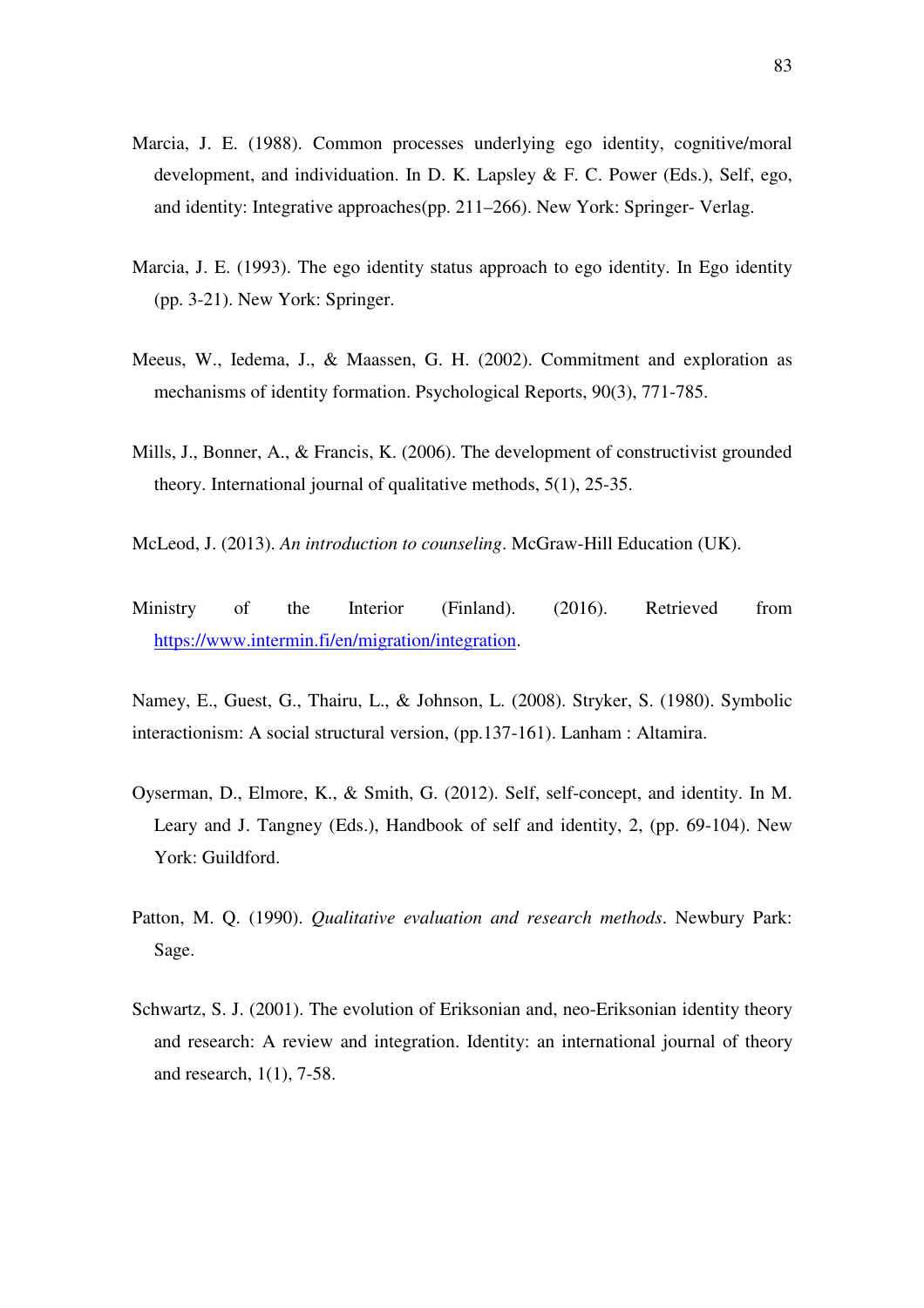- Schwartz, S. J., Montgomery, M. J., & Briones, E. (2006). The role of identity in acculturation among immigrant people: Theoretical propositions, empirical questions, and applied recommendations. Human development, 49(1), 1-30.
- Schwartz, S. J., Zamboanga, B. L., Weisskirch, R. S., & Rodriguez, L. (2008). The relationships of personal and ethnic identity exploration to indices of adaptive and maladaptive psychosocial functioning. International Journal of Behavioral Development, *33*(2), 131-144.
- Sonn, C. C., & Lewis, R. C. (2009). Immigration and identity: The ongoing struggles for liberation. In *Psychology of Liberation* (pp. 115-133). New York: Springer.
- Stephen, J., Fraser, E., & Marcia, J. E. (1992). Moratorium-achievement (Mama) cycles in lifespan identity development: Value orientations and reasoning system correlates. *Journal of adolescence*, *15*(3), 283-300.
- Stets, J. E., & Burke, P. J. (2003). A sociological approach to self and identity. Handbook of self and identity, 128-152.
- Stryker, S. (1980). Symbolic interactionism: A social structural version. Menlo Park, CA: Benjamin-Cummings.
- Swann, W.B., Jr. & Bosson, J. (2008). Identity negotiation: A Theory of Self and Social Interaction. In O. John, R. Robins, & L. Pervin (Eds.) Handbook of Personality Psychology: Theory and Research I (pp. 448–471). New York: Guilford.
- Tanner, A. (2004). Finland's Prosperity Brings New Migrants. Retrieved from http://www.codewit.info/publications/103-finlands-prosperity-brings-new-migrants.
- Thomas, D. R. (2006). A general inductive approach for analyzing qualitative evaluation data. American journal of evaluation, 27(2), 237-246.
- Ting-Toomey, S. (2005). Identity negotiation theory: Crossing cultural boundaries. Theorizing about intercultural communication (pp.211-233). CA: Thousand oaks.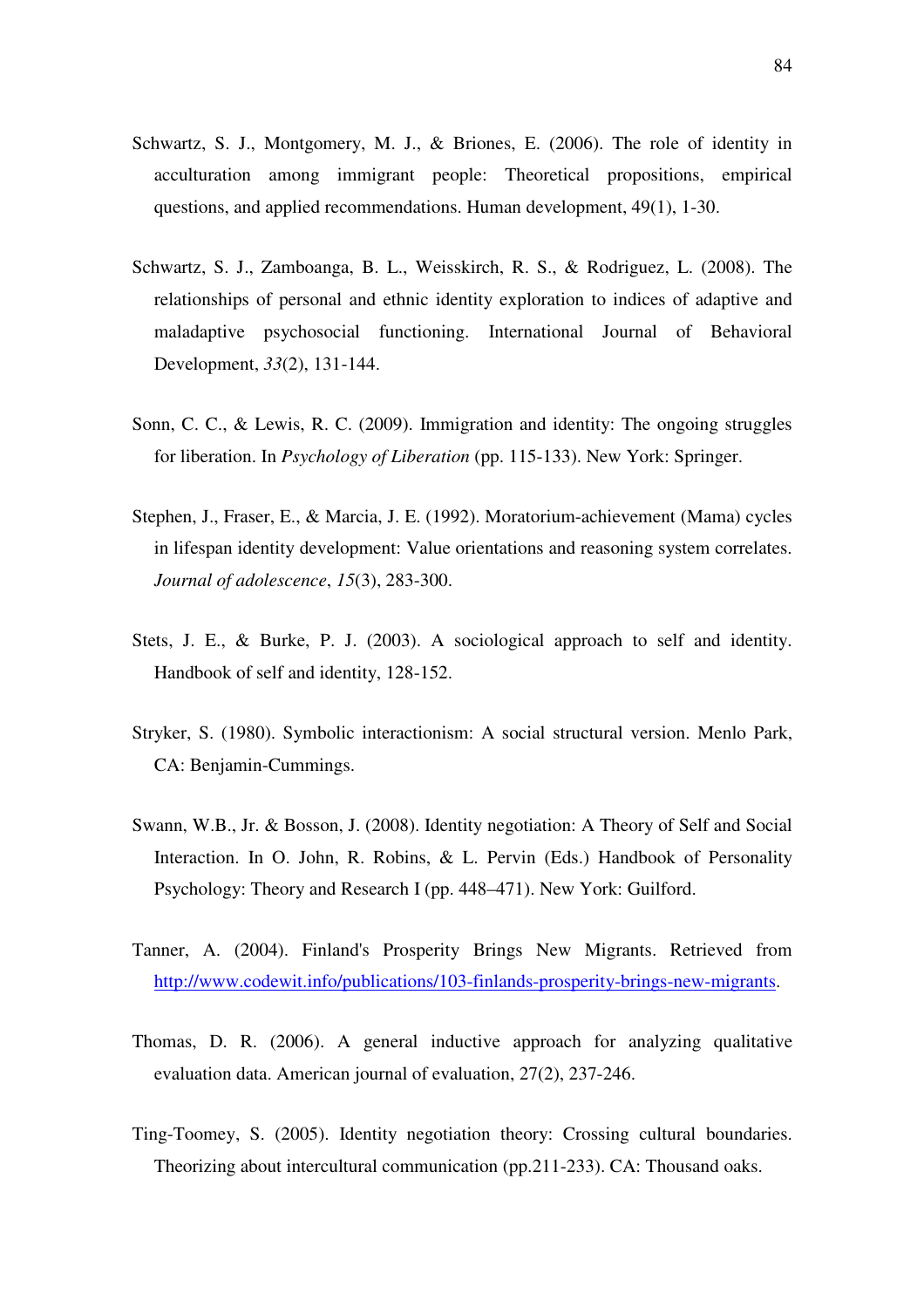- Thompson, R. J. (2014). *Beyond reason and tolerance: The purpose and practice of higher education*. Oxford University Press.
- Toivanen, M. (2014). Negotiating home and belonging. Young Kurds in Finland. Annales Universitatis Turkuensis B 389, University of Turku. Retrieved from http://www.doria.fi/handle/10024/98544.
- Valtonen, K. (1998). Resettlement of Middle Eastern refugees in Finland: The elusiveness of integration. Journal of Refugee Studies, 11(1), 38-60.
- Waterman, A. S. (1988). Identity status theory and Erikson's theory: Communalities and differences. Developmental Review, 8(2), 185-208.
- Waterman, A. S. (1999). Identity, the identity statuses, and identity status development: A contemporary statement. *Developmental Review*, *19*(4), 591-621.
- Weiner, E. S. C., Simpson, J. A., & Oxford University Press. (2004). *The Oxford English dictionary*. Oxford: Clarendon Press.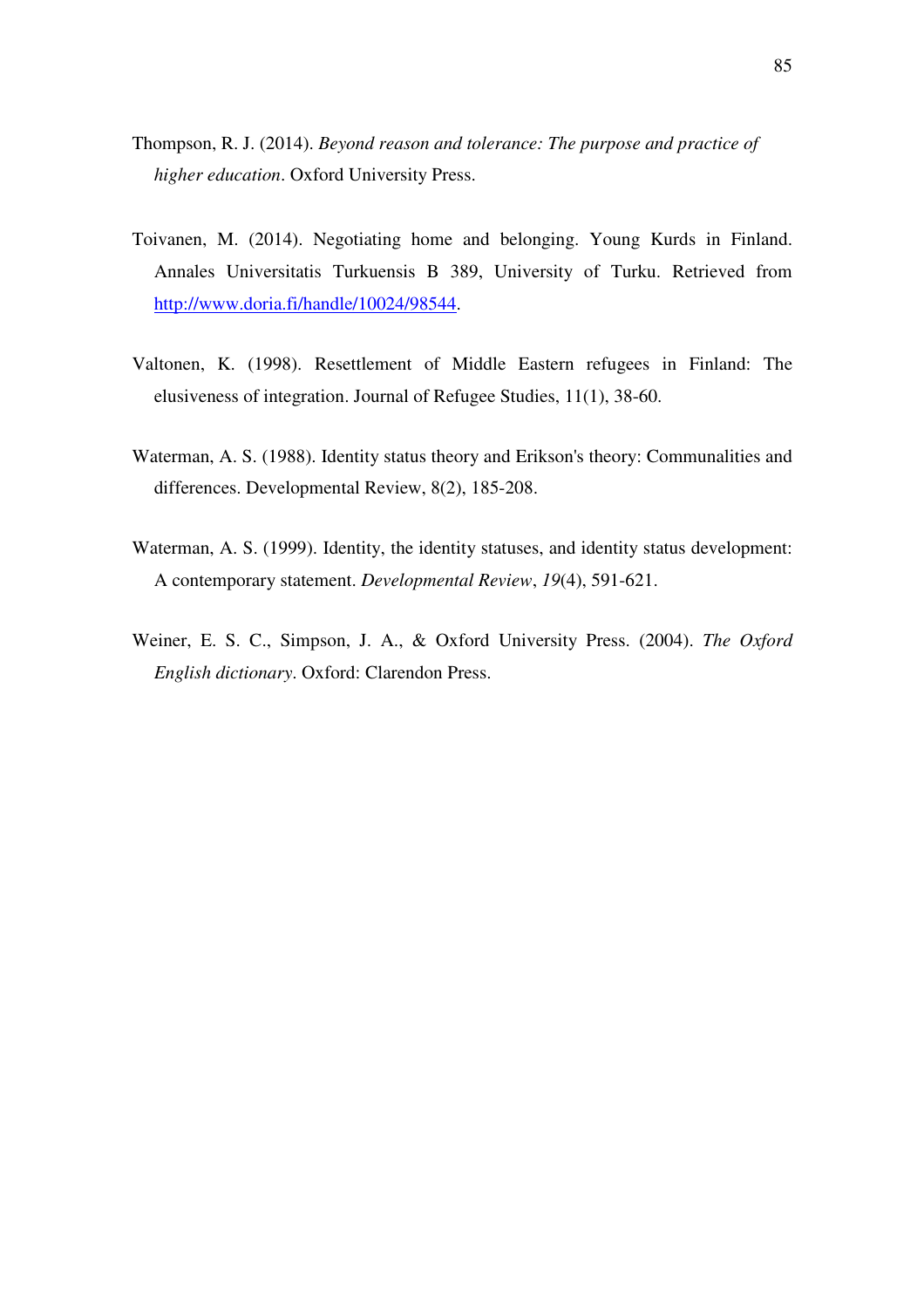## **9 APPENDICES**

# **9.1 Interview questions**

- Tell me a little bit about yourself!
- Could you give me one of your memories from your childhood?
- what brings you to Finland?
- What do you think of this country?
- What is the best thing about living in Finland?
- What is the worst thing about living in Finland?
- Have you ever experienced any culture shock here? Give me one example if you have.
- How did you deal with it?
- What / who helps you to overcome it?
- What do you think can be done to culture shock/ racism / prejudice?
- How do you understand integration into a host society? What would you call fully integration or effective integration?
- What, in your opinion, is the most important thing for successful integration process and why?
- Do you think you have integrated well into Finland? If so / if not, what makes you think so?
- Do you still see yourself as the same person before you come to this country? If so, please explain why you still feel that way. If not, tell me what makes you think you are not the same person anymore (examples).
- Who are you? Can you give me some adjectives that define you as a person?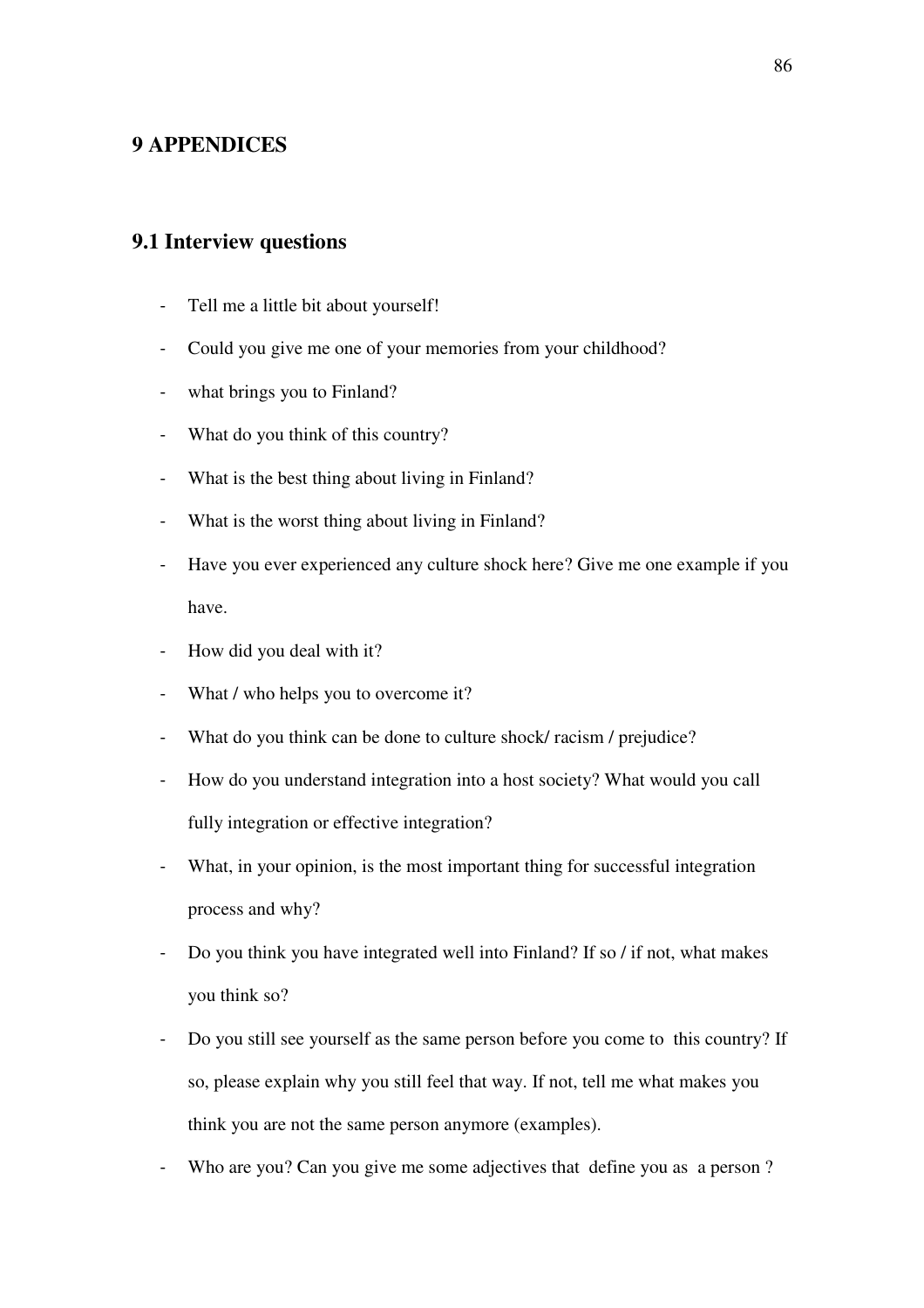- How do you understand self identity? What is it to you? How do you identify yourself? What makes you the unique \*YOU\* ?
- What are your roles before you come here, who were you?
- Who are you now? How would you identify yourself regarding current states?
- How do you find a balance between the old and new you?
- What impact do your old roles and new roles have on you and on the integration process?
- Do you feel that you are accepted and recognized here? (if so, if not examples)
- Do you ever or have you ever had to negotiate your identity to belong (values, goals, belief)?
- Do the changes in your life as an immigrant ever make you feel like another person (losing your sense of self)? What kind of things make / made you feel that way?
- What is the most challenging thing that you have to overcome here as immigrants, regarding identity? How did you respond to it?
- Do you ever feel like your identity or sense of self is being questioned?
- Give me one incident example of "I don't know who I am anymore" moments if you ever have one.
- How have you managed to survive it so far?
- In your opinion, is your identity a big help or obstacle in the process of integration? (anchor or obstacle)
- Have you ever felt you need to reconnect to your old self to make sense with the changes?
- What / who makes your process of integration and settling in Finland easier and more manageable?